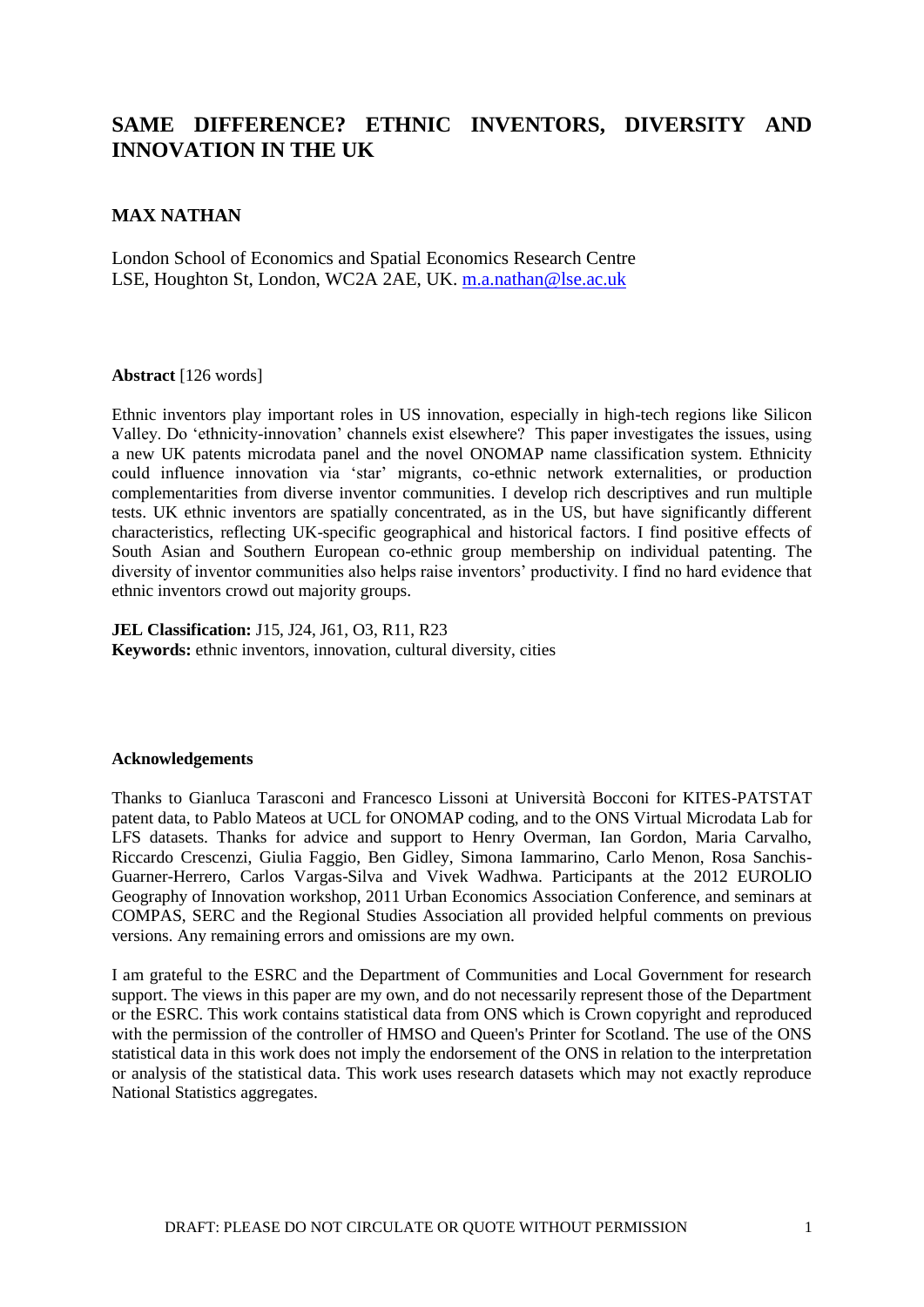# **1. Introduction**

At first glance, ethnicity, diversity and innovation do not seem closely linked. However, in recent years there has been growing policy and public interest in the role of 'ethnic inventors' in innovation (Kerr and Kerr, 2011, Leadbeater, 2008, Page, 2007, Legrain, 2006). These discussions and debates have largely drawn on recent experience in the United States.

The role of US ethnic inventors is striking. Since the 1980s minority communities, particularly those of South / East Asian origin, have played increasingly important roles in ideas generation in US science and technology sectors (Chellaraj et al., 2005, Stephan and Levin, 2001). US ethnic inventors – often migrants – are spatially concentrated at city-region level (Kerr, 2008a). In high-tech US clusters like Silicon Valley, 'ethnic entrepreneurs' help connect South Bay firms to global markets, and are responsible for 52% of the Bay Area's startups (Saxenian, 2006). There are positive links between migrant populations and US regional patenting (Hunt and Gauthier-Loiselle, 2010, Peri, 2007). Diasporic communities appear to play important roles in the diffusion of knowledge both across US cities, and between US regions and 'home' countries (Kerr, 2009, Kerr, 2008b).

By contrast, very little is known about the role of 'ethnic inventors' on innovation in European countries. The UK case is particularly interesting to explore, as Britain has become substantially more ethnically diverse in recent decades. In England and Wales, the number of people from non-white ethnic groups grew by 53% between 1991 and 2001; non-'White British' groups now stand at one in six of the population (Office of National Statistics, 2011). Immigration has been a main driver, with a number of 'new migrant communities' forming since the early 1990s, and the share of migrants in the working-age population almost doubling (Wadsworth, 2010, Kyambi, 2005). Just before the 2007 Great Recession, the UK's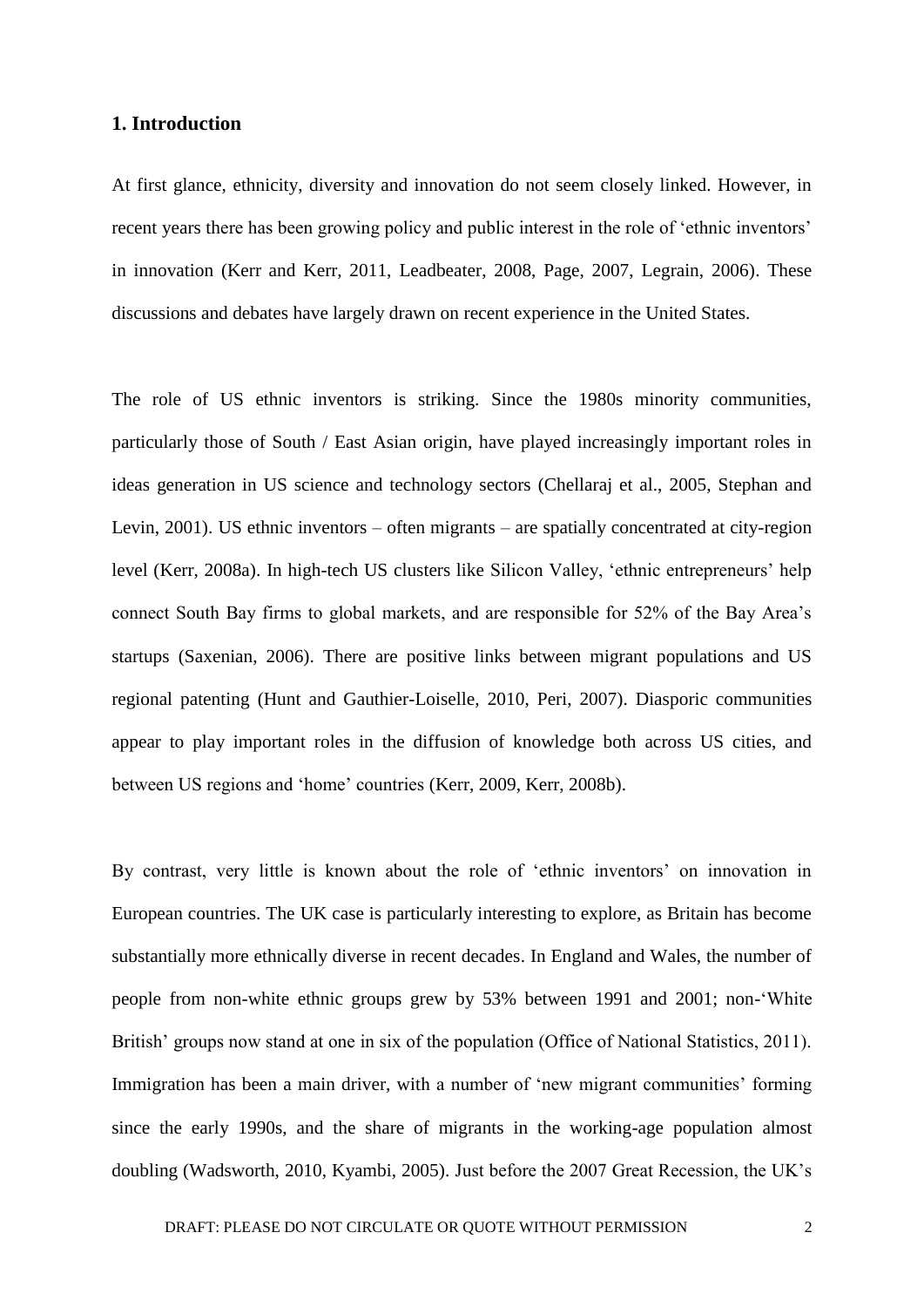net inflow of migrants was around 198,000 people per year. The current Coalition Government has pledged to reverse these trends, and intends to reduce net immigration 'to the tens of thousands' by 2015 with a cap on non-EU migrants (Casciani, 2011).

This paper explores whether UK innovation has benefited from rising cultural diversity, as it has in the US. Specifically, I ask:

- 1) Do ethnic inventors or co-ethnic groups influence patenting rates in the UK?
- 2) Does the cultural diversity of inventor groups influence patenting rates?
- 3) Do urban environments affect ethnicity- or diversity-innovation effects?
- 4) What are the impacts, if any, on 'majority' inventors?

Changing demography could affect innovation in at least three complementary ways. First, migrants or minority individuals may be positively selected on the basis of skills or entrepreneurial behaviour, although this needs to be distinguished from other human capital endowments (Borjas, 1987). Second, by lowering transaction costs, co-ethnic groups can accelerate within-group ideas generation and transmission (Docquier and Rapoport, 2011). However, discrimination may constrain knowledge spillovers. Third, cultural diversity may improve ideas generation across all groups, if the benefits of a larger set of ideas, perspectives outweigh trust or communication difficulties between those groups (Berliant and Fujita, 2009, Page, 2007, Alesina and La Ferrara, 2004). Finally, these channels may be more pronounced in urban areas because of the spatial clustering of minority communities, agglomeration economies, or both.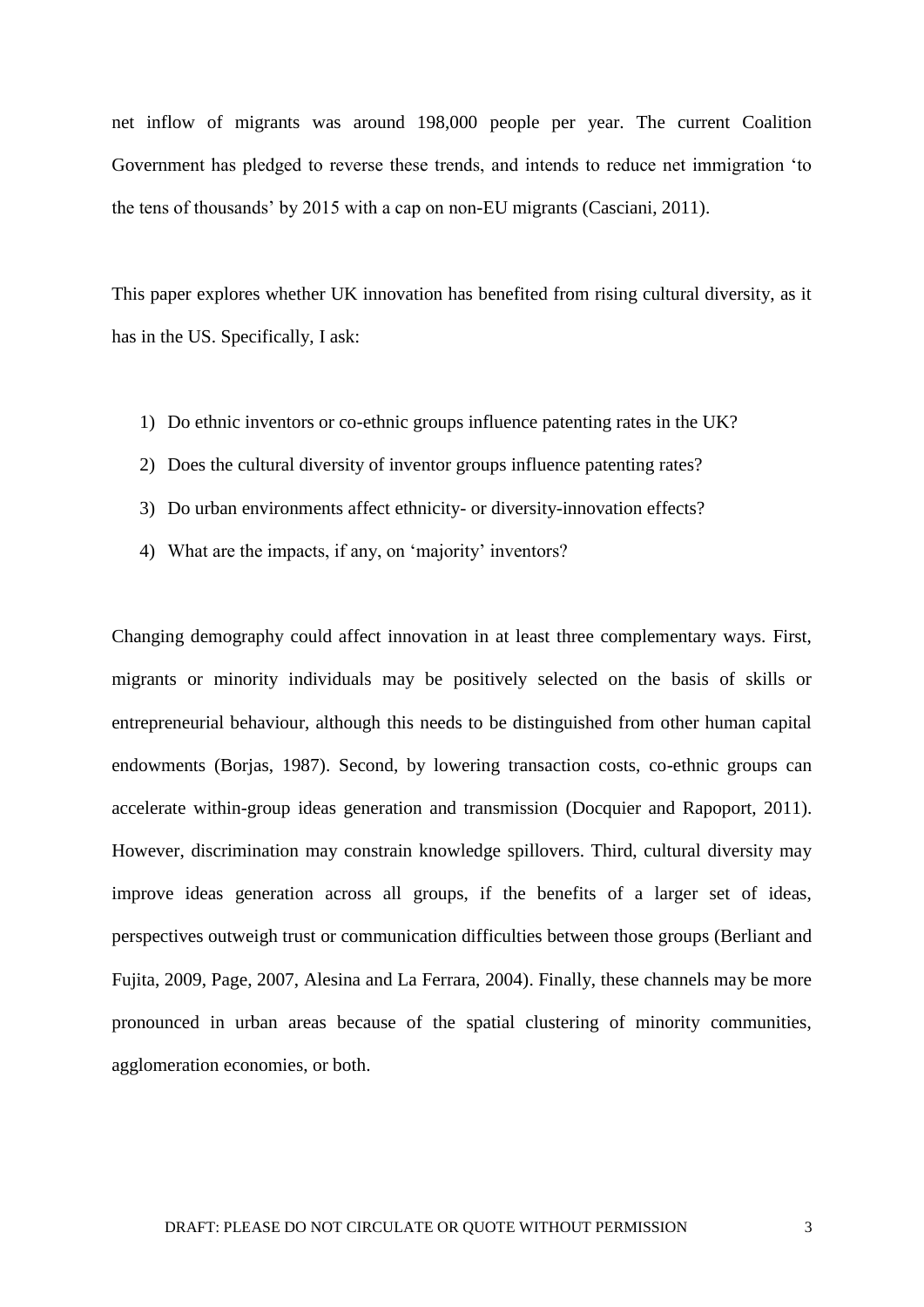I use a new 12-year panel of patents microdata to explore these issues, and identify ethnic inventors using the novel ONOMAP name classification system. This generates rich descriptive data showing that UK ethnic inventors have significantly different characteristics from their US counterparts, with substantially greater European-origin communities as well as groups reflecting the UK's colonial history and recent migration dynamics. While UK ethnic inventors are spatially clustered, as in the States, many high-patenting areas do not have diverse inventor communities.

I then estimate a knowledge production function linking inventors' patenting activity to individual, group and area-level characteristics. I am able to explore all four 'populationinnovation' channels, using historic patenting information to control for inventor-level heterogeneity, alongside controls for group, area, industry and time factors. I find that ethnic inventor status has no significant effect on individual patenting rates. Conversely I find some positive effects for members of specific co-ethnic groups: Indian, South Asian and Southern European inventors. I also find small positive effects of inventor group diversity on individual patenting activity. Effects on majority inventors are less clear: increasing ethnic diversity has some negative links to majority groups' patenting activity individual level, but I find no effects of crowding out at area level. Urban location has relatively small effects on individual patenting after other individual and area-level factors are included. Results survive extensive robustness checks, and my identification strategy likely under-estimates true effects.

The paper makes several contributions to the field. It is one of very few studies exploring multiple ethnicity-innovation channels, at individual, group and area level. As far as I am aware, this is the first research of its kind in Europe. It also adds to the growing empirical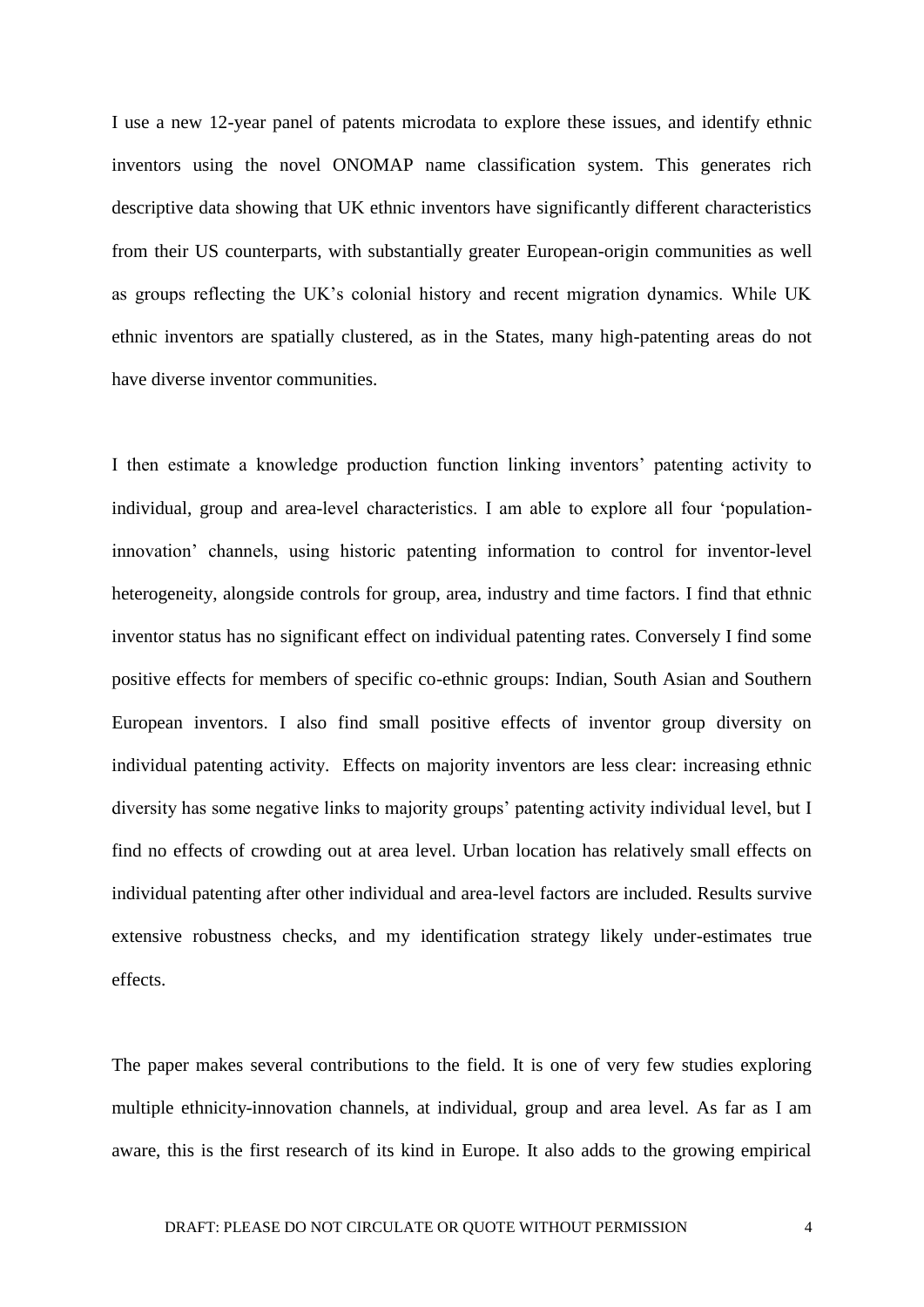literature on immigration, ethnicity and innovation, and to the emerging field of inventor microdata analysis (OECD, 2009). The paper is structured as follows. Section 2 sets out key concepts, theory and evidence. Section 3 introduces the data and identification strategy. Section 4 provides descriptive analysis. Section 5 outlines the model and estimation issues. Sections 6-8 give results, extensions and robustness checks. Section 9 concludes.

#### **2. Definitions, frameworks and evidence**

#### **2.1 Definitions / key terms**

'Innovation' and 'ethnicity' are fuzzy concepts that need careful definition. Innovation divides into invention, adoption and diffusion phases (Fagerberg, 2005). My chosen measure of innovation, patenting, is primarily an indicator of invention (OECD, 2009). Specifically, I look at shifts in individual patenting rates, or 'inventor productivity'.

Ethnic identity is a multifaceted concept with objective, subjective and dynamic elements (Aspinall, 2009). Quantitative measures of identity are partial: they focus on identity's visible, objective components, assuming away self-ascription and endogeneity issues (Ottaviano et al., 2007). Quantitative researchers working with ethnic identity therefore need a 'least-worst' proxy. I use the ONOMAP system to develop two such measures (see section 3). The first proxy is the ethnic group classifications prepared by the UK Office of National Statistics (ONS). The ONS measures attempt to combine different aspects of ethnic identity, but operate at a high level of generality and tend to focus on 'visible minorities' such as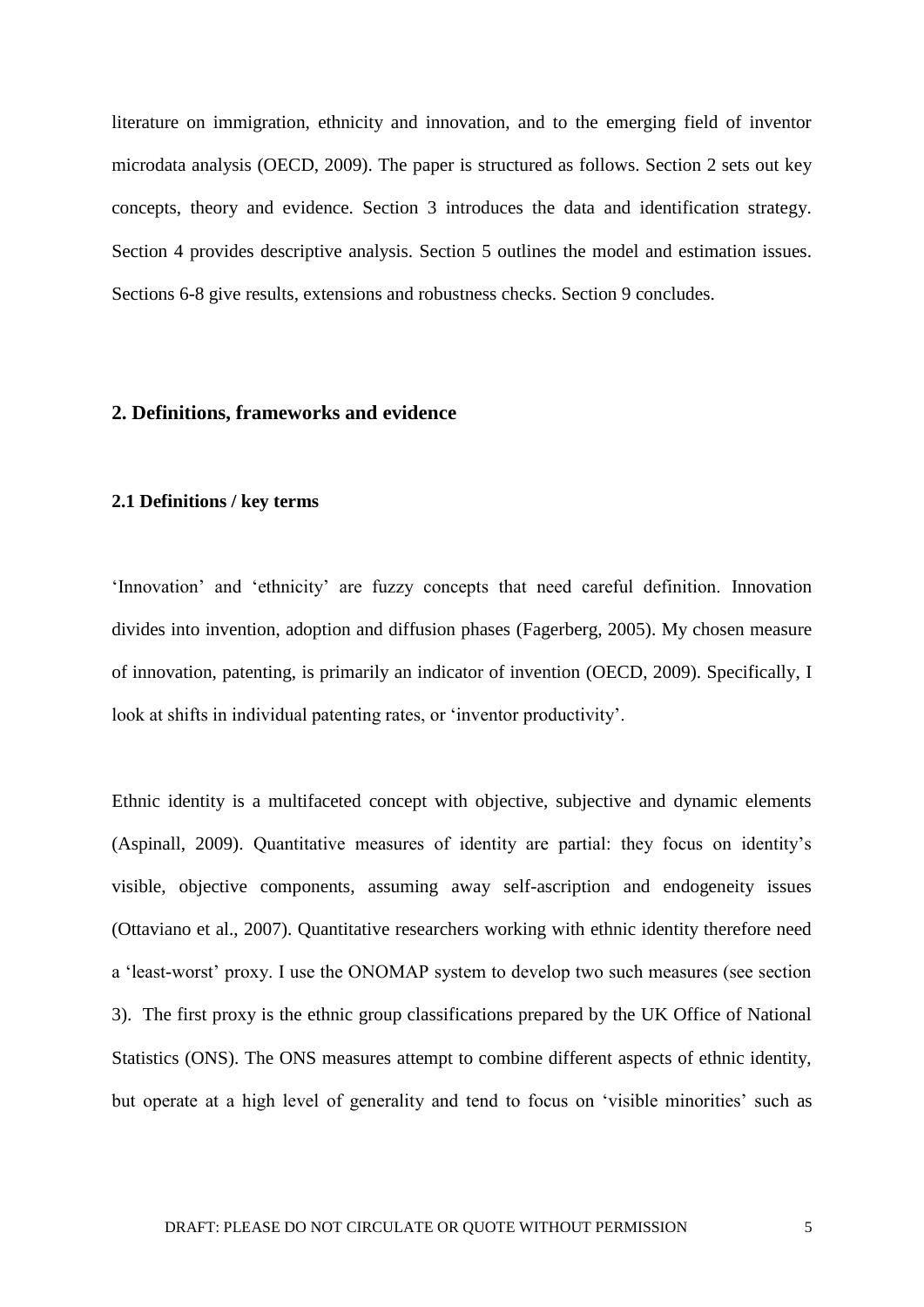Black and Asian communities (Mateos et al., 2007).<sup>1</sup> I use 'geographical origin' as a second proxy. Geographical origin can offer very fine-grained information, albeit on one dimension of identity. Name data conflates migrants and their descendents, so that origin operates as a measure of geographical 'roots'.<sup>2</sup>

# **2.2 Theoretical framework**

1

Conventional theories of innovation have relatively little to say to about ethnicity or the composition of inventor communities. For example, Schumpeter (1962) focuses on the individual 'entrepreneurial function' inside and outside firms, as a source of developing new ideas; national 'innovation systems' approaches explore relationships between firms and public institutions, such as government agencies and universities (Freeman, 1987); while spatial approaches focus on clustering of innovative activity due to agglomeration-related externalities, particularly local knowledge spillovers (Jaffe et al., 1993, Audretsch and Feldman, 1996).

Endogenous growth theories help bridge demography to innovation. Shifts in the technology frontier help determine economic development, while human capital stocks and knowledge spillovers influence technological progress (Romer, 1990). However, access to knowledge is

 $1$  The full set of ONS 1991 groups is White, Black Caribbean, Black African, Indian, Pakistani, Bangladeshi,

Chinese and Other. 'Other' is now the second-largest category in the UK population.

 $2$  Although not national identity: the vast majority of those born in the UK think of themselves as British MANNING, A. & ROY, S. 2007. Culture Clash or Culture Club? The Identity and Attitudes of Immigrants in Britain. *CEP Discussion Paper 790.* London: Centre for Economic Performance, London School of Economics. More broadly, ethnicity, nationality, sexuality and class are all elements in a broader sense of self (Fanshawe and Sriskandarajah, 2010).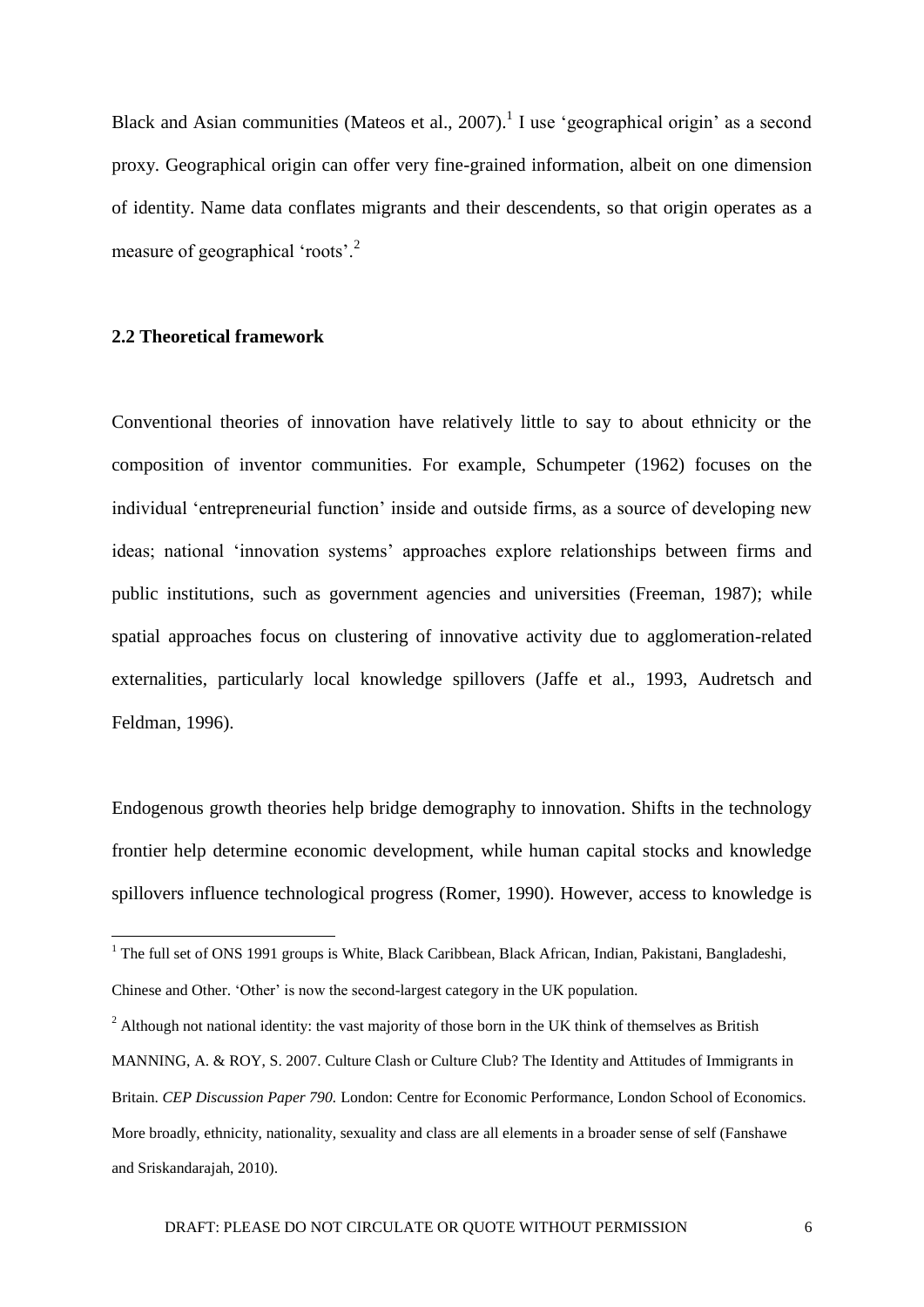likely to be uneven across locations, sectors and social groups (Agrawal et al., 2008). In turn, this suggests ways in which individual characteristics, networks, group composition or location might exert influences.

#### Individual selection

From an economic perspective, migration decisions reflect expected returns: potential migrants balance out gains from migration and costs of moving abroad (Borjas, 1987). This implies that migrants are 'pre-selected', with skill and entrepreneurialism both salient factors (Wadhwa et al., 2007). Migrant / minority status may thus positively predict patenting rates, over and above other human capital attributes. The challenge is to distinguish ethnicity from human capital endowments and (say) industry / area characteristics.

# Co-ethnic networks

Co-ethnic social networks – such as diasporas or trans-national communities – may provide network externalities that accelerate ideas transmission (Docquier and Rapoport, 2011, Agrawal et al., 2008). Social networks offer their members higher social capital and levels of trust, lowering transaction costs and risk, and positively influencing innovative activity (Rodríguez-Pose and Storper, 2006, Kaiser et al., 2011). Matching and learning economies may be present within the group ('enclave' activity) and between different groups ('middleman minority' activities) (Bonacich, 1973).

In a closed economy, minority individuals are less likely to match ideas than those in the majority group, since there are fewer within-group possible matches. If members of majority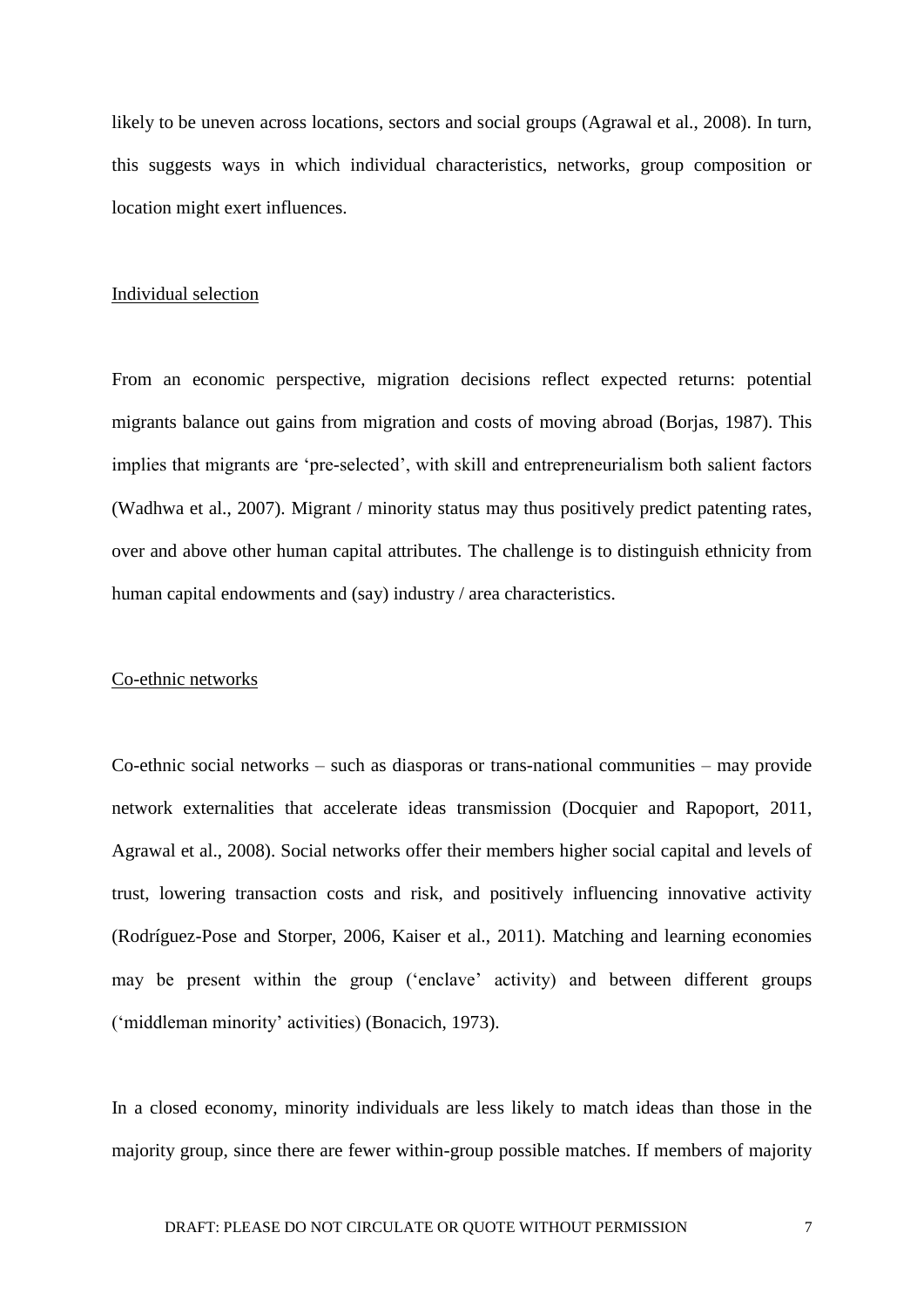group(s) discriminate against minority groups, or if minority-majority social connections are thin, this will limit 'middleman minority' activity (Zenou, 2011). Under globalisation, coethnic communities may be more influential. Increasing numbers of businesses in high-cost countries are looking to relocate research and development (R&D) activity into lower-cost countries (Mowery, 2001, Archibugi and Iammarino, 2002, Cantwell, 2005, Yeung, 2009). Diasporic communities with members in high-cost 'host' countries can help relocation to lower-cost 'home' countries (Kapur and McHale, 2005, Saxenian and Sabel, 2008). This raises both the size of the innovating co-ethnic community and the rate of information flow between its members, in both 'home' and 'host' locations (Kerr, 2008b, Kerr, 2009).

#### Diversity

'Cultural distance' between economic agents may also influence innovation rates. Specifically, individual inventors in a group may benefit from group-level diversity if this brings a richer mix of ideas and perspectives. Berliant and Fujita (2009) model a system of firm-level knowledge creation, showing that worker heterogeneity can accelerate ideas generation through individual-level production complementarities. 'Cognitively diverse' teams exploit a larger pool of ideas, suggesting that cultural mix is a good proxy for cognitive diversity (Hong and Page, 2004, Hong and Page, 2001). On the other hand, group-level cultural diversity may have a negative effect if it leads to lower trust and poor communication between individuals – for example, because of language barriers, misunderstandings, discriminatory attitudes or both. Spillovers (and co-operation) will be limited, leading to fewer, lower-quality solutions (Alesina and La Ferrara, 2004). Fujita and Weber (2003) argue that positive diversity effects will be most likely observed in research-based or 'knowledgeintensive' activities – such as those leading to patenting.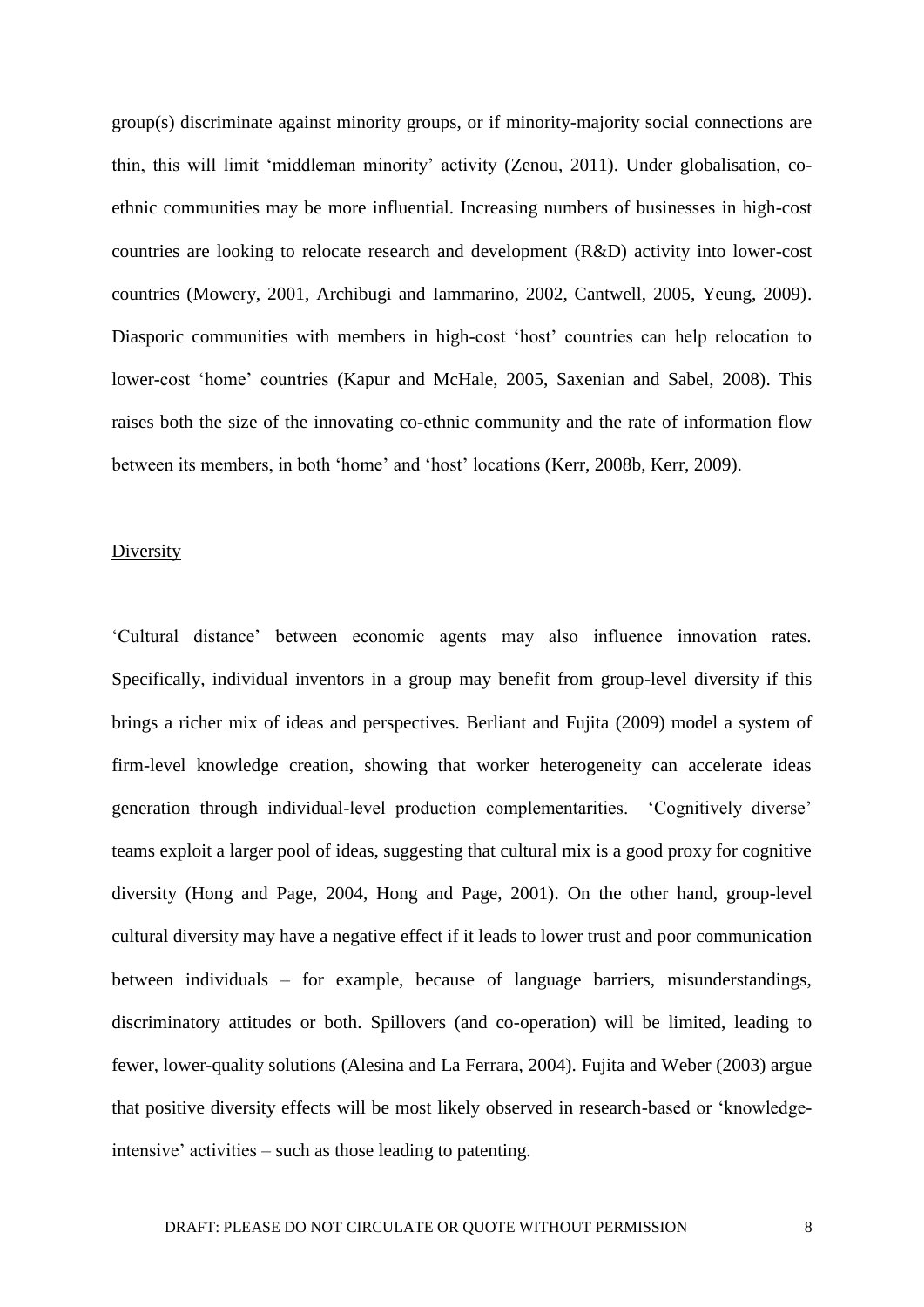#### Urban areas

We might observe bigger co-ethnicity and diversity effects on innovative activity in cities because of population mix, agglomeration economies or both. Innovative activity, migrant and minority communities tend to be spatially clustered in urban areas. Kerr (2008a) finds that US ethnic inventors are spatially concentrated, largely in the biggest urban agglomerations. Urban areas may also have positive or negative 'amplifying' effects. For example, cultural diversity may help foster Jacobian knowledge spillovers across sectors (Jacobs, 1969). The more cosmopolitan the urban population, therefore, the greater the potential for hybridisation (Hall, 1998, Gordon et al., 2007). Conversely, members of minority communities may be physically isolated in particular urban neighbourhoods. Spatial segregation may limit the opportunity for knowledge spillovers and interaction with other groups (Zenou, 2011).

#### **2.3 Evidence**

For each of these channels, 'ethnicity' has a theoretically ambiguous effect on innovation. In practice, there is some empirical evidence of net positive effects. For instance, Indo- and Chinese-American communities make disproportionate contributions to science and engineering, in terms of workforce membership as well as Nobel Prize counts, elections to scientific academies and patent citations (Stephan and Levin, 2001). Foreign graduate students and skilled immigrants have a significant positive link on patent applications and grants (Chellaraj et al., 2005), while the immigrant contribution to US patenting rose from 7.3% to 24.6% 1998-2006 (Wadhwa et al., 2007). However, Hunt and Gauthier-Loiselle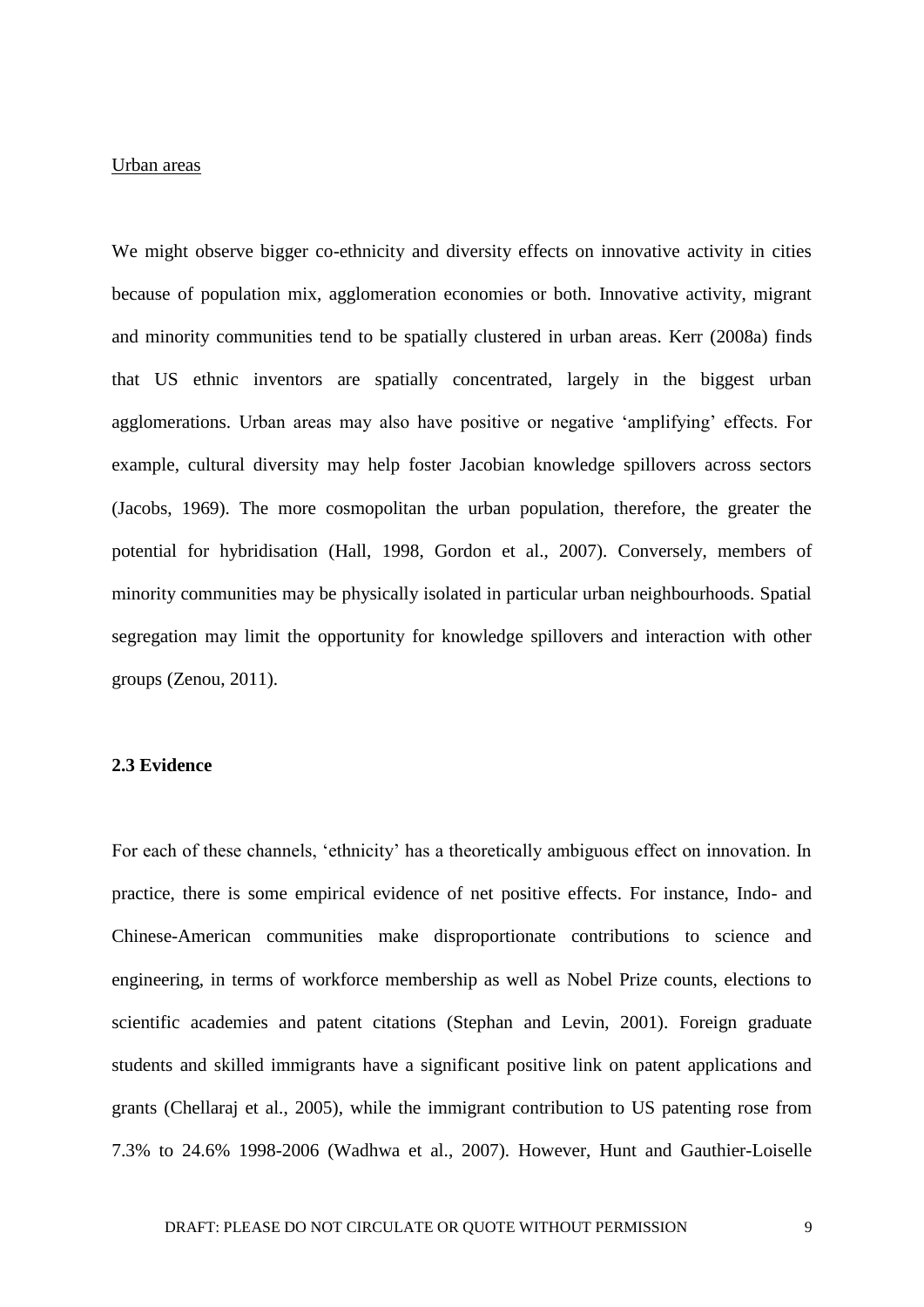(2008) suggest that once education and industry characteristics are controlled for, effects of individual migrant status disappear.

Several case studies suggest that diasporas are important influences on knowledge flows (Bresnahan and Gambardella, 2004, Saxenian, 2006, Docquier and Rapoport, 2011). Saxenian finds that 82% of Chinese and Indian immigrant scientists exchange technological information with colleagues in 'home' countries. Jaffe and Tratjenberg (1999) find that countries with a common language have larger R&D spillovers and international patent citation rates. Kerr (2008b) finds that co-ethnic communities in 'host' countries positively influence industrial performance in 'home' countries. Patenting growth in US cities is also faster for technologies that depend heavily on communities of immigrant inventors (Kerr, 2009). By contrast, Agrawal et al (2008, 2011) compare co-ethnic and co-location effects on patent citations, finding that physical location is up to four times more important.

A handful of recent studies link workforce diversity and innovation in knowledge-intensive environments. Parrotta et al (2011) find positive effects of workforce cognitive and cultural diversity on Danish firms' patenting rates. However Ozgen et al (2011) find weaker links between cultural diversity and product/process innovation in 'white collar' Dutch firms. Maré et al (2011) find no systematic links between workforce characteristics and innovation among businesses in New Zealand. More broadly, management studies find a small but significant workplace 'diversity advantage' on business performance (Landry and Wood, 2008).

At area level, Peri (2007) finds that US states' share of foreign-born PhDs is positively associated with levels of patenting. Hunt and Gauthier-Loiselle (2010) find that immigrant population shares raise state-level patenting, and that these effects are greater than individual-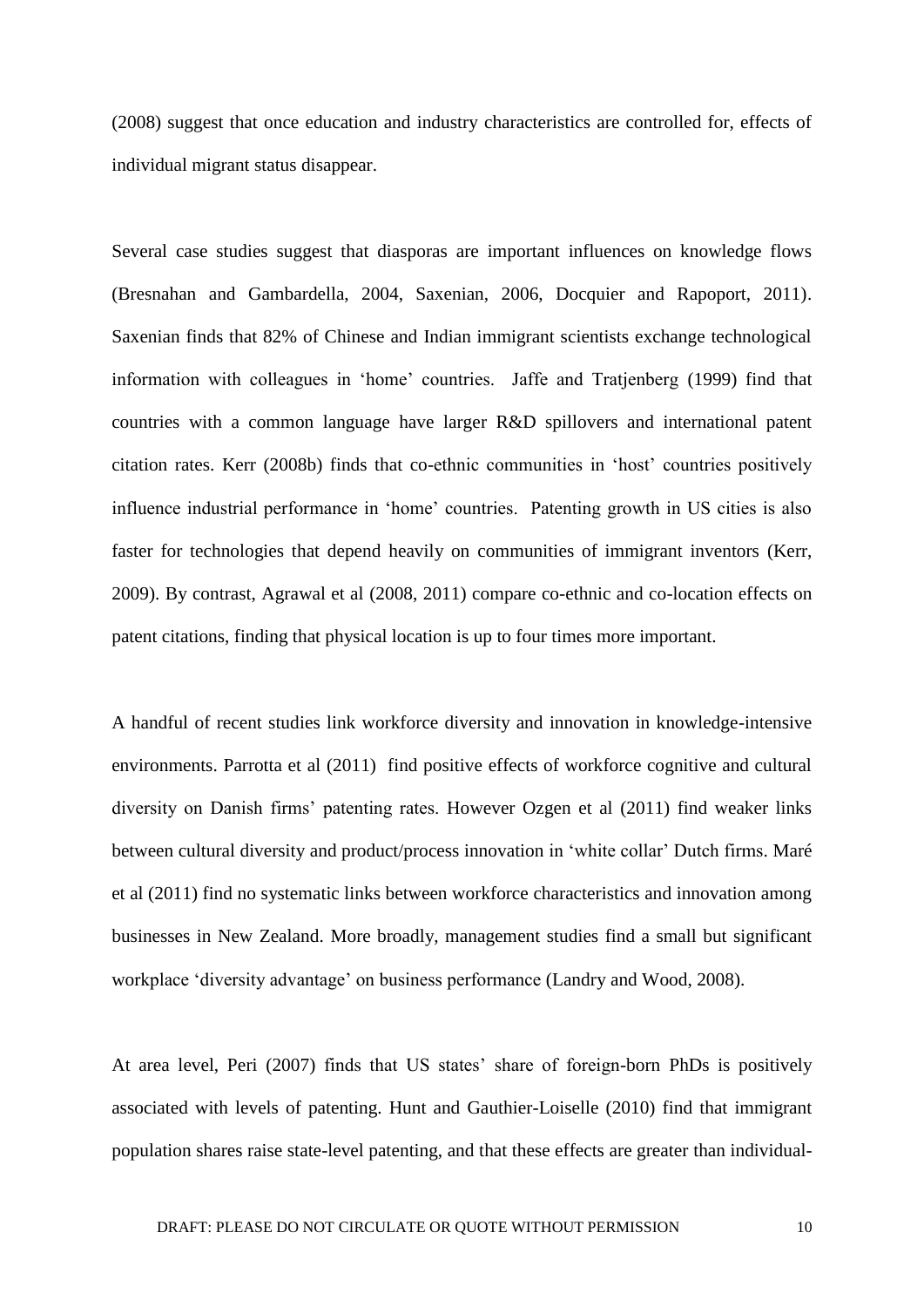level effects. Kerr and Lincoln (2010) find positive effects of skilled migrants on both 'ethnic' and overall innovative activity at urban level. Ozgen et al (2010), studying EU NUTS2 regions, find positive connections between migration, immigrant diversity and regional patenting. Niebuhr (2006) finds a positive link between the diversity of German regions and regional innovation, especially for highly skilled employees.

By contrast, there is very little empirical evidence for the UK. Fairlie et al (2009) find some support for co-ethnicity effects on British-Indian business performance, although innovation is not considered. Studying London firms, Nathan and Lee (2011) report some evidence that migrant company founders are more entrepreneurial than average, and that both management and workforce diversity help raise product and process innovation. But Basu (2002, 2004) suggests considerable variation in levels of entrepreneurship across minority communities. Qualitative work by Nakhaie et al (2009) confirms that co-ethnicity effects both vary significantly across groups, and are shaped by wider socio-economic contexts.

# **3. Data**

I have three main data sources. Patents information comes from the European Patent Office (EPO), which is made available through the OECD PATSTAT database. Raw patent data cannot typically be used at inventor level, because of common/misspelled names, or changes of address: I use data cleaned by the KITES team at Bocconi University, which allows robust identification of individual UK-resident inventors (Lissoni et al., 2006). The raw patents data covers the period 1978-2007, dated by priority year, and contains geocoded information on 141,267 unique British-resident inventors and 123,030 patents with at least one British-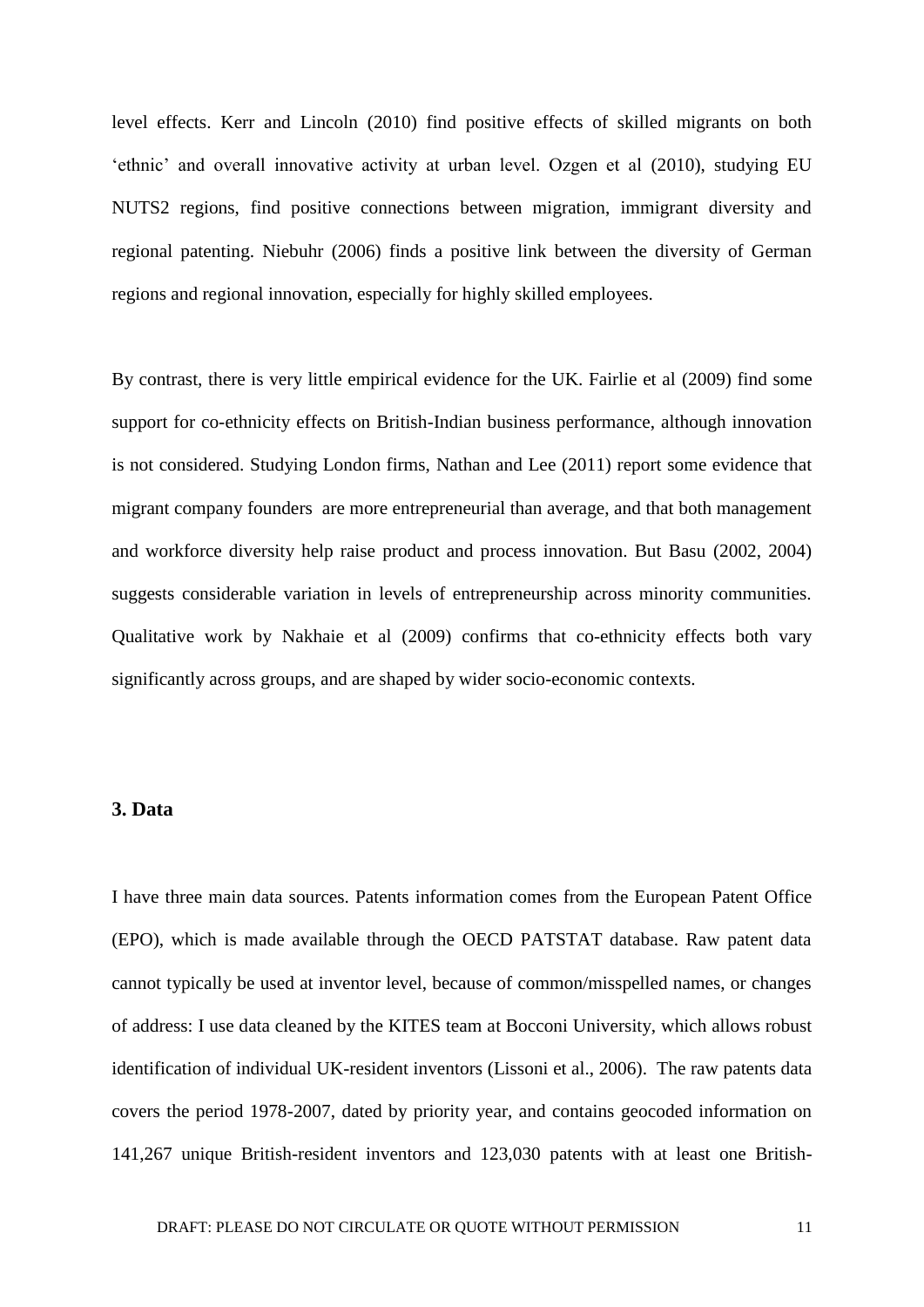resident inventor.<sup>3</sup> Ethnicity information is then derived from inventor names using the ONOMAP name classification system (see below). Finally, I combine this individual-level information with area-level controls, assembled from UK Labour Force Survey held in the Office of National Statistics Virtual Microdata Lab.

#### **3.1 Working with patents data**

1

Innovation divides into invention, adoption and diffusion phases (Fagerberg, 2005). Patents are primarily an indicator of invention (OECD, 2009), which I use to look at shifts in individual patenting rates, or 'inventor productivity'. Patent data has several advantages: it provides detailed information on geography and patent owners, and is available for long time periods at relatively low cost. Not all inventions are patented, however, and patents may not record everyone involved in an invention. Patents also have variable coverage across industries (with a well-known bias towards manufacturing) and are sensitive to policy shocks (Li and Pai, 2010, OECD, 2009). I am able to deal with most of these issues through careful identification and estimation strategies.

I make several changes to the raw data for identification purposes. First, following Hall et al  $(2001)$ , I truncate the dataset by three years to end in 2004.<sup>4</sup> Second, I group patent observations in four-year 'yeargroups'. Invention is a process, not an event, and inventors typically work on an invention for some time before filing a patent. Past and current factors

<sup>&</sup>lt;sup>3</sup> 'Priority dates' represent the first date the patent application was filed anywhere in the world. The OECD recommends using priority years as the closest to the actual time of invention (OECD, 2009). The full dataset has 160,929 unique UK-resident inventors: 19,492 observations lack postcode information.

<sup>&</sup>lt;sup>4</sup> There is typically a lag between applying for a patent and its being granted. This means that in a panel of patents, missing values typically appear in final periods.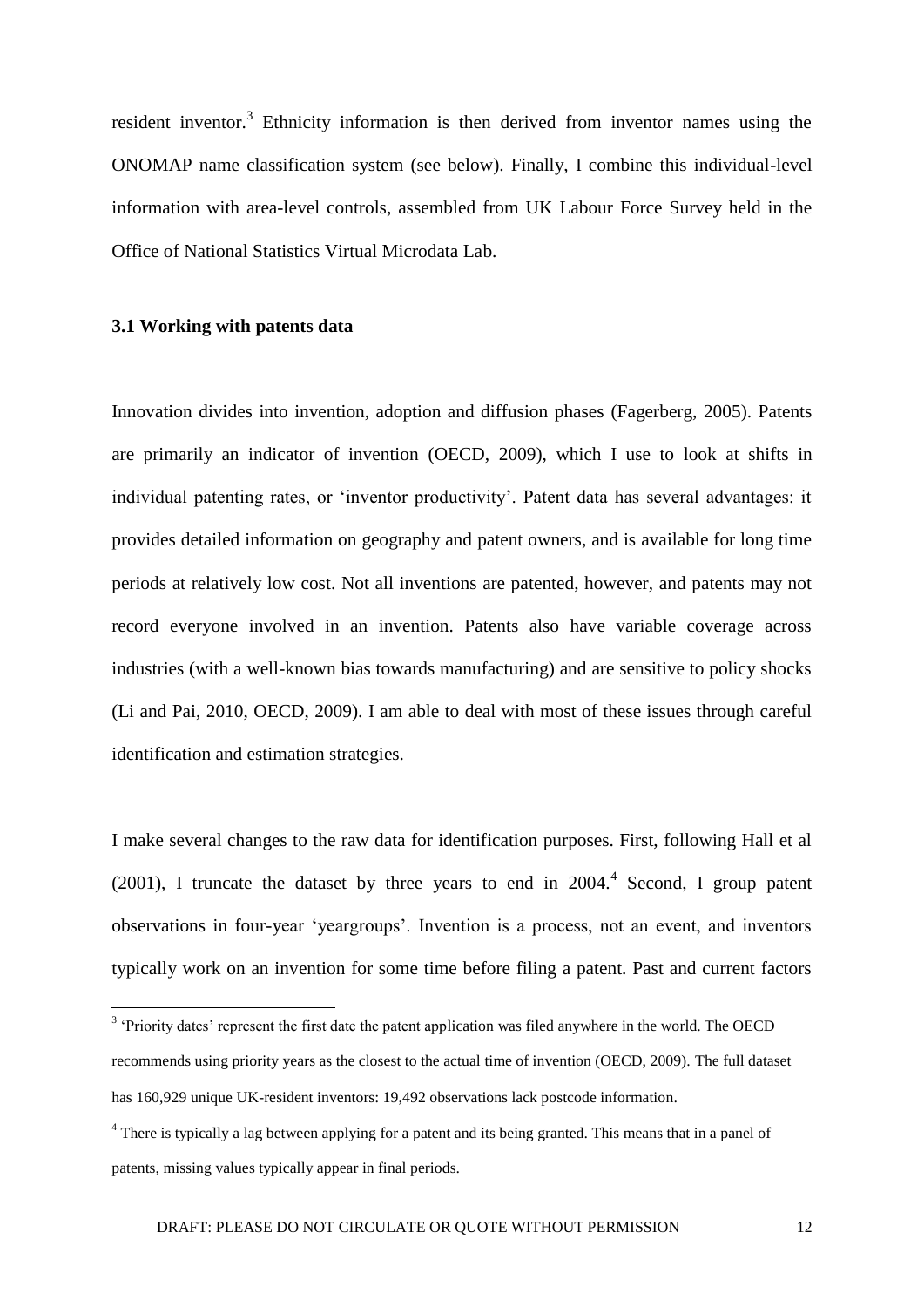together may influence year-on-year patenting, making it difficult to fit lags. Following Menon (2009). I use the mean citation lag of EPO patents to proxy the invention process.<sup>5</sup> Third, the main regressions use unweighted patent counts; area-level analysis uses weighted patent counts to avoid double-counting innovative activity (OECD, 2009). Fourth, I use a combination of technology field dummies and area-level industrial structure controls to control for structural biases in patenting activity across different industrial sectors. Finally, I restrict the sample to 1993-2004, reserving pre-1993 inventor activity to construct individuallevel controls (see section 5).

#### **3.2 Identifying ethnic inventors**

I use the ONOMAP name classification system to generate ethnicity information for individual inventors, building on similar approaches in pioneering US studies by Kerr (2008a) and Agrawal et al (2008). Originally designed for mining health service patient data, ONOMAP classifies individuals according to most likely cultural, ethnic and linguistic ('CEL') characteristics identified from forenames, surnames and forename-surname combinations. ONOMAP exploits similarities and differences between name families – for example, 'John Smith' is more likely to be ethnically British than French (Lakha et al., 2011).

ONOMAP is built from a very large names database drawn from UK Electoral Registers plus a number of other contemporary and historical sources, covering 500,000 forenames and a million surnames across 28 countries (Mateos et al., 2007). These are then algorithmically grouped together, combining information on geographical area, religion, language and <sup>5</sup> If patent B cites patent A, the 'citation lag' between the two is the time period between the filing of A and the filing of B: the lag offers a rough way to capture the relevant external conditions affecting patenting. The mean citation lag for EPO patents is four years (OECD, 2009), so I group patents into four-year periods.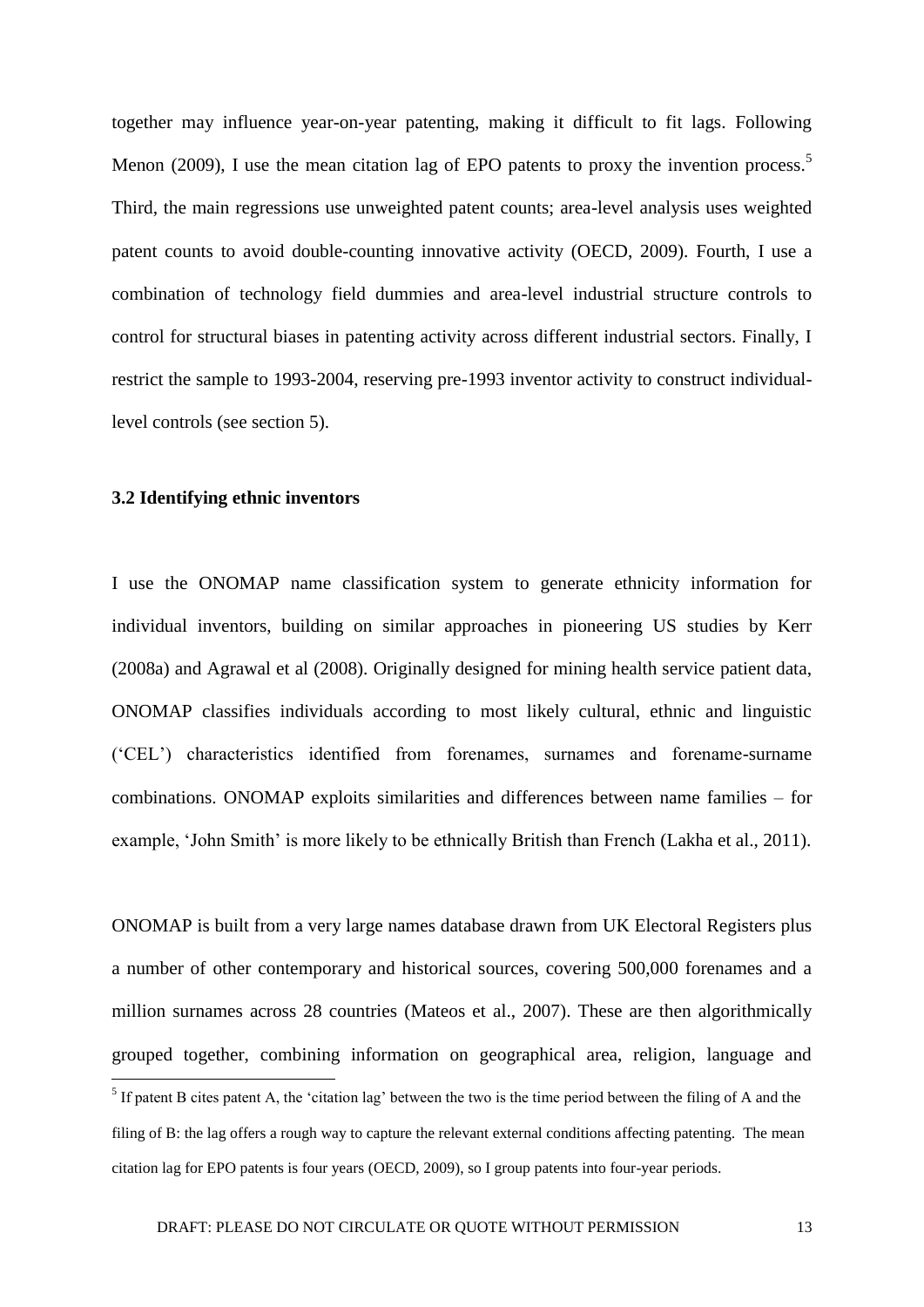language family. Separate classifications of surnames, forenames and surname-forename combinations are produced. $\delta$  ONOMAP has the advantages of providing information at several levels of detail and across several dimensions of identity. By using surname *and*  forename information, it is also able to deal with many names with multiple cultural origins; the historically fuzzy boundaries of many states (e.g. Germany and the Netherlands), and the alteration and/or adoption of names traditional to the UK. ONOMAP also matches 99% of inventor names and has been extensively robustness-tested against UK Census data and other public sources.

I use ONOMAP's information on geographical origin and ONS ethnic groups. ONS ethnic group information is based on the nine categories developed for the 1991 Census, and as set out in Section 2, is quite limited. Geographical origin information provides objective, finergrained information on twelve zones across Europe, Africa, Asia and the Americas, and is my preferred measure of ethnicity. $<sup>7</sup>$ </sup>

ONOMAP has some limitations. First, as it observes only objective characteristics of identity, it identifies *most likely* ethnicity. Second, it does not distinguish migrants from their

<u>.</u>

<sup>&</sup>lt;sup>6</sup> Names information is drawn from 1998 and 2004 GB Electoral Registers, Northern Ireland Electoral Register 2003, Irish Electoral Register 2003, plus electoral data from Australia (2002), NZ (2002), United States (1997) and Canada (1996). Experian MOSAIC geo-demographic data and Experian Consumer Dynamics data are used to boost the sample. This produces 25360 surnames and 299797 first names. These are classified using a combination of triage, spatio-temporal analysis, geo-demographic analysis, text mining, 'name-to-ethnicity' techniques from population registers and researching international name frequencies. 'British names' are those originating in the British Isles (including Ireland) or arriving there before 1700 (Mateos et al, 2007).  $<sup>7</sup>$  The full set of twelve zones is Africa, Americas, British Isles, Central Asia, Central Europe, East Asia, Eastern</sup>

Europe, Middle East, Northern Europe, South Asia, Southern Europe and Rest of the World.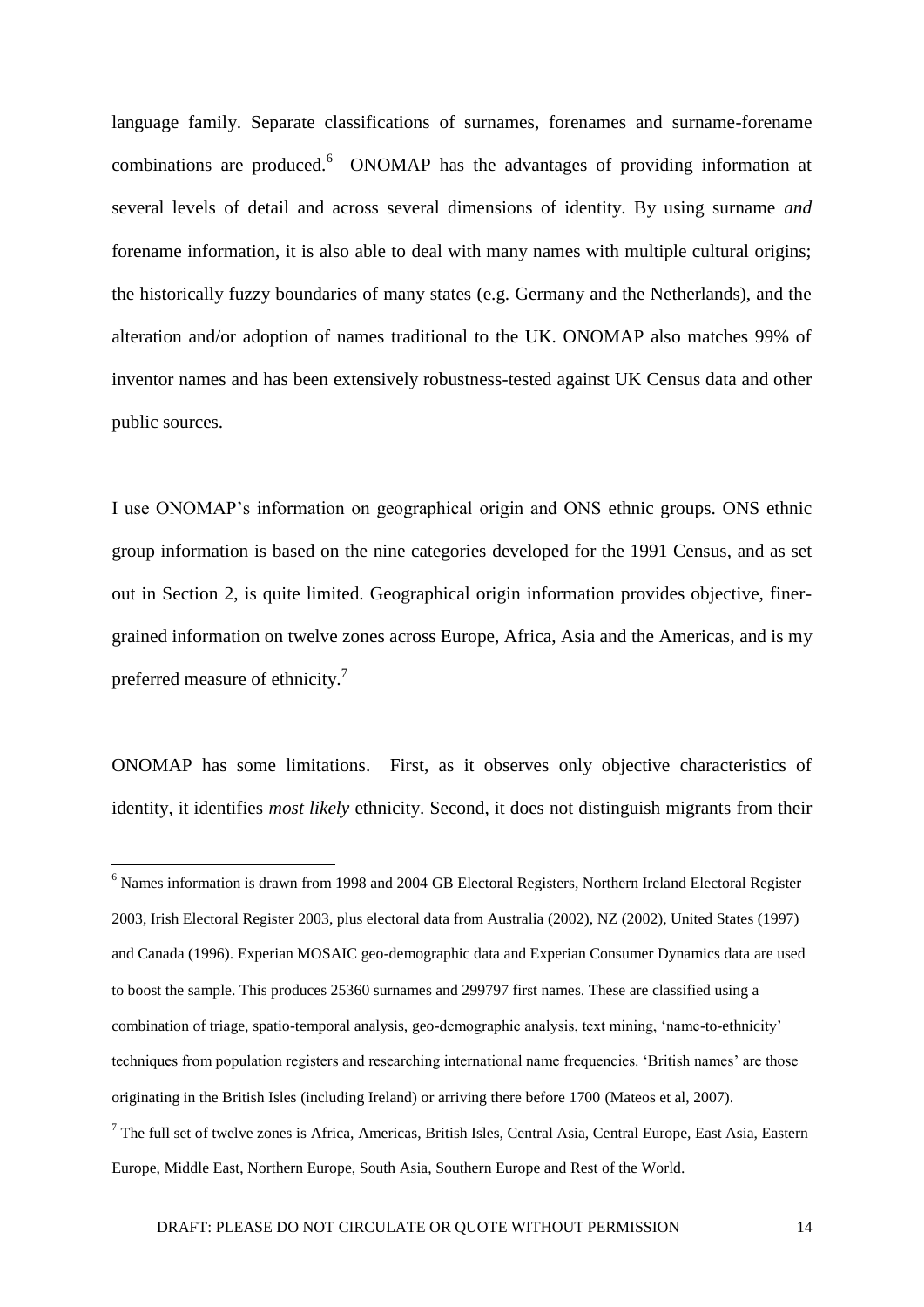descendents, so that geographical origin is best interpreted as 'roots'. Third, there are a small number of conflict cases (including the author's own name) where ONOMAP assigns the most probable identity. Finally, some countries share a common language, so that many North American and Australasian-origin inventors are largely identified as British-origin inventors (or unclassified). However, these groups represent a very small share of the UK minority population, so that potential measurement error is small. $8$ 

# **4. Descriptive analysis**

1

Tables 1-4 provide some initial descriptive analysis. Table 1 breaks down inventors by CEL subgroup, showing the 30 largest groups. We can see that while English, Welsh, Scottish and Celtic $<sup>9</sup>$  inventors make up the bulk of the sample, other inventor groups divide fairly evenly</sup> into geographically proximate communities (e.g. Irish, plus a series of European groups), groups reflecting the UK's colonial history in South and East Asia (e.g. Indian Hindi, Sikh, Pakistani, Hong Kong Chinese) plus some largely recent migrant communities (e.g. Polish, Vietnamese).

### *Insert Table 1 about here*

Table 2 recuts the sample by probable geographical origin zones and by 1991 ONS ethnic groups. Geographical origin zones (top panel) allow me to preserve some of the detail from

<sup>&</sup>lt;sup>8</sup> LFS figures suggest working-age individuals of American, Canadian, Australian and New Zealand origin comprise 8.84% of UK migrants in 1994, 7.98% in 2004.

<sup>&</sup>lt;sup>9</sup> 'Celtic' denotes names common to Scottish, Welsh and Irish CEL types.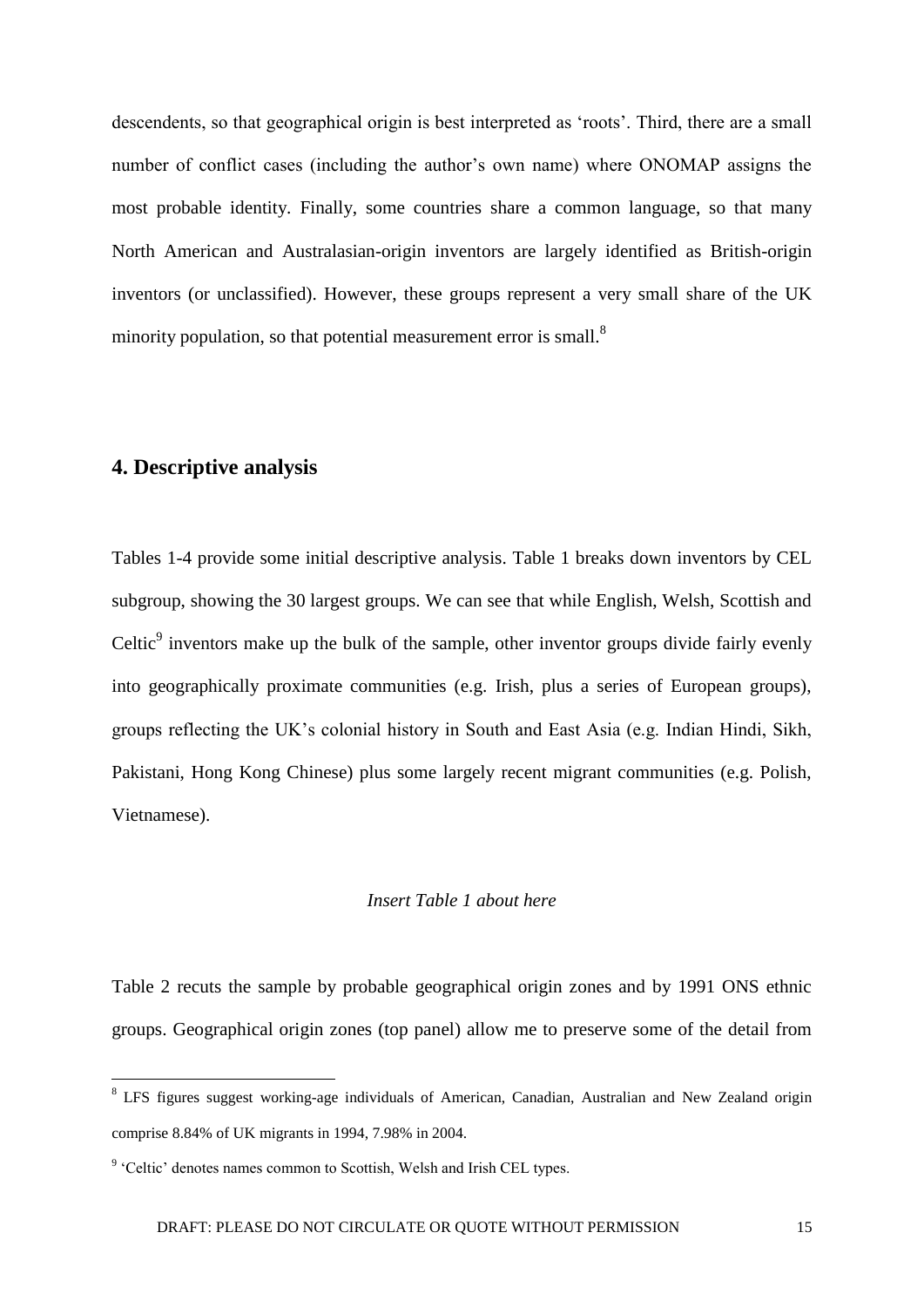the full CEL classification, including several areas of Europe as well as South and East Asia. As highlighted in the previous section, ONS ethnic groups (bottom panel) are much less flexible, focusing on visible majorities and minorities, relegating the rest of the inventors to 'other'.

# *Insert Table 2 about here*

Table 3 presents location quotients for the 40 Travel to Work Areas with the largest shares of ethnic inventors by geographical origin, and confirms that ethnic inventors are more spatially clustered than the wider migrant population. High-ranking TTWAs are predominantly urban, although a number of rural areas also feature, predominantly university towns (St Andrews, Lancaster, Canterbury) or areas adjoining TTWAs with universities (Bude and Holsworthy) and/or manufacturing clusters (Holyhead, Pembroke and Tenby, Louth and Horncastle).<sup>10</sup>

# *Insert Table 3 about here*

Table 4 gives weighted counts for the 40 TTWAs with the highest patenting activity: to minimise double counting, I weight each patent by the number of inventors involved. The results follow the familiar geography of UK innovative activity. A number of these highpatenting areas also have large ethnic inventor shares and diverse inventor groups (for

<u>.</u>

 $10$  Many inventors will work in professional / technical occupations, which are characterised by longer-thanaverage commuting distances. Building commuting zones on the basis of these workers' commuting patterns substantially reduces the total number of zones ROBSON, B., BARR, R., LYMPEROPOULOU, K., REES, J. & COOMBES, M. 2006. A framework for City-Regions: Working Paper 1: Mapping City-Regions. London: Office of the Deputy Prime Minister., suggesting that commuting across conventional TTWAs is not uncommon.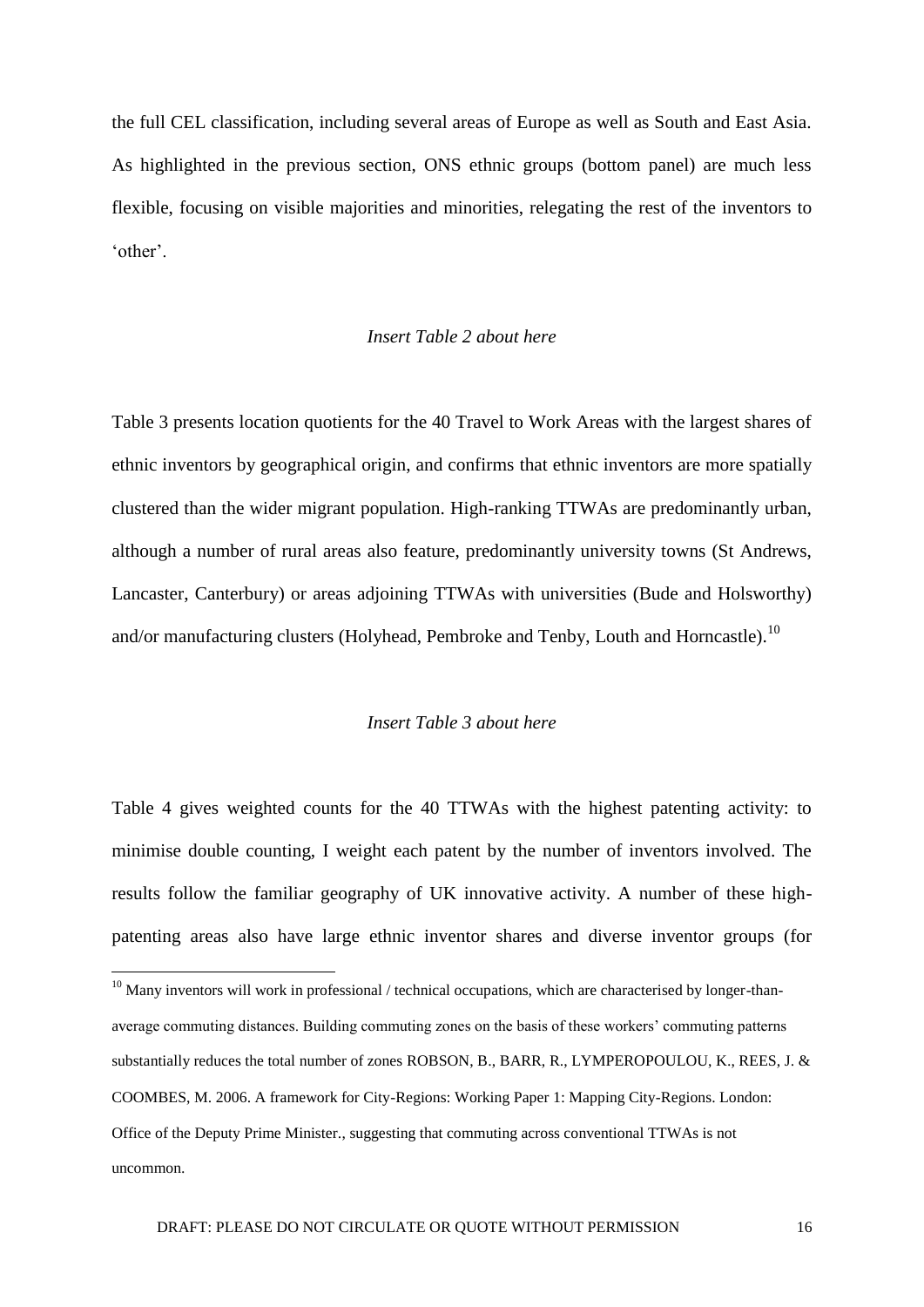example London, Southampton, Crawley, Oxford and Cambridge). However, another group of high-patenting TTWAs have rather more homogenous inventor and general populations (for example, Bristol, Manchester, Reading and Ipswich).

### *Insert Table 4 about here*

A number of broad lessons emerge from the descriptives. First, the UK's population of ethnic inventors appears substantially different from that of the US. American ethnic inventor communities are dominated by South and East Asian groups (Kerr, 2008a). By contrast, the UK has a number of European groups, with South Asian and East Asian inventors drawn in large part from former colonies. Second, as in the US ethnic inventors are spatially concentrated, and more clustered than minority populations in general. Third, not all highpatenting locations have large ethnic inventor shares or diverse inventor communities.

# **5. Model and estimation strategy**

### **5.1 Identification**

For the regression analysis I build a panel of UK-resident inventors' patenting activity between 1993 and 2004 inclusive – reserving the pre-1993 period for inventor-level human capital controls (see below). Each inventor-yeargroup cell records how many times an inventor patents in that time period. The basic panel covers 125,502 inventors across three four-year yeargroups, giving 376,506 observations. Cell counts vary from zero to 36, with a mean of 0.318.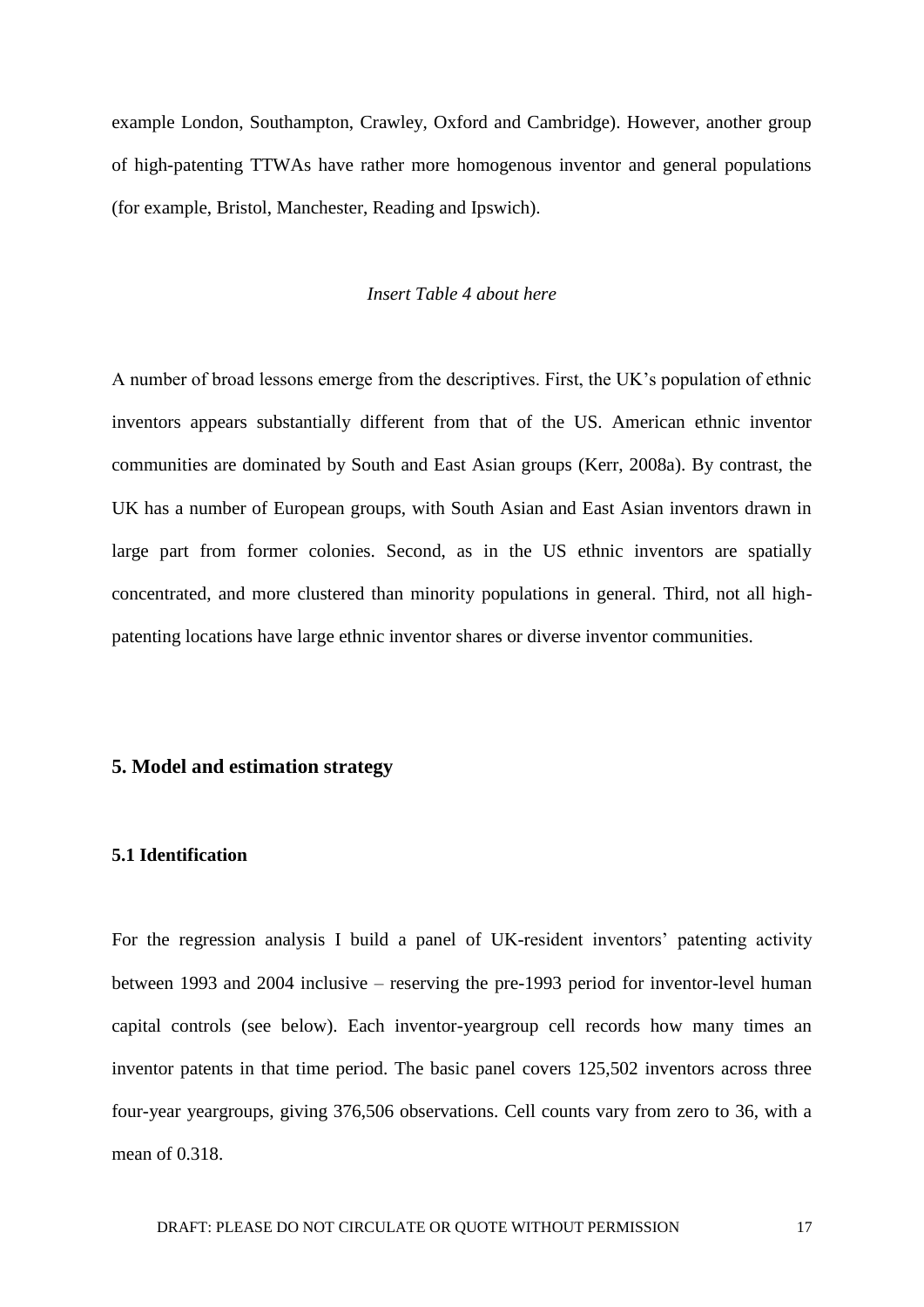I use postcode information to locate inventors in UK Travel to Work Areas (TTWAs), which are good approximations of local economies (and superior to administrative units such as local authority districts).<sup>11</sup> I then fit an urban / rural typology of TTWAs developed in Gibbons et al (2011), allowing me to explore the potential effects of urban environments.

Working with inventors in a panel data setting presents three linked identification challenges. First, inventors are only observed when patenting. Blanking all cells where the inventor is not active – the most conservative response – would radically reduce sample size, as most inventors patent only once (and would miss instances where inventors were constrained from patenting for some reason). I thus zero all cells when no inventor activity is recorded, and test 'blanking' in robustness checks. Second, we cannot be sure where inventors are when they are not actively patenting. Following the methodology set out in Agrawal et al (2006), I identify around 14% of the sample as likely movers.<sup>12</sup> In the main analysis I assume inventors do not move; I relax this in robustness checks.

Finally, we need to deal with individual-level heterogeneity, which if unobserved will bias the results. This is crucial as I need to distinguish effects of individuals' ethnicity from other personal characteristics. Ethnicity is time-invariant, so that individual fixed effects are not an

1

 $11$  TTWAs are designed to cover largely self-contained labour markets: 75% of those living in a given TTWA also work in the TTWA, and vice versa. TTWAs are thus a good approximation for local spatial economies and for city regions (Robson et al, 2006). Matching is done by postcode sector, which minimises observations lost through incomplete or mistyped postcode information (matching on full postcodes drops around 12% of observations. Matching on postcode sector drops 5.77%). I exclude inventors resident in Northern Ireland.  $12$ <sup>c</sup>Likely movers' are inventors with the same forename and surname, who patent in the same technology fields, in different TTWAs, at different points in time. This minimises the risk of false positives – identifying inventors who are movers who are not – but does not remove false negatives (identifying movers as non-movers).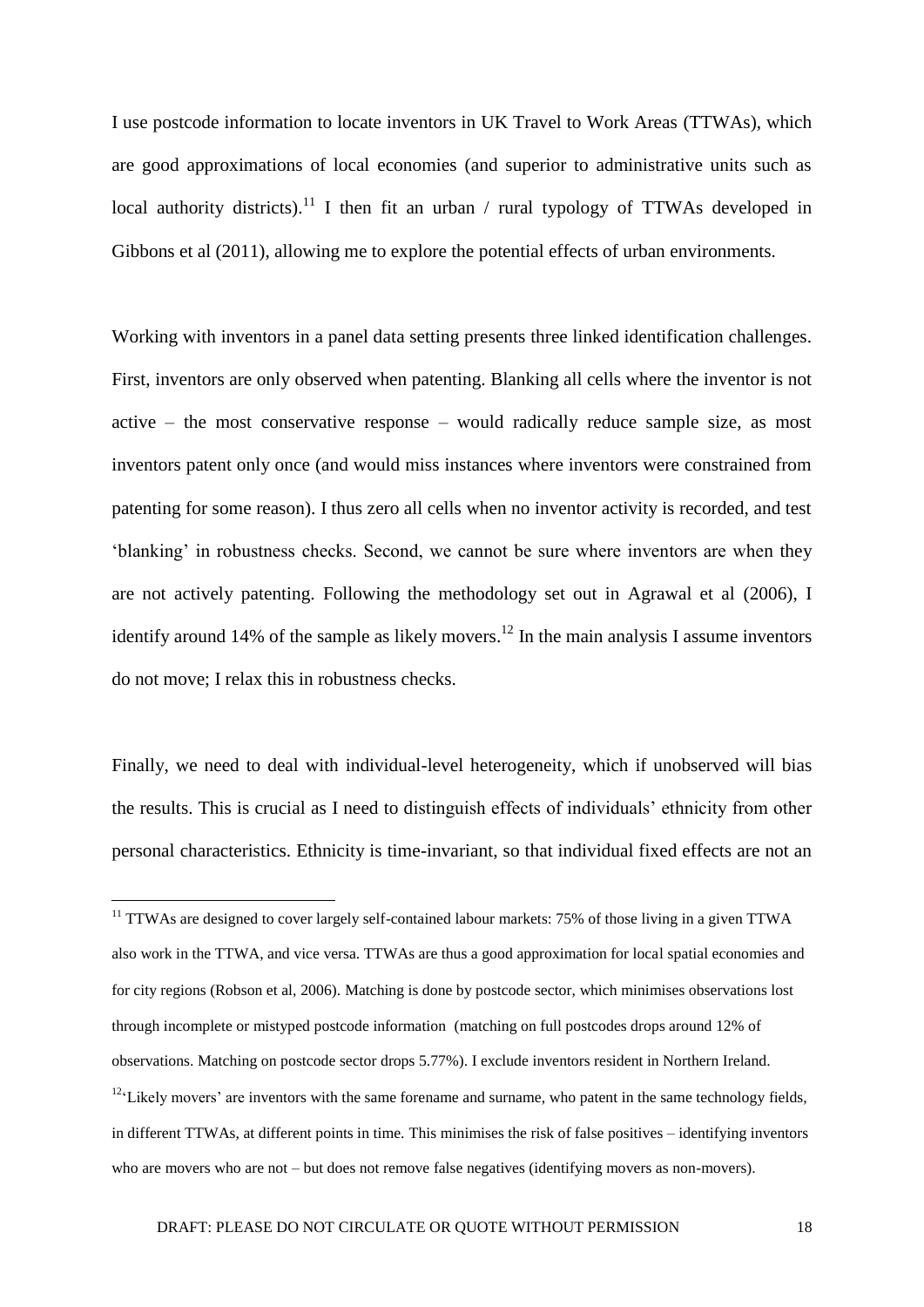option. I therefore deploy a widely-used alternative developed by Blundell et al (1995), using inventors' historic patenting behaviour. Blundell and colleagues argue that agents' capacity to innovate is largely explained by their knowledge at the point in which they enter a sample. With long enough time series data, pre-sample activity approximates an individual fixed effect. I replicate this estimator, using the pre-sample mean of inventors' patent counts as a human capital 'levels effect'.

I set the historic period as the 16 years between 1977 and 1992: around 23% of inventors in the sample period invent in this period, i.e. 40% of cells. I exclude inventors with no presampling history – they may have been inactive or not in the labour force – and run the model on a reduced sample of 89,309 observations.<sup>13</sup> The new sample removes younger inventors and recent migrants: it may thus understate the true size of the UK's ethnic inventor population. This suggests the actual effects of diversity may be larger than those that I go on to identify.

# **5.2 Model**

1

I estimate links between ethnicity and inventor behaviour using a modified knowledge production function, regressing counts of patenting activity on individual, group and area characteristics. For inventor *i* in area *j* and yeargroup *t,* I estimate:

 $13$  Fundamentally, I argue the reduced sample preferable to running a bigger sample of inventors for whom historic patenting information is ambiguous. Firm-level studies, in contrast, typically have information on exactly when agents enter/exit the market. I experiment with the full sample to check robustness, finding key variables and overall model fit are poor.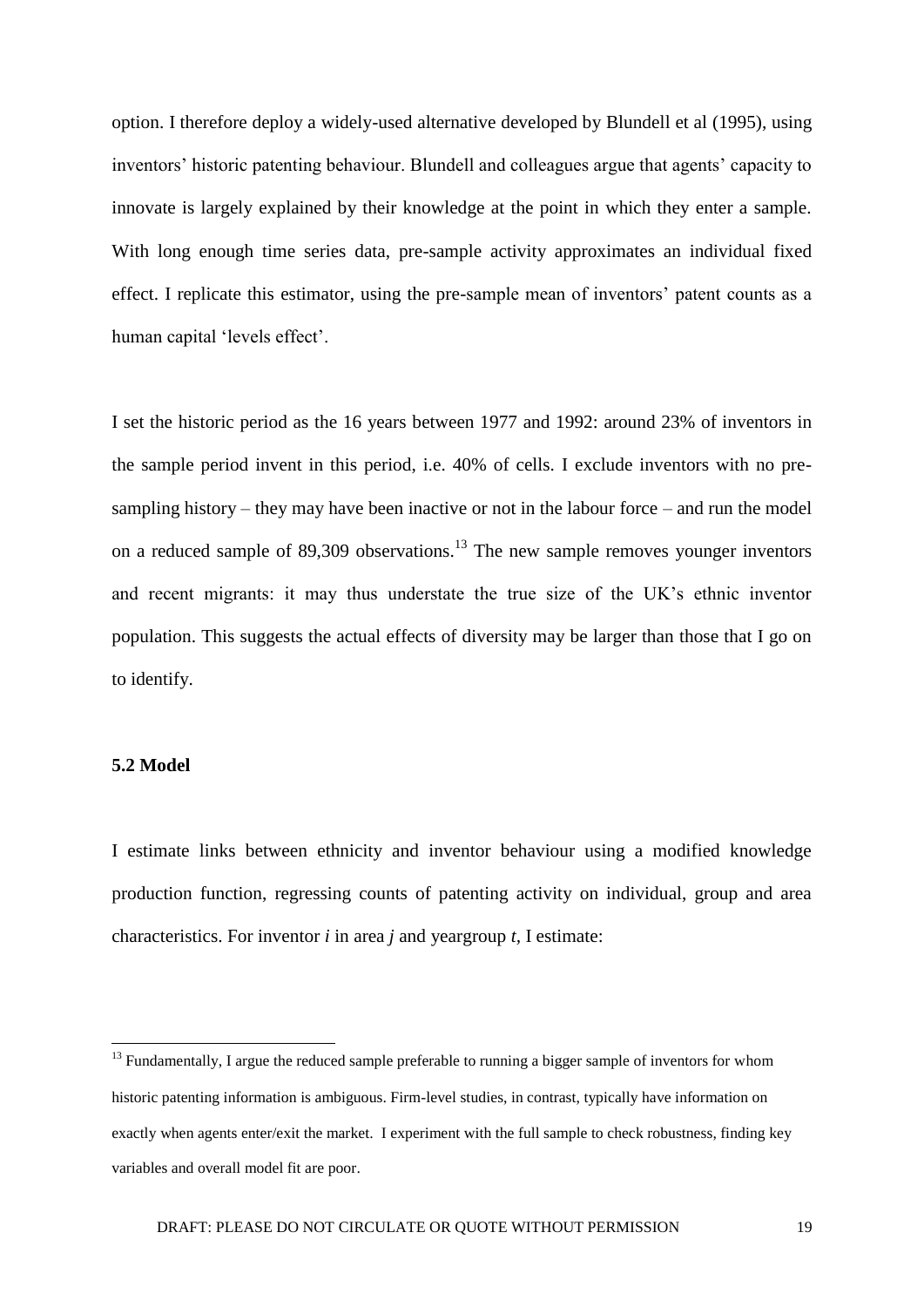$$
PCOUNT_{ijt} = aINV_i + bDIV_{jt} + CONTROLS_{jt}c + P_i + U_j + YG_t + e_i
$$
 (1)

Where PCOUNT is a simple count of the number of times an inventor engages in patenting during a given four-year period (which I refer to as 'inventor productivity'). My first variable of interest is INV, a dummy variable taking the value one if the inventor is a likely ethnic inventor. (I later extend the model replacing INV with a set of dummies for various co-ethnic groups.) My second key variable is DIV, the diversity of active inventors in a given TTWA and time period. For identity group  $\alpha$  in area  $\dot{\beta}$  in year  $\dot{\gamma}$ , the Index is given by:

$$
FRAC_{jt} = 1 - \sum_{a} [SHARE_{ajt}]^{2}
$$
 (2)

Where SHARE is *a*'s share of the relevant population (here, all active inventors in a given area). The Index measures the probability that two individuals in an area come from different geographical origin or ethnic groups. Similar measures are used widely in the development literature, as well as some area-level studies (Ottaviano and Peri, 2006, Ottaviano and Peri, 2005, Alesina and La Ferrara, 2004, Easterley and Levine, 1997).

**CONTROLS** represents a vector of largely TTWA-level controls covering key spatial, economic, and demographic characteristics affecting relationships between INV and innovation, DIV and innovation or both. Unless otherwise stated, all controls are for the same 1993 – 2004 period as the patent data. I use aggregated LFS client file microdata to construct control variables.<sup>14</sup>

1

<sup>&</sup>lt;sup>14</sup> I aggregate individual-level data to local authority-level averages, and then aggregate these to TTWA-level using postcode shares. Local Authority District (LAD) boundaries are not congruent with TTWA boundaries, so straightforward aggregation is not possible. Using the November 2008 National Postcode Sector Database (NSPD), I calculate the number of postcodes in each 2001 TTWA and in each of its constituent LADs. For each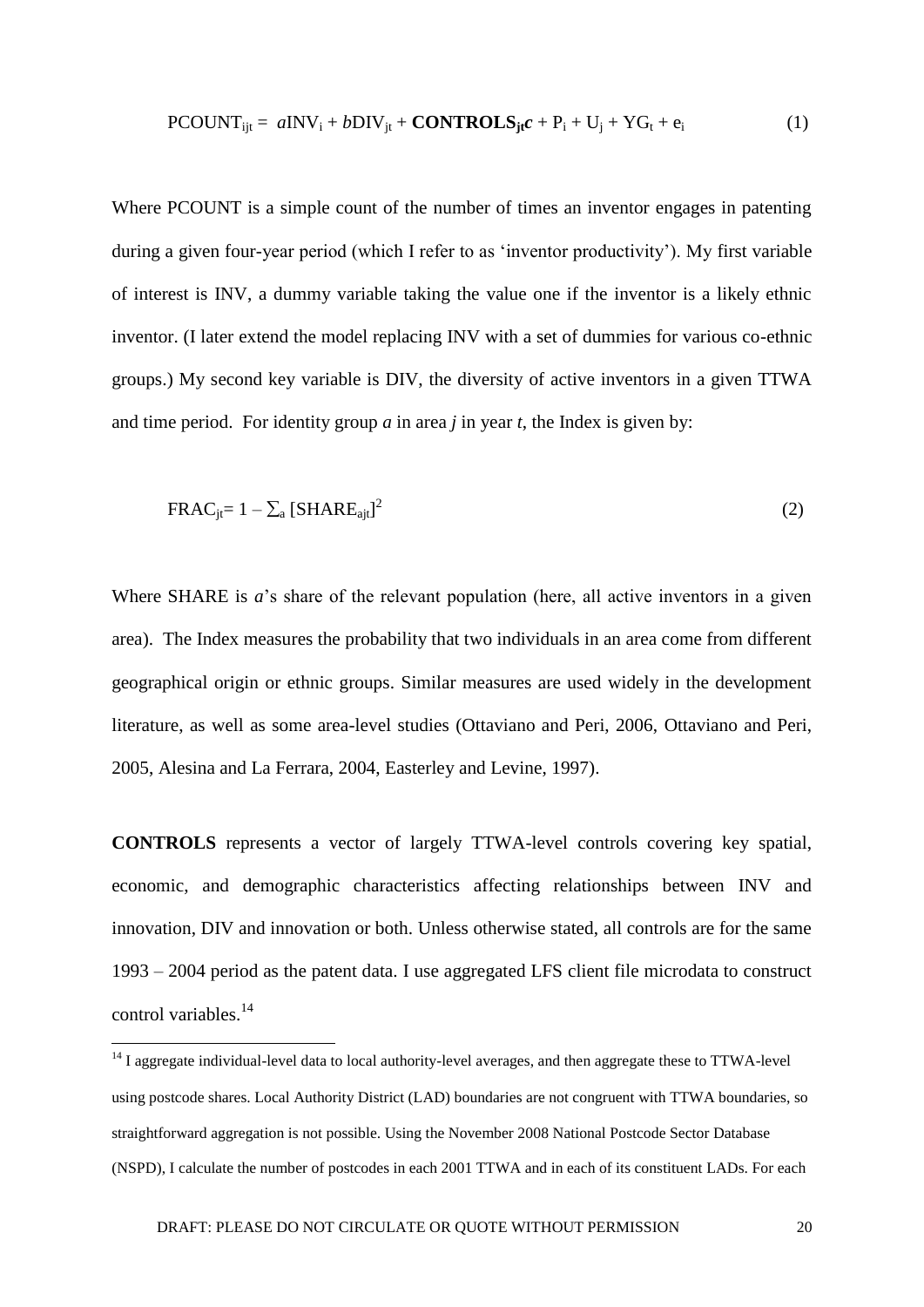Innovative activity and patenting are both spatially concentrated, reflecting benefits from agglomeration that may persist over time (Simmie et al., 2008). Co-ethnicity or diversity effects on patenting might then simply reflect agglomeration and path-dependence. I fit a dummy for primary urban areas, U, and fit log of population density to explore wider agglomeration effects. I also fit measures of 1981-84 area weighted patent stocks to control for historic asset effects, and experiment using different lags of the historic patent stocks control. Inventor demographic characteristics may be entirely explained by area demographic characteristics: for example, places with more diverse populations may produce more diverse inventor groups. I control for this by using area-level fractionalisation indices (and crosscheck using migrant population shares). Human capital stocks are closely correlated with innovative activity (Romer, 1990) and may account for apparent ethnicity effects on patenting. Alongside the individual human capital 'levels effect', above, I fit areas' share of degree-holders with Science, Technology, Engineering and Mathematics (STEM) qualifications in the local working-age population.

I fit various further controls for precision. Patenting is known to be higher in 'knowledgeintensive' high-tech and manufacturing sectors, so I include measures of the share of workers employed in 'knowledge-intensive' manufacturing, following The Work Foundation's

1

TTWA, I then calculate constituent LADs' 'postcode shares'. Shares sum to one, and are used as weights to construct TTWA-level averages. *Example:* suppose a TTWA consists of parts of three LADs. The TTWA has 100 postcodes, 60 of which are in LAD\_a, 30 in LAD\_b and 10 in LAD\_c. The relevant LAD weights are 0.6, 0.3 and 0.1 respectively. The TTWA-level average of variable *x* is given by  $(x)$ TTWA = 0.6<sup>\*</sup>(*x*) a + 0.3<sup>\*</sup>(*x*) b  $+ 0.1*(x)$ **c.**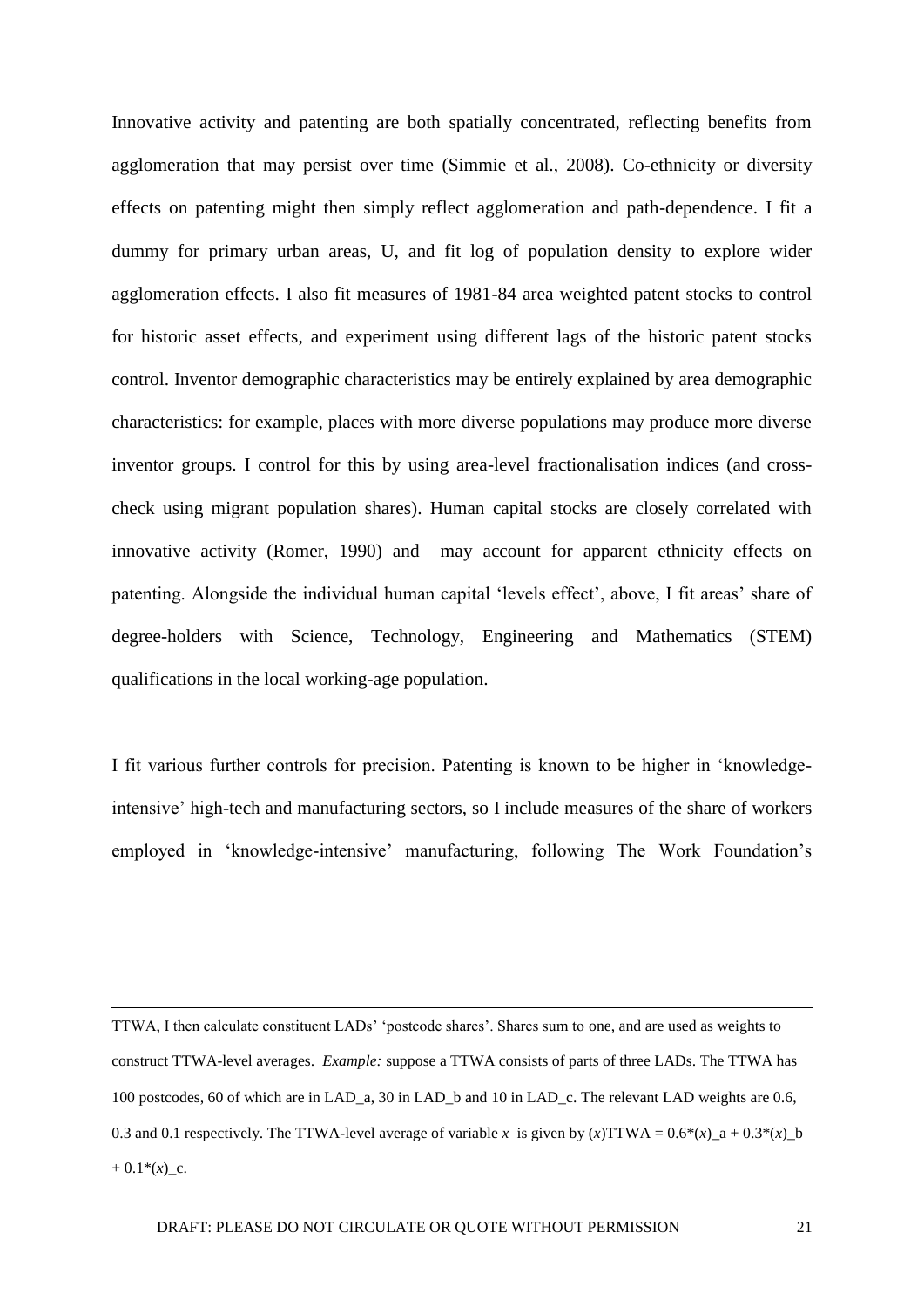definition of 'knowledge-intensive' firms (Brinkley, 2008).<sup>15</sup> Patenting activity is also vulnerable to sector-specific shocks, and the spike in software patenting since the mid-1990s is well-covered in the literature (Li and Pai, 2010). To account for this I fit a dummy for the IPC technology field 'electrical engineering and electronics'.<sup>16</sup> Patenting is likely to be lower in areas with a lot of entry-level jobs or areas of joblessness, so I include the share of workers in entry-level occupations and the share of long term unemployed as further controls. Summary statistics are given in Table 5.

# **5.3 Estimation**

<u>.</u>

My panel exhibits excess zeroes (78%) and over-dispersion (the variance of PCOUNT is over 2.5 times the mean): the basic assumptions of the Poisson model are not met, leading to likely inefficient estimates (Greene, 1994). Diagnostic tests suggest a negative binomial is the most suitable replacement.<sup>17</sup> Against this, Angrist and Pischke (2009) argue that once raw coefficients are converted into marginal effects, non-linear modelling offers little over standard linear regression. I therefore fit the model with both negative binomial and OLS estimators.

<sup>&</sup>lt;sup>15</sup> This adjusts OECD definitions for the UK context. The final list of 3-digit SIC sectors includes medium and high-tech manufacturing (pharmaceuticals, aerospace, computers and office machinery, electronic communications, software, other chemicals, non-electrical machinery, motors and transport equipment).

 $16$  I also experiment with a more precise information technology dummy, with similar results.

<sup>&</sup>lt;sup>17</sup> Log-likelihood tests and AIC scores. I also experiment with zero-inflated models (ZIP and ZINB). Both perform well on diagnostic tests, although interpretation is extremely complex. Results available on request.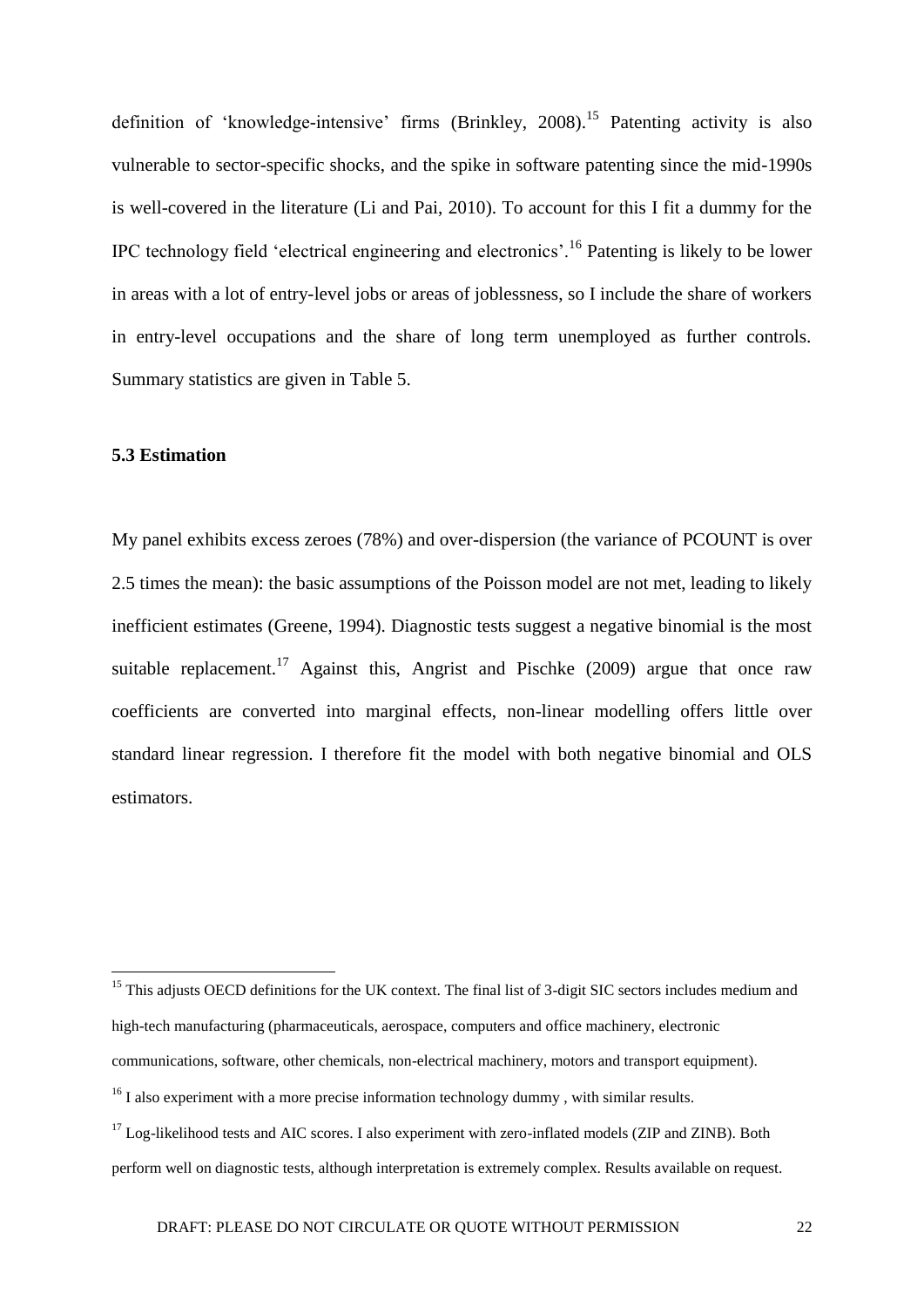#### **6. Regression analysis: results**

#### **6.1 All inventors**

I first regress inventor productivity on the ethnic inventor dummy and inventor group diversity. Results are given in Table 6. Column 1 shows a bivariate regression for the main variables of interest only, column 2 adds controls and column 3 adds the human capital effect. Negative binomial results are presented as marginal effects at the mean, and show a significant log alpha term, confirming over-dispersion. Controls are generally of the expected size and sign.

#### *Insert Table 6 about here*

Fitted alone, ethnic status and inventor group composition have no significant effect on individual inventor productivity (column 1). When controls are added (column 2), both INV and DIV become positive. Coefficients get bigger, and in the OLS results DIV is now significant at 5%. Once individual-level heterogeneity is controlled for (column 3), overall model fit improves and the results change substantially. INV remains insignificant but its coefficient more than doubles, for both sets of models. For negative binomial models, the marginal effect of DIV is now 0.087, significant at 5%.

This implies that a 10-point increase in the inventor Fractionalisation Index – increasing active inventor diversity in Bristol to that in Oxford, for example – is linked to an average marginal effect of  $10*(0.087) = 0.87$  extra patents per inventor. For OLS models, diversity effects are slightly larger. DIV is 0.099, significant at 10%: a 10-point rise in inventor group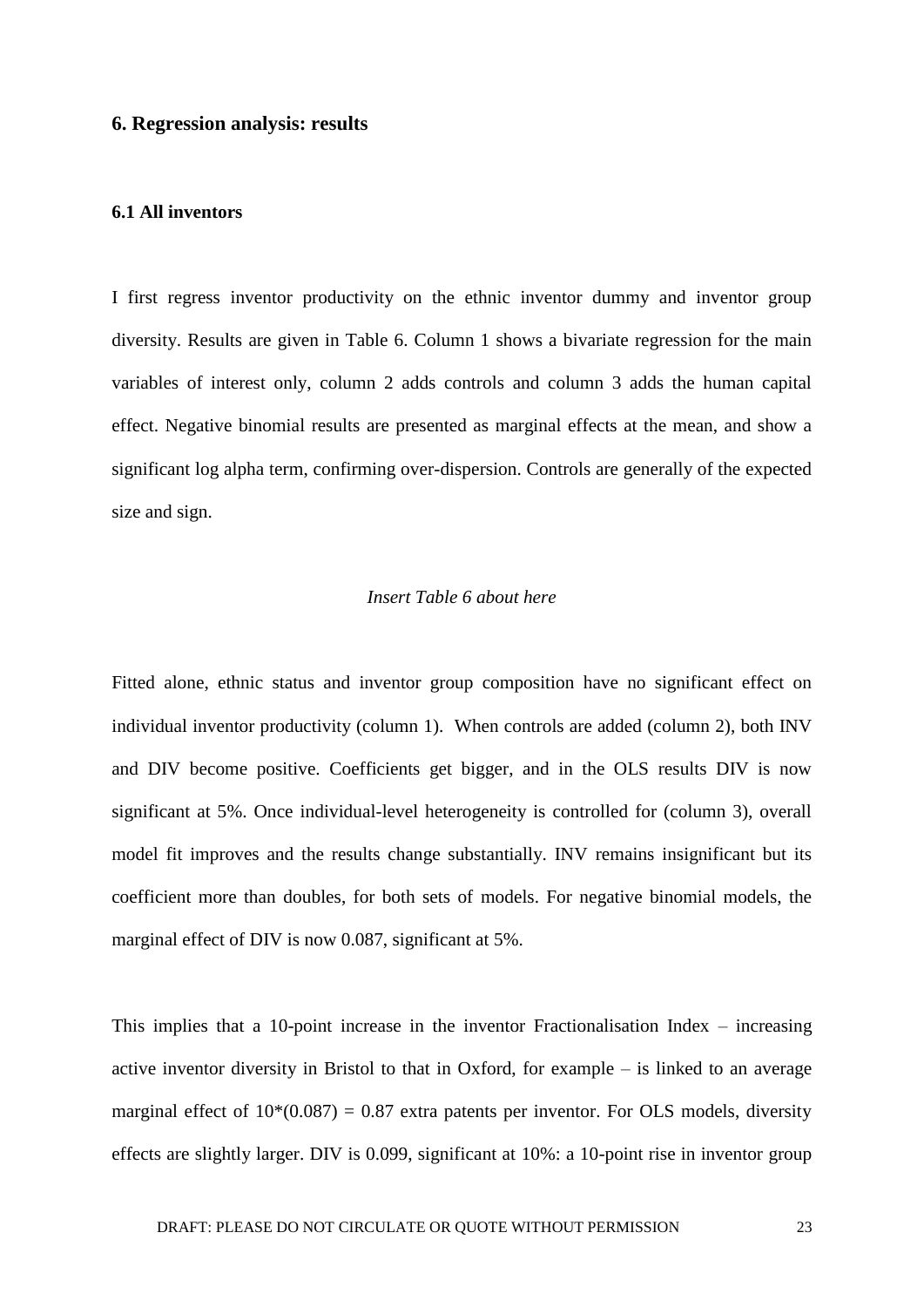diversity is associated with a 0.99 unit increase in expected patenting, or an extra patent per inventor. Interestingly, coefficients of *area population* diversity are negative in all models. To put this into perspective, effects of diversity on patent counts are smaller and/or weaker than human capital, whether the latter is measured at the area level or at individual level. This fits with the existing empirical evidence that diversity effects on innovation are generally fairly small, where they exist (see Section 2). For negative binomial models, for example, the marginal effect of STEM degrees is 0.304, significant at 5%. This suggests that a 10-point increase in the area's share of science graduates is linked to 3 extra patents per inventor. This is as expected given that patenting is concentrated in science and technology sectors. The marginal effect of the individual fixed effect 0.101, significant at 1%: past patenting activity is strongly linked to current patenting rates.

# *Insert Table 7 about here*

Results for ONS ethnic groups function as a basic cross-check, and broadly confirm the main findings (Table 7). For negative binomial models, INV remains close to zero throughout; with controls and fixed effects the marginal effect of ethnic DIV is 0.125, significant at 5%. OLS results are not shown here: coefficient sizes and magnitudes are similar but none of the results is significant.

#### **6.2 Urban areas**

While the evidence review suggests that urban areas may 'amplify' ethnicity-innovation effects, I find little hard evidence of this. Coefficients for agglomeration are positive but not significant; the urban TTWA dummy is insignificant and close to zero. In order to identify the separate effects of urban location and urban density, I fit the two separately and then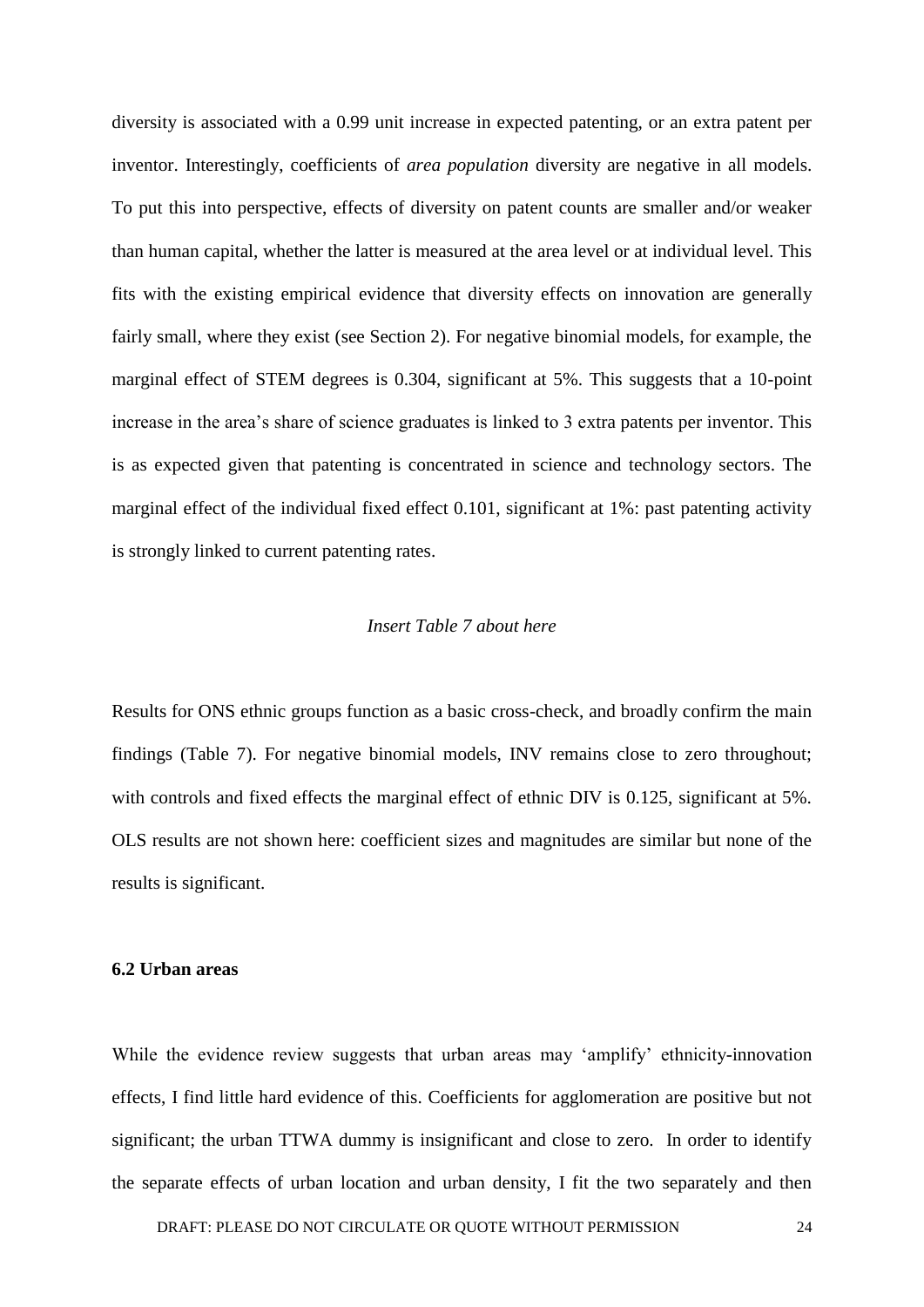interact them.<sup>18</sup> Fitted separately, each is negative on inventor productivity (although marginally significant at best). Fitted together, each is positive – with a negative interaction effect, suggesting some diseconomies of agglomeration on inventor productivity in the largest conurbations. This is perhaps surprising given the emphasis on geographical proximity in the innovation literature. The UK context helps explain the discrepancy. Raw patent counts are highest in relatively small cities, notably Oxford and Cambridge. Conurbations, particularly London, are dominated by service sector activities where patenting is less likely to occur.

### **6.3 Co-ethnicity effects**

To explore co-ethnic / diasporic group effects, I replace INV with dummies for each geographical origin zone. I run the model for all minority co-ethnic groups, taking UK-origin as the reference category. Results are interpreted as the marginal effect of being in one of these co-ethnic groups, relative to membership of the majority group of UK-origin inventors.

# *Insert Table 8 about here*

Results are shown in Table 8. For simplicity I restrict the analysis to the five zones with the biggest numbers of ethnic inventors, as given in Table 2 (South Asia, Central Europe, East Asia, Southern Europe and Eastern Europe). I find significant positive effects of South Asianand Southern European–origin inventors on expected patenting rates, and negative significant effects of East Asian-origin inventors, relative to UK-origin inventors. Specifically, marginal effects are 0.025 for South Asian inventors, significant at 10%, -0.037 (1%) for East Asian inventors; and 0.053 (10%) for Southern European inventors.

1

<sup>&</sup>lt;sup>18</sup> Results are available on request.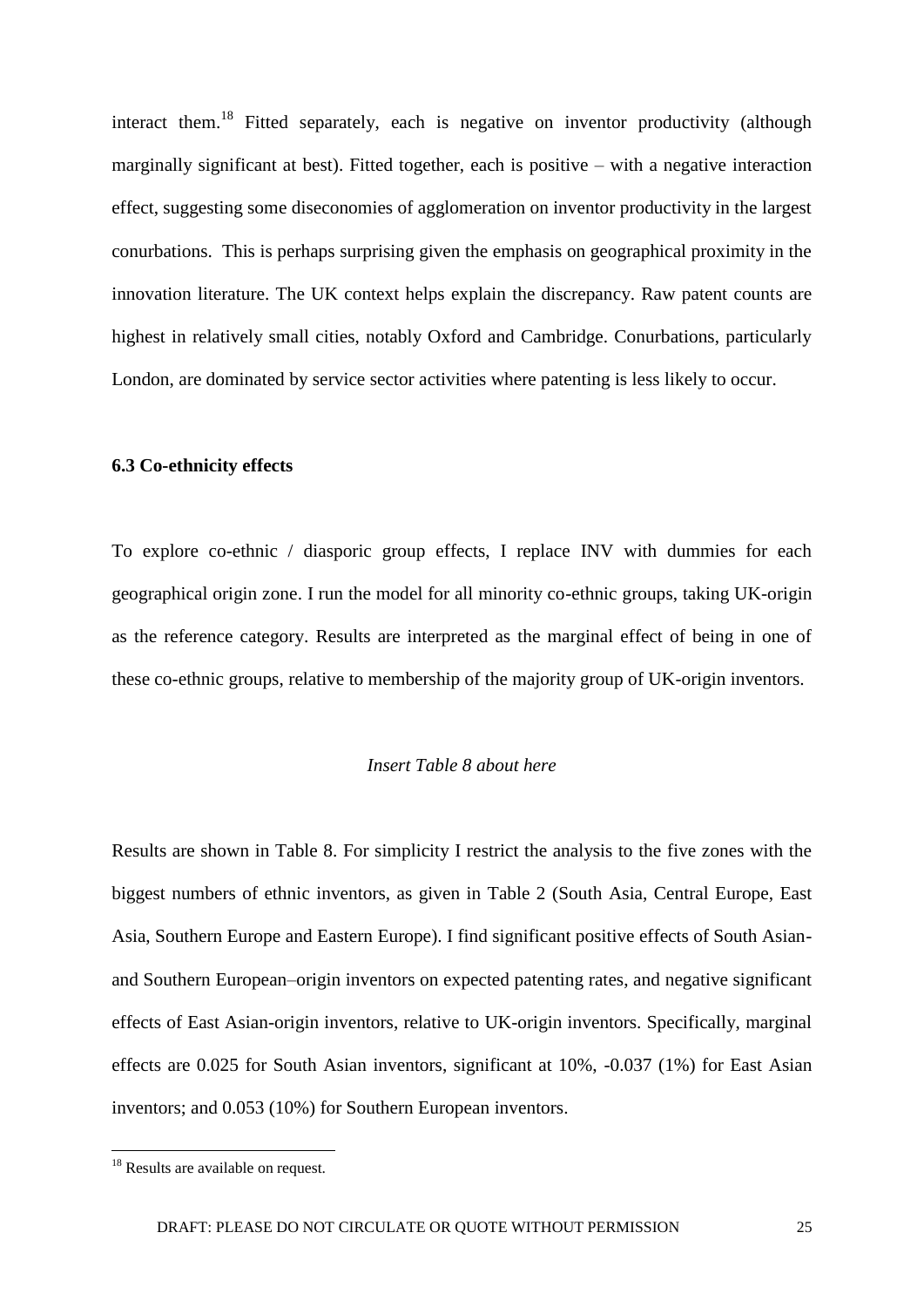The results have some echoes of US studies, but point up important differences.<sup>19</sup> For example, the South Asian result is likely driven by the strong historic connections between the UK and India, Pakistan, and Bangladesh, and the presence of large South-Asian origin communities in Britain. The Southern European result is likely to reflect the UK's large shares of inventors with Spanish, Italian or Portuguese backgrounds (Table 1). The East Asian result is in stark contrast to US research. It may reflect the lack of strong diasporas in the UK outside Hong Kong-origin Chinese, and the different circumstances behind recent community formation in the US (economic migration of skilled workers) and the UK (handover of Hong Kong to China between 1984 and 1997).

# **7. Robustness checks**

1

I conduct a number of robustness tests on both the pooled and co-ethnic group models. Results for the former are given in Table 9; results for the latter are available on request, but are very similar.

### *Insert Table 9 about here*

I first run some basic specification checks. In Table 9, Column 2 includes a lagged dependent variable to control for effects of past patenting within the sample. Diversity effects persist: coefficients are now rather smaller but also more precise, with DIV significant at 1%. Column 3 fits the model without London – a city with high levels of cultural diversity and

 $19$  I conduct cross-checks using more tightly-defined country of origin groups, confirming these results. Findings are available on request.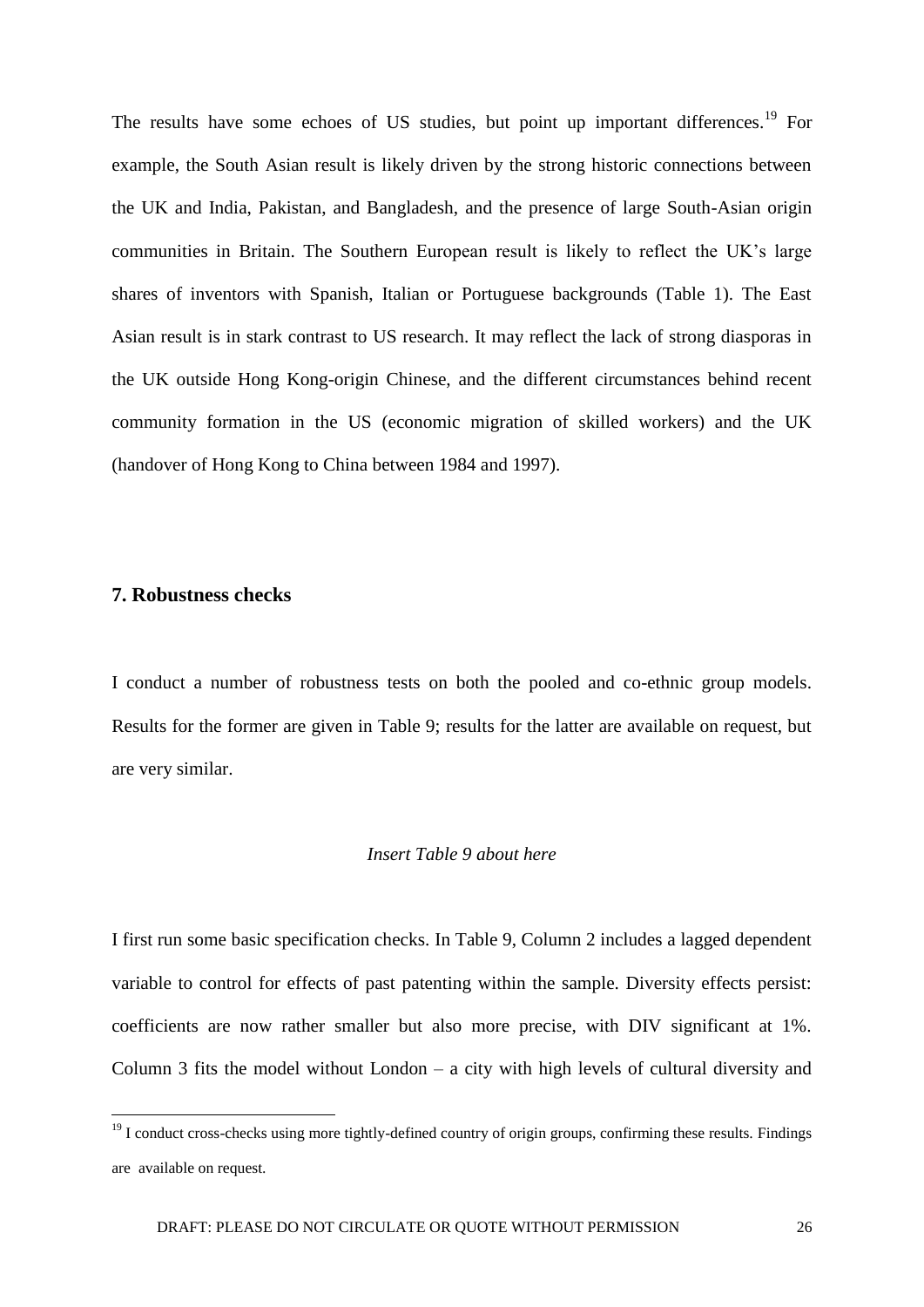relatively low levels of patenting per head of population (Wilson, 2007). Again, diversity effects persist in the negative binomial specification (significant at 5%). Column 4 fits the TTWA share of PhD-holders as an alternative area-level human capital control. This is strongly associated with inventor productivity, and dominates DIV in both model specifications. Places attractive to PHDs may also attract a diverse inventor group, via some other factor – such as a 'tolerant' milieu as suggested by Florida (2002). Alternatively, highpatenting PHDs are themselves ethnic inventors, as suggested by US studies on star scientists (Stephan and Levin, 2001, Chellaraj et al., 2005). In this case, diversity is the fundamental driver and the PhD variable is a so-called 'bad control' (Angrist and Pischke, 2009). Further research is needed here, perhaps with a subset of academic inventors. In the meantime, some caution is needed in interpreting the diversity result as causal.

If my existing specification is not fully capturing inventors' human capital, resulting omitted variable bias will overstate effects of DIV. I test this using an alternative human capital effect capturing intellectual range: I identify 'generalists' as inventors patenting across at least two technology fields. In Table 9, column 5 fits a generalist dummy alone; marginal effects of DIV fall from 0.087 to 0.05, 10% significance. Column 6 fits both human capital controls. This improves the size and strength of the DIV effect, and improves model fit. In both cases, diversity effects survive.

Inventor diversity effects might also collapse to simple size effects, not least because Fractionalisation Indices tend to be highly correlated with group population shares (in this case, the pairwise correlation between the two is 0.8039). To test this, I replace the Fractionalisation Index of inventors with the share of ethnic inventors in the local inventor population. Column 7 in Table 9 fits the size control alone; column 8 fits size and DIV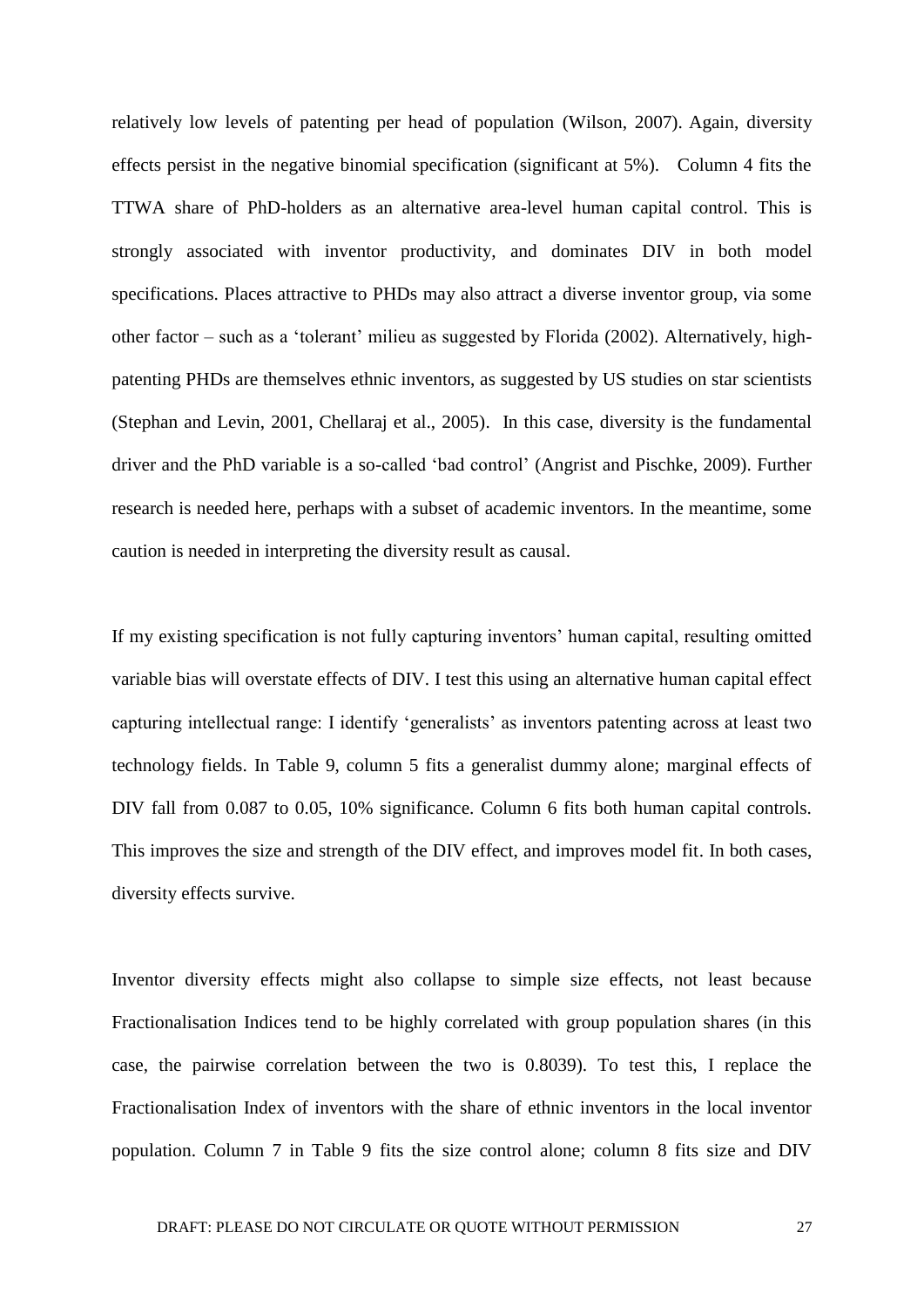together; column 9 interacts the two. Ethnic inventor shares are insignificant in all cases, while the interaction term is negative insignificant. This suggests that the overall diversity of inventors, rather than an aggregation of ethnic inventors, drives the main results.

Finally, innovative activity is also spatially concentrated, and these concentrations tend to persist over time. If the historic patent stocks term in the main model is mis-specified, agglomeration and path-dependence will not be adequately controlled for. To test for this I plug a range of pre-sample historic patent counts into the main model. Column 10 shows results for the most conservative specification (when the lag is dropped to the four-year period before the sample). Coefficients of DIV fall to 0.067, significant at 10%. This suggests that historic area-level characteristics help explain some of the inventor diversity effect – but do not eliminate it.

#### **7.2 Further checks**

I conduct two further tests for more structural issues. First, I reconstruct my sample by blanking all inventor-yeargroup cells when an inventor is not patenting. As discussed in Section X, this is a more conservative way of treating inventors when they are not active, and will capture any measurement error introduced by my choice of zeroing. My identification strategy depends on using inventors' historic patenting activity, so blanking out non-activity has the effect of restricting the sample to inventors who patent more than once. I thus compare estimates for the set of multiple inventors across two different samples, one with zeroed and one with missing observations for non-activity. Results show that estimates for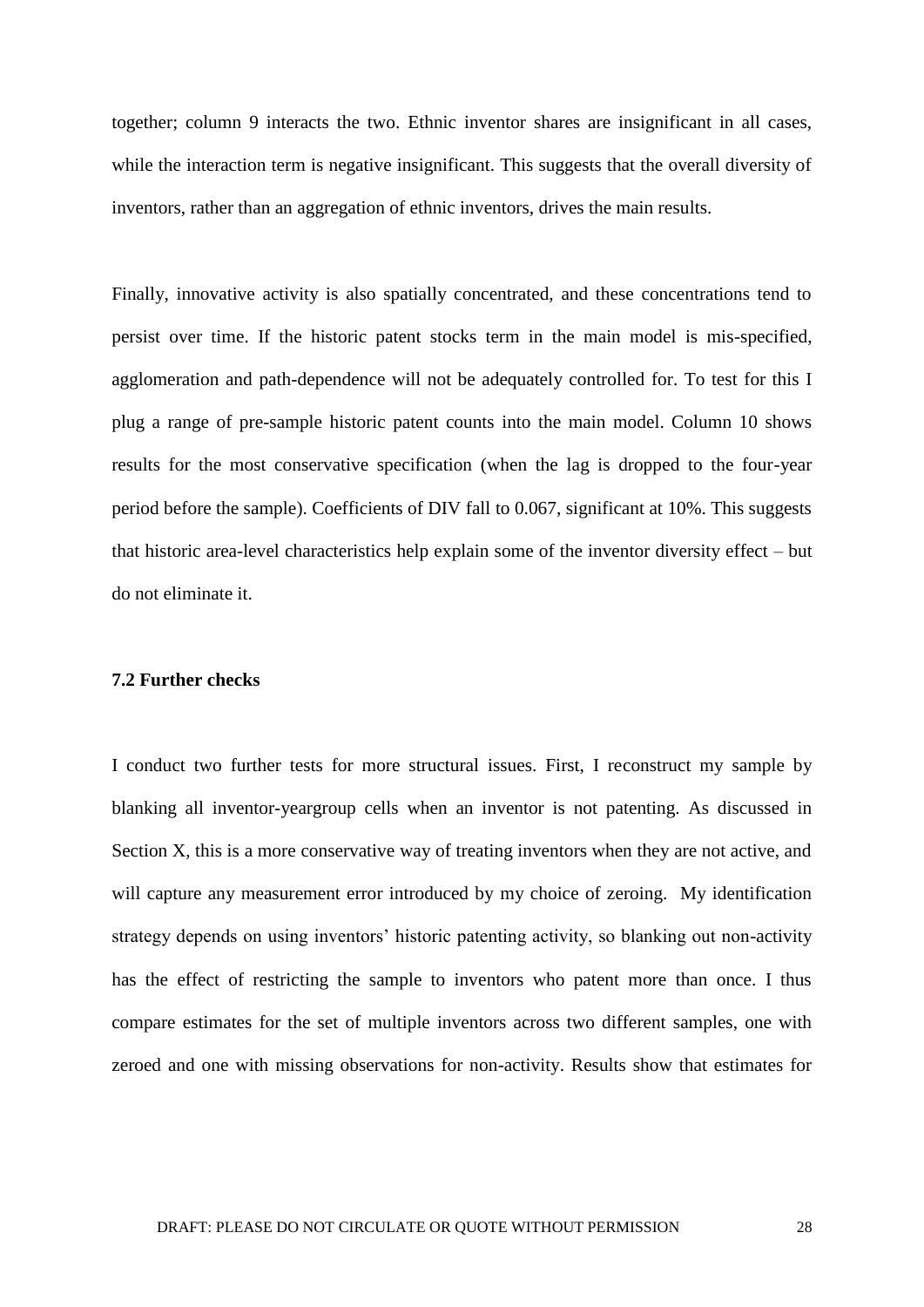the two sub-samples are identical.<sup>20</sup> Sample construction therefore has no effect on my main findings.

Second, I relax my assumption of immobile inventors. Around 14% of inventors as likely movers across TTWAs: allowing inventors to move raises the possibility of positive selection into high-patenting regions, creating upwards bias on DIV. I test for endogeneity using lags of DIV as instruments. Diagnostics suggest a two-yeargroup (eight year) lag is preferred. Following Cameron and Trivedi (2009) I estimate using a two-step structural model to give consistent estimates at the second stage. Results are given in Table 10. The instrument passes first stage tests assessed using 2SLS (column 1). Second-stage results show much larger coefficients of DIV, although less precise (column 2). Overall, the IV findings confirm that my main results are not sensitive to inventor mobility.

# **8. Distributional impacts**

The analysis so far has ignored distributional effects – that is, specific impacts of ethnic inventors on majority inventors. I explore two distributional issues here.

I first look at native outflows, in which UK-origin inventors physically leave an area after minorities arrive (Borjas, 1994). Using the subset of likely movers, I conduct exploratory logit regressions to identify factors influencing mover status. Results suggest individual human capital has a substantial, significant positive link to mover status. By contrast,

1

 $20$  Results available on request.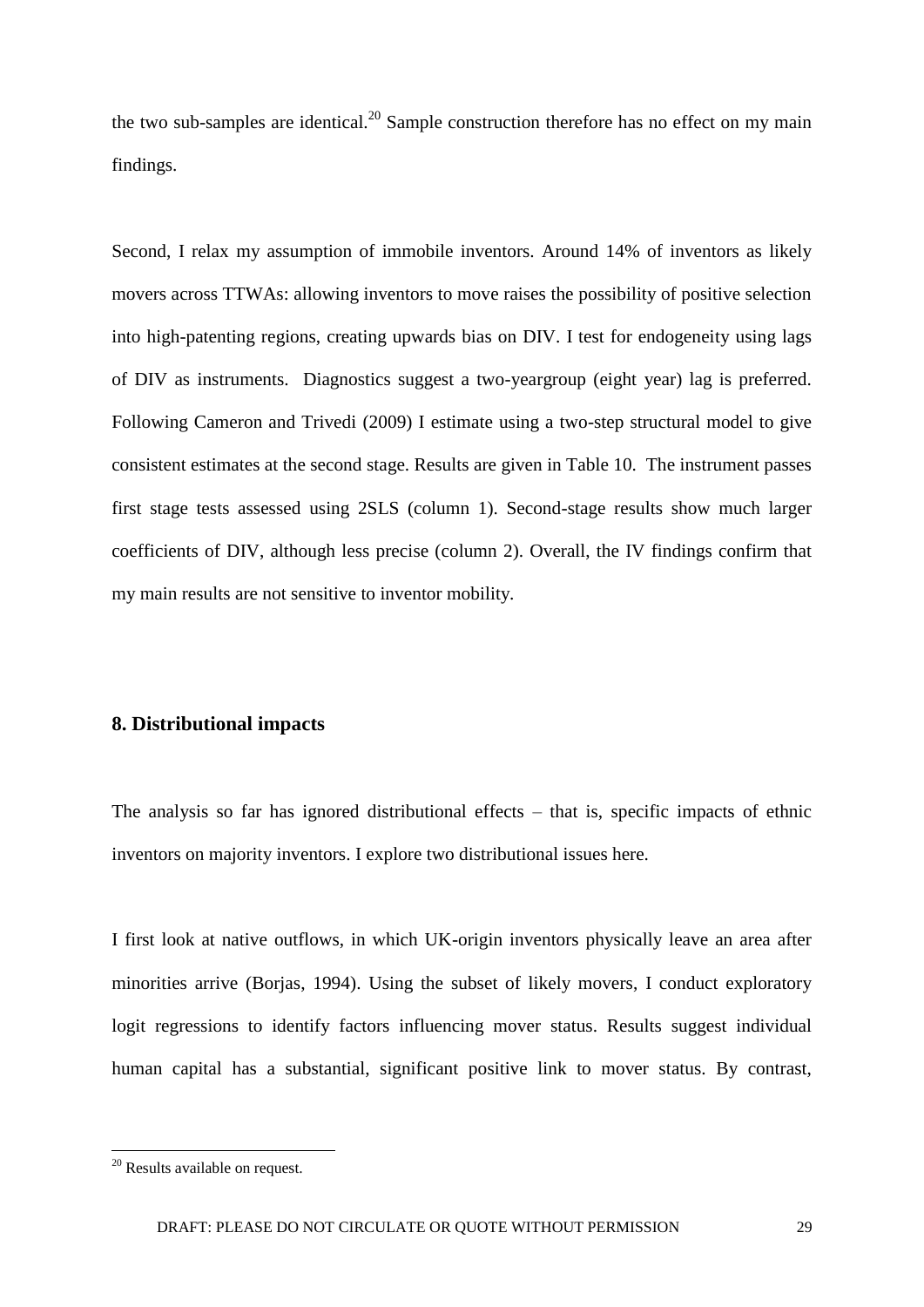coefficients for areas' share of migrant inventors are much smaller and statistically insignificant.

Next, I explore 'resource crowd-out' – a potentially more serious issue. For instance, a given majority inventor may benefit from ethnic inventors via production complementarities, or may 'lose' from disbenefits such as lower trust or communications difficulties. Even if there are human capital externalities at the group level, ethnic inventors might crowd out majority inventors from relevant jobs and resources, such as space in R&D labs; or diaspora benefits might only be accessible to group members (Borjas and Doran, 2012). This will affect the composition of overall patenting at area level. At the extreme, increases in area-level patenting might be wholly explained by 'ethnic' patents. Conversely, there might be multiplier effects from ethnic inventors to majority group inventors.

I test for both forms of resource crowd-out (Table 11). At the individual level, I first re-run model (1) for majority inventors only. Results are given in the first panel. The marginal effect of DIV on majority inventor productivity is positive significant, but smaller and weaker than on all inventors. I then re-run (1) but fit INV as a majority inventor dummy. Results are given in the second panel. Majority status alone has no effect on inventor productivity (columns 1 and 2), but when interacted with inventor diversity, I find a negative significant result for majority inventors in diverse areas (column 3). Unlike the previous test, this suggests that while inventor diversity brings benefits, majority inventors in diverse inventor communities lose out.

To explore area-level effects, I draw on recent work by Card (2005), Kerr and Lincoln (2010) and Faggio and Overman (2011). I assemble a panel of TTWA-level weighted patent counts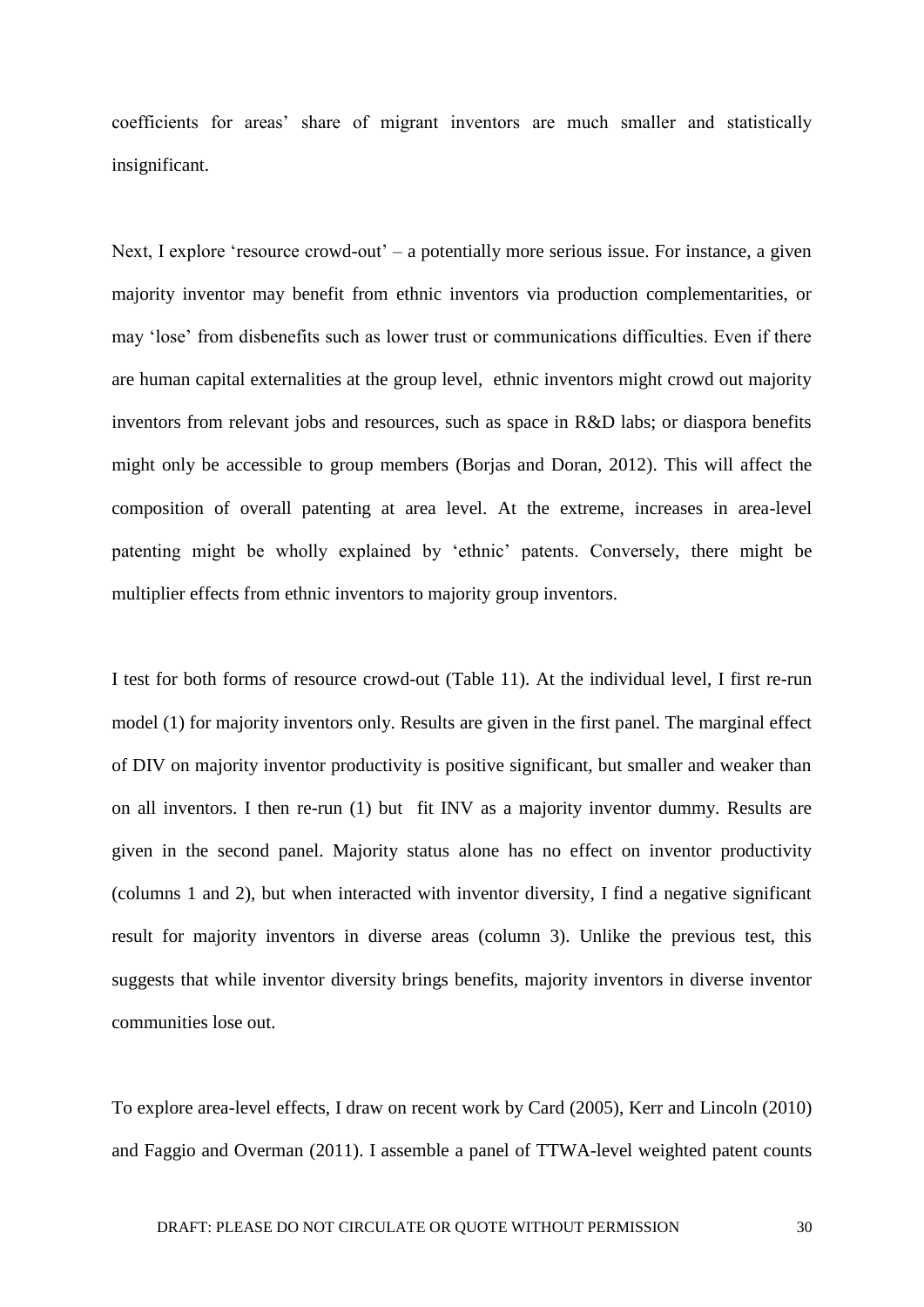for 1993-2004. I define 'ethnic' patents as patents with at least one ethnic inventor; all other patents are 'majority' patents. Following Faggio and Overman (2011), I then regress the percentage change in total weighted patents during the period on the percentage change in ethnic patents. For TTWA *j* I estimate:

$$
\Delta \text{TPATENTS}_{j} = a + b\Delta \text{EPATENTS}_{j} + \text{CONTROLS}c_{j\text{phase}} + e_{j}
$$
(3)

Where:

$$
\Delta \text{TPATENTS}_{j} = \text{TPATENTS}_{j2004} - \text{TPATENTS}_{j1993} / \text{TPATENTS}_{j1993} \tag{4}
$$

And ∆EPATENTSj is assembled similarly. **CONTROLS** is a vector of area-level controls for the base period 1993. The coefficient of interest is *b*. As explained by Card (2005), if estimates of *b* are less than one, increases in ethnic patenting lead to a smaller increase in overall patenting, implying some crowd-out of majority patenting by ethnic inventors. Estimates of *b* larger than one imply multiplier effects; if *b* is equal to one, there are no distributional impacts either way.

OLS results are given in the third panel of Table 11. The simplest specifications of (4) suggest some crowd-out, with *b* estimated at 0.199 and 0.259, significant at 1%. However, *b*  becomes insignificant once controls and standard errors clustered on TTWAs are introduced (column 4). An alternative specification using shifts in TTWAs' technology field shares delivers very similar results (column 5). This suggests there is little evidence of crowd-out –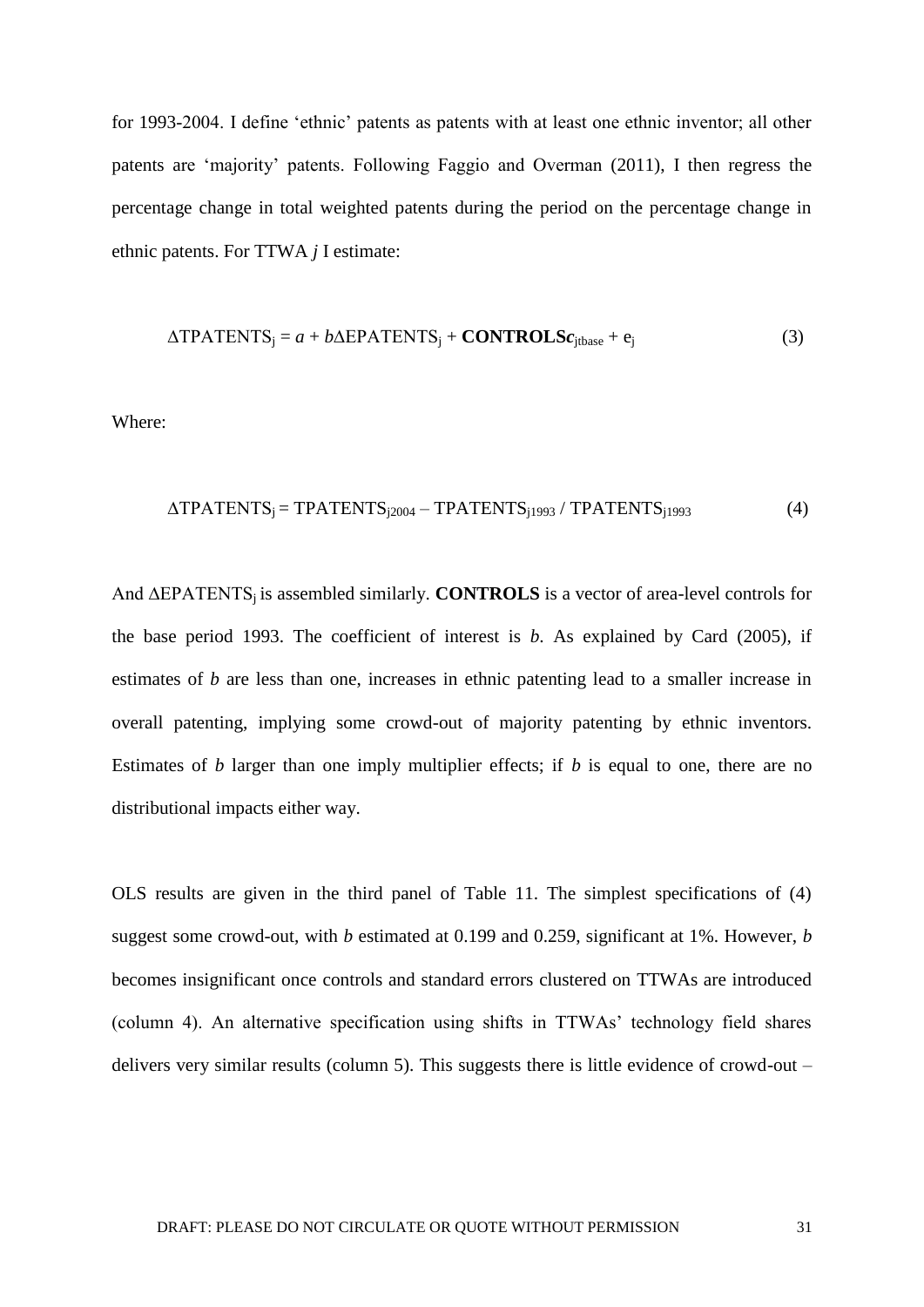although as these are correlations rather than causal effects, results should be interpreted carefully. $21$ 

## **9. Conclusions**

1

In recent years there has been growing academic and policy interest in links between immigration, ethnic diversity and innovation. This paper looks at the role of ethnic inventors on innovative activity in the UK, using a new 12-year panel of patents microdata and a novel name classification system. I uncover some distinctive features of the UK ethnic inventor community, and have been able to explore a number of potential 'ethnicity-innovation' channels – individual positive selection, externalities from diasporic groups and from the cultural diversity of inventor communities, as well as 'amplifying' effects of urban environments. The research is one of very few studies to explore these links, and as far as I am aware is the first of its kind outside the US.

The descriptive analysis suggests that UK's ethnic inventor community has some important commonalities with the US – with large South and East-Asian origin groups – and some key differences, reflecting proximity to Continental Europe and recent immigration trends. Ethnic inventors are spatially clustered, but not all high-patenting regions have diverse inventor communities.

Regressions suggest that 'ethnic inventor' status has no significant effect on inventor patenting rates once other factors are controlled for. Conversely some diasporic groups, and

 $21$  I experiment with lags of ethnic patents as an instrument, but none pass the required first-stage tests.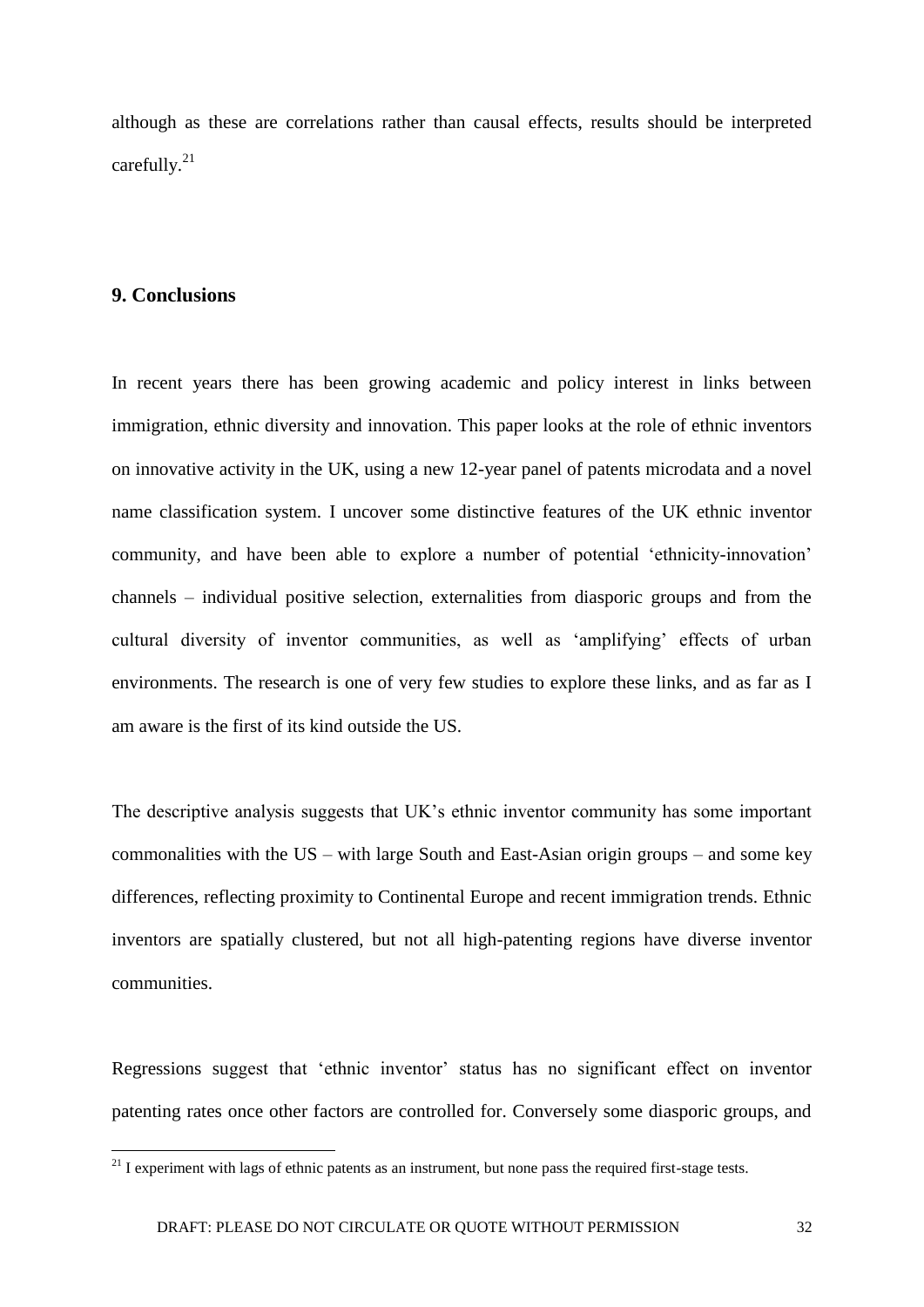group cultural composition, have small positive effects on inventor productivity. Effects on 'majority' inventors are unclear: there are some indications of individual-level crowd-out, but not at area level. Although patenting activity is very spatially clustered in the UK, in contrast to the wider literature, I find little evidence that urban environments improve individuals' patenting activity once other individual and area-level controls are taken into account. Overall, the results suggest that ethnic inventors are a net positive for patenting in the UK. My results are also likely to understate the true effects of diversity and co-ethnic groups.

The results also point to important cross-country differences in ethnic inventor behaviour and outcomes. Notably, US ethnic inventor communities have been shaped by Cold War science research, which have attracted very large numbers of skilled workers into a small number of locations (Saxenian, 2006). By contrast, recent 'calls' for migrant workers in the UK since the mid-20<sup>th</sup> century have been largely focused on less skilled occupations, although policy is now becoming more skill-biased. Results may also reflect culturally distinctive US attitudes to entrepreneurship, as evidenced by sociological studies of Jewish and Afro-Caribbean migrant communities in New York and London (Gordon et al., 2007), and by the complex interplay between class, skills, resources and attitudes that influence real-world entrepreneurial behaviour (Basu, 2002).

There are three important caveats to these results. First, diversity and diaspora effects are relatively small – human capital and patent field / industry effects are more important determinants of inventors' productivity. This is intuitive, and echoes much of the existing literature (see above). Second, working with inventor data presents a number of potential measurement error challenges. Most seriously, my data only allows a fuzzy identification of ethnic inventors and diasporic groups. Third, although the results survive a number of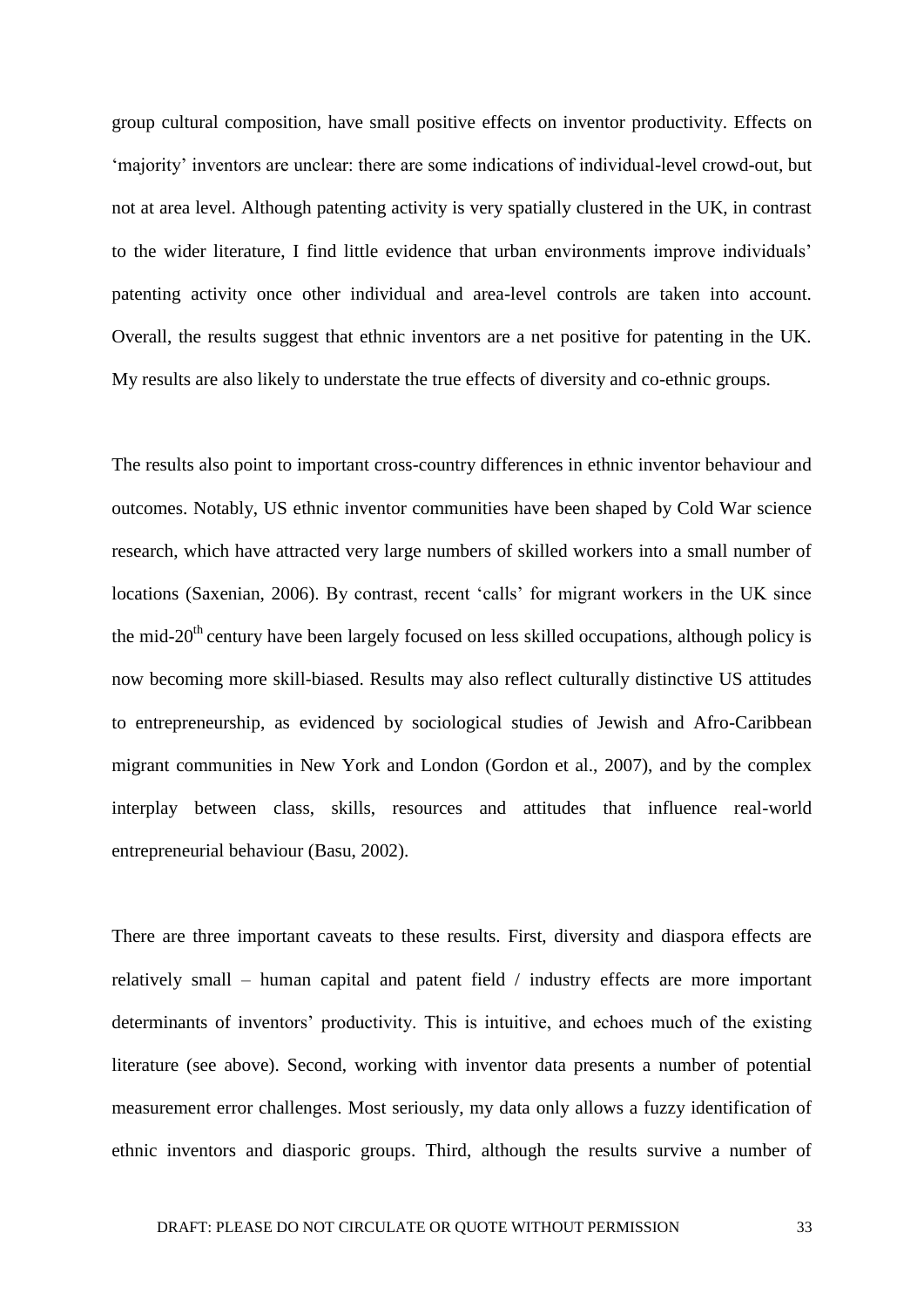robustness checks, alternative measures of area-level human capital weaken effects of DIV, suggesting caution in interpreting causality as one-way.

The results have implications for the current UK government's migration policies. Net immigration is one of the main factors behind the growth of ethnic inventor communities in the UK: a phenomenon which appears to raise rates of innovation through a combination of diversity and diaspora effects, with no hard evidence of negative distributional effects on native inventors. The current migration cap places restrictions on skilled immigration from outside Europe – so will likely put constraints on innovative activity, leading to welfare losses both to the UK and to UK-born workers. Similar welfare losses may arise from proposed restrictions on post-study routes to work for non-EU students.

The paper leaves a number of questions for future research. This could explore social networks, co-ethnicity and geographical location in more detail – via analysis of patent citations and international co-invention / co-patenting. Within the UK, data offering better identification of ethnic and migrant inventors, in particular recent immigrants, would provide a clearer picture of current developments. Alternatively, qualitative methods could shine further light on migrant and diaspora dynamics. Further work is needed on academic inventors, and on the relative contribution of majority and ethnic PHDs to patenting. Finally, the analysis should be extended to other EU countries.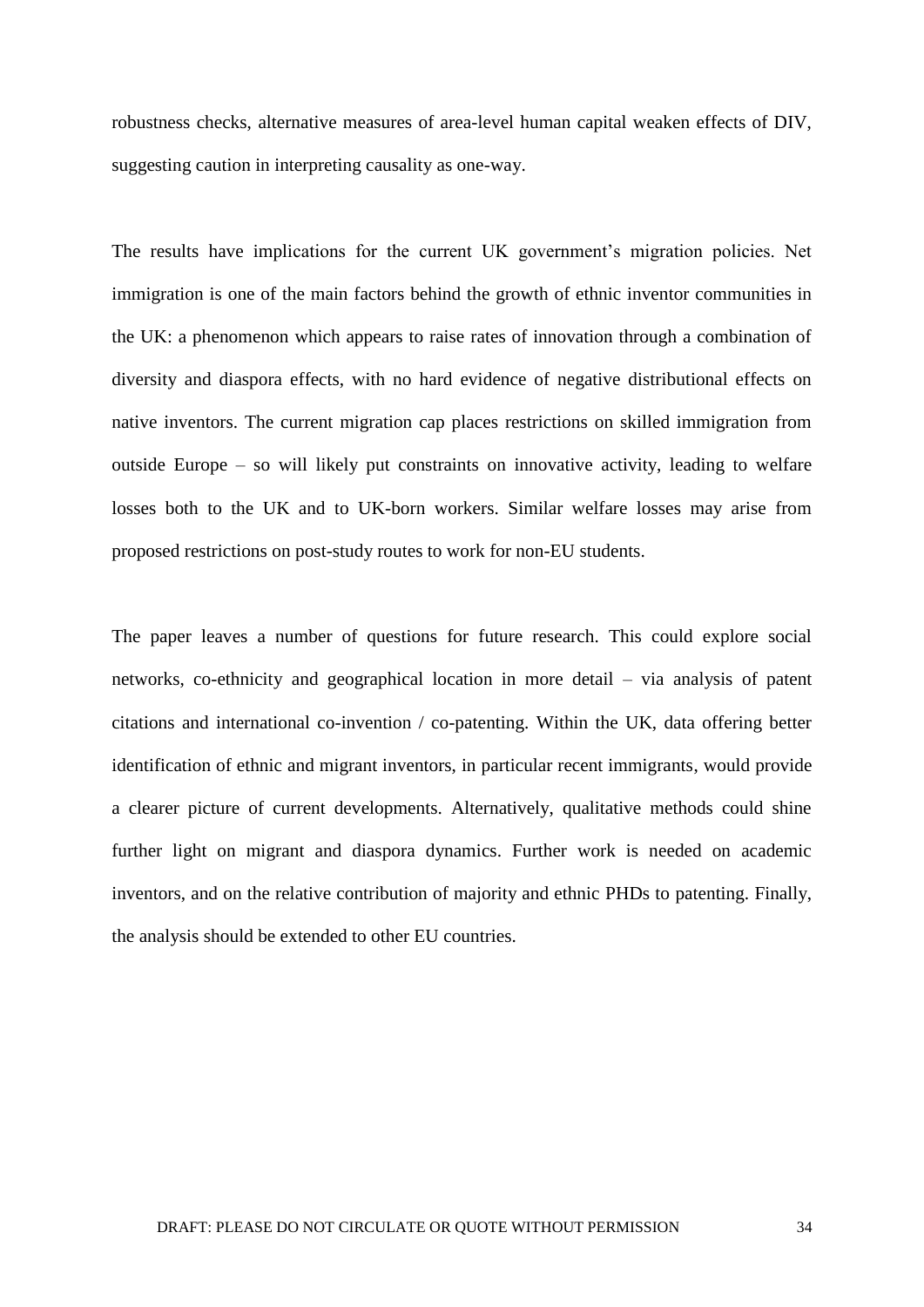# **LIST OF TABLES**

| <b>CEL</b> subgroup             | Freq.  | $\frac{0}{0}$ | <b>Cumulative %</b> |
|---------------------------------|--------|---------------|---------------------|
| <b>ENGLISH</b>                  | 86,118 | 69.17         | 69.17               |
| <b>CELTIC</b>                   | 10,653 | 8.56          | 77.73               |
| <b>SCOTTISH</b>                 | 6,557  | 5.27          | 82.99               |
| <b>IRISH</b>                    | 3,583  | 2.88          | 85.87               |
| <b>WELSH</b>                    | 2,523  | 2.03          | 87.9                |
| <b>INDIAN HINDI</b>             | 1,255  | 1.01          | 88.91               |
| <b>GERMAN</b>                   | 1,205  | 0.97          | 89.87               |
| <b>ITALIAN</b>                  | 975    | 0.78          | 90.66               |
| <b>FRENCH</b>                   | 958    | 0.77          | 91.43               |
| <b>CHINESE</b>                  | 920    | 0.74          | 92.16               |
| <b>POLISH</b>                   | 886    | 0.71          | 92.88               |
| <b>OTHER MUSLIM</b>             | 793    | 0.64          | 93.51               |
| <b>OTHER EUROPEAN</b>           | 665    | 0.53          | 94.05               |
| <b>HONG KONGESE</b>             | 588    | 0.47          | 94.52               |
| <b>GREEK</b>                    | 574    | 0.46          | 94.98               |
| <b>PAKISTANI</b>                | 551    | 0.44          | 95.42               |
| <b>SIKH</b>                     | 500    | 0.4           | 95.82               |
| <b>SPANISH</b>                  | 438    | 0.35          | 96.18               |
| <b>VIETNAMESE</b>               | 427    | 0.34          | 96.52               |
| <b>JEWISH</b>                   | 351    | 0.28          | 96.8                |
| <b>PORTUGUESE</b>               | 326    | 0.26          | 97.06               |
| <b>JAPANESE</b>                 | 293    | 0.24          | 97.3                |
| <b>EAST ASIAN &amp; PACIFIC</b> | 263    | 0.21          | 97.51               |
| <b>DANISH</b>                   | 216    | 0.17          | 97.68               |
| <b>OTHER SOUTH ASIAN</b>        | 209    | 0.17          | 97.85               |
| <b>SRI LANKAN</b>               | 209    | 0.17          | 98.02               |
| <b>DUTCH</b>                    | 207    | 0.17          | 98.19               |
| <b>TURKISH</b>                  | 198    | 0.16          | 98.34               |
| <b>SWEDISH</b>                  | 191    | 0.15          | 98.5                |
| <b>RUSSIAN</b>                  | 138    | 0.11          | 98.61               |

### **Table 1. UK-resident inventors: 30 biggest CEL subgroups, 1993-2004.**

Source: ONOMAP/KITES-PATSTAT.

#### Notes:

1) 'OTHER MUSLIM' subgroup includes CEL name types 'BALKAN MUSLIM', 'MALAYSIAN MUSLIM', 'MUSLIM INDIAN', 'SUDANESE', 'WEST AFRICAN MUSLIM', 'OTHER MUSLIM' (SMALLER MIDDLE EASTERN COUNTRIES, N/AFRICAN COUNTRIES, CENTRAL ASIAN REPS)

2) 'JEWISH' includes CEL name types 'JEWISH / ASHKENAZI', 'SEPHARDIC JEWISH'

3) 'EAST ASIAN AND PACIFIC' includes CEL name types 'BURMESE', 'CAMBODIAN', 'FIJIAN', 'HAWAIIAN', 'LAOTIAN','MAORI', 'MAURITIAN', 'POLYNESIAN', 'SAMOAN', 'SINGAPOREAN', 'SOLOMON ISLANDER', 'SOUTH EAST ASIAN' , 'THAI', 'TIBETIAN', 'TONGAN', 'TUVALUAN', 'EAST ASIAN & PACIFIC OTHER' 4) 'OTHER SOUTH ASIAN' includes CEL name types 'ASIAN CARIBBEAN', 'BENGALI', 'BHUTANESE', 'GUYANESE ASIAN', 'KENYAN ASIAN', 'NEPALESE', 'PARSI', 'SEYCHELLOIS', 'SOUTH ASIAN', 'TAMIL'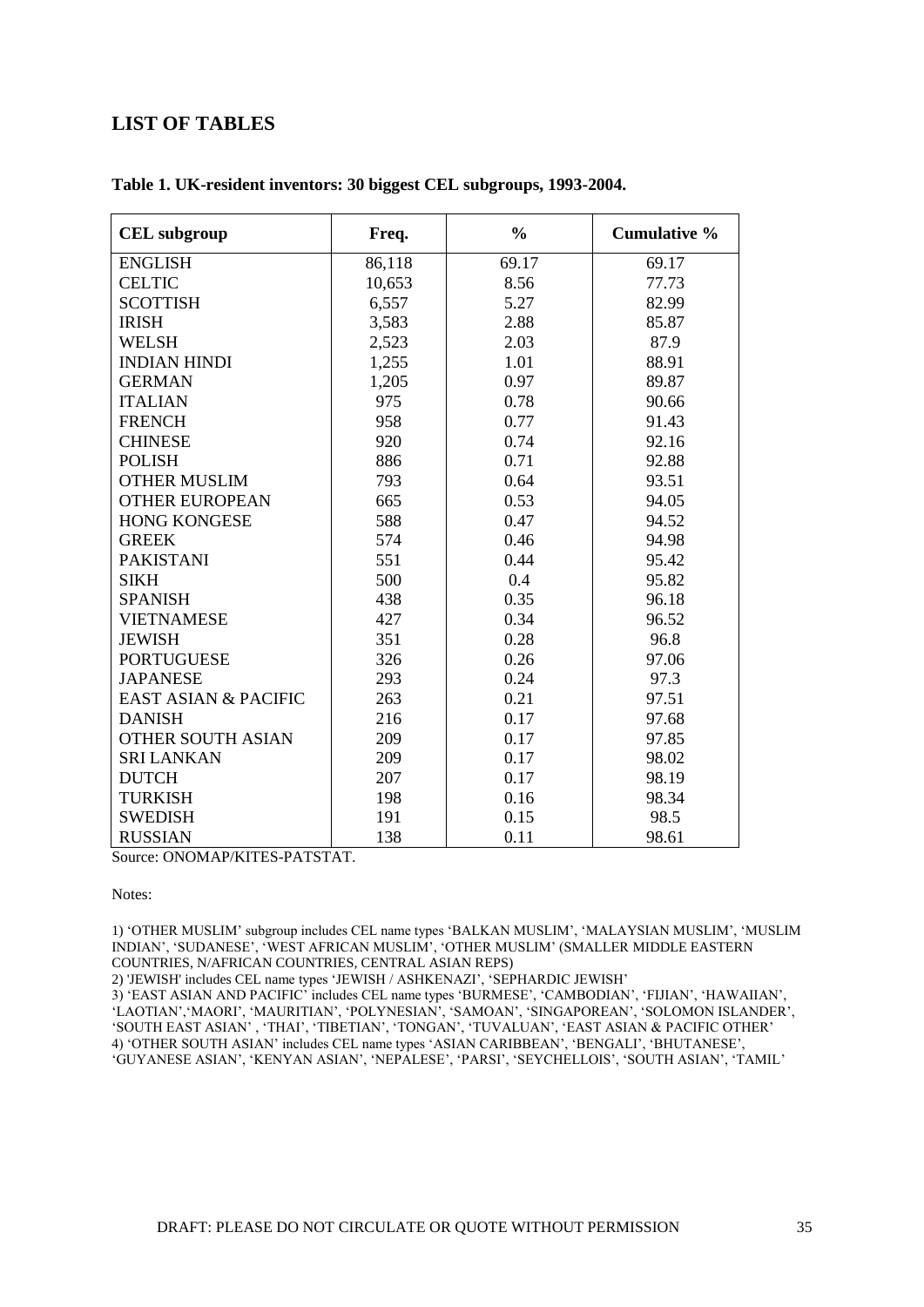| Probable geographical area of origin            | Freq.   | $\frac{6}{6}$  | Cumulative % |
|-------------------------------------------------|---------|----------------|--------------|
| <b>BRITISH ISLES</b>                            | 109,429 | 87.89          | 87.89        |
| <b>SOUTH ASIA</b>                               | 3,074   | 2.47           | 90.36        |
| <b>CENTRAL EUROPE</b>                           | 3,035   | 2.44           | 92.8         |
| <b>EAST ASIA</b>                                | 2,557   | 2.05           | 94.85        |
| <b>SOUTHERN EUROPE</b>                          | 2,394   | 1.92           | 96.78        |
| <b>EASTERN EUROPE</b>                           | 1,395   | 1.12           | 97.9         |
| <b>MIDDLE EAST</b>                              | 1,060   | 0.85           | 98.75        |
| <b>NORTHERN EUROPE</b>                          | 606     | 0.49           | 99.24        |
| <b>REST OF WORLD</b>                            | 568     | 0.46           | 99.70        |
| <b>AFRICA</b>                                   | 324     | 0.26           | 99.96        |
| <b>CENTRAL ASIA</b>                             | 31      | 0.02           | 99.98        |
| <b>AMERICAS</b>                                 | 29      | 0.02           | 100          |
| Probable ethnic group in 1991 Census categories |         |                |              |
| <b>WHITE</b>                                    |         | 94.28          | 94.28        |
| ANY OTHER ETHNIC GROUP                          |         | 1.76           | 96.04        |
| <b>INDIAN</b>                                   |         | 1.69           | 97.73        |
| <b>CHINESE</b>                                  |         | 1.41           | 99.14        |
| <b>PAKISTANI</b>                                |         | 0.54           | 99.68        |
| <b>BLACK - AFRICAN</b>                          |         | 0.24           | 99.92        |
| <b>BANGLADESHI</b>                              |         | 0.08           | 100          |
| <b>BLACK - CARIBBEAN</b>                        |         | $\theta$       | 100          |
| <b>BLACK - OTHER</b>                            |         | $\overline{0}$ | 100          |

**Table 2. UK-resident inventors: geographical origin and ONS ethnic groups, 1993-2004.**

Source: ONOMAP/KITES-PATSTAT.

Notes: Ethnic groups typology taken from 1991 Census to allow comparability pre and post-2001. Frequencies have been supressed to avoid disclosure.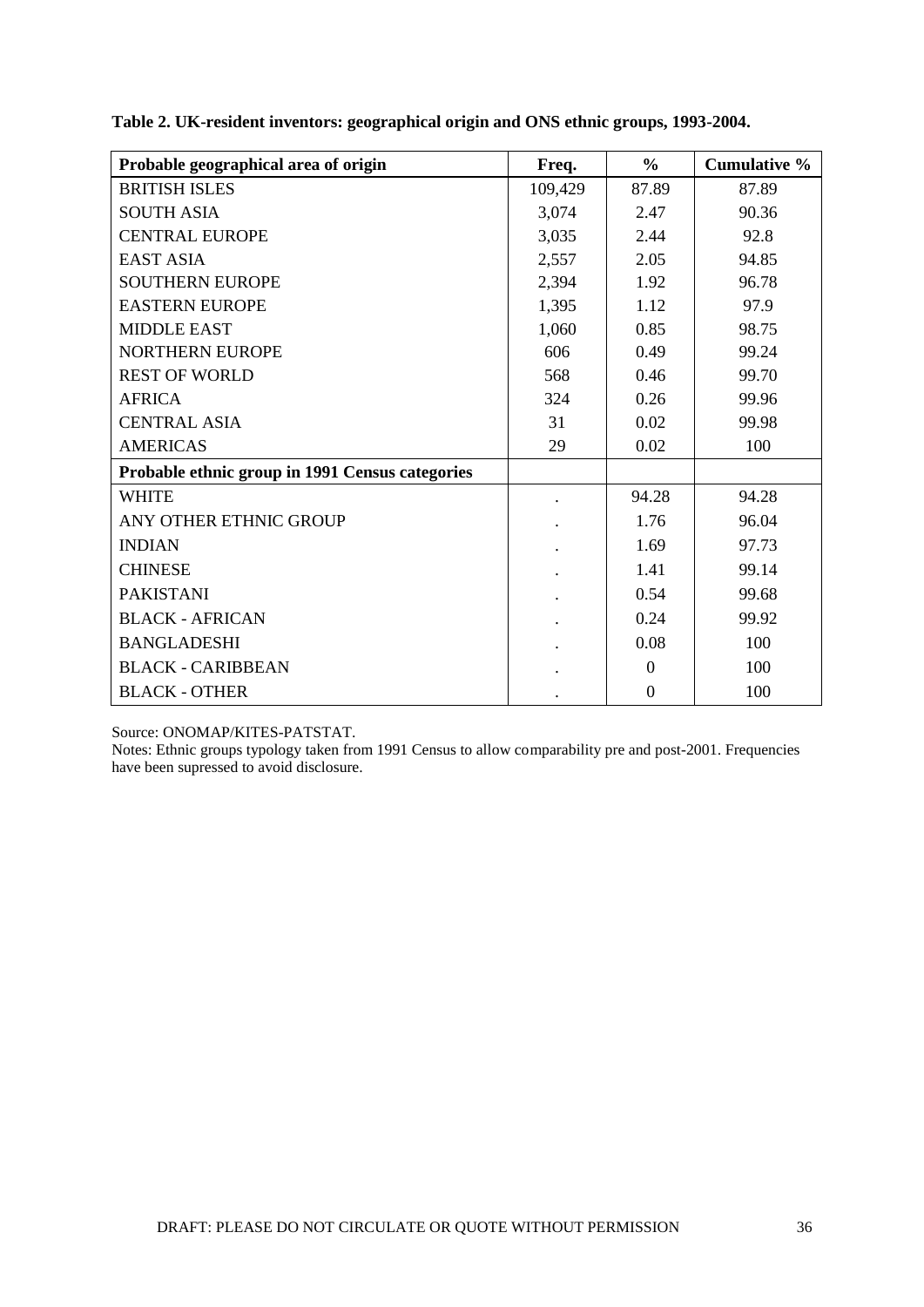| LQ    | <b>TTWA</b> name                                   | <b>TTWA</b> type   |  |  |
|-------|----------------------------------------------------|--------------------|--|--|
| 2.372 | Crawley                                            | Primary Urban      |  |  |
| 1.989 | Southampton                                        | Primary Urban      |  |  |
| 1.703 | London                                             | Primary Urban      |  |  |
| 1.414 | Oxford                                             | Primary Urban      |  |  |
| 1.394 | Cambridge                                          | Primary Urban      |  |  |
| 1.375 | Dundee                                             | Primary Urban      |  |  |
| 1.304 | Oban                                               | N Scotland rural   |  |  |
| 1.266 | Guildford & Aldershot                              | Primary Urban      |  |  |
| 1.252 | Swindon                                            | Primary Urban      |  |  |
| 1.216 | St Andrews & Cupar                                 | N Scotland rural   |  |  |
| 1.213 | Edinburgh                                          | Primary Urban      |  |  |
| 1.180 | Pembroke & Tenby                                   | Welsh rural        |  |  |
| 1.180 | Colchester                                         | Primary Urban      |  |  |
| 1.162 | Carlisle                                           | N England rural    |  |  |
| 1.139 | Bude & Holsworthy                                  | SW England rural   |  |  |
| 1.122 | Aberdeen                                           | Primary Urban      |  |  |
| 1.101 | Holyhead                                           | Welsh rural        |  |  |
| 1.062 | <b>Brighton</b>                                    | Primary Urban      |  |  |
| 1.044 | Lancaster & Morecambe                              | N England rural    |  |  |
| 1.024 | Bedford                                            | Primary Urban      |  |  |
| 1.005 | Livingston & Bathgate                              | N Scotland rural   |  |  |
| 1.000 | Cardiff                                            | Primary Urban      |  |  |
| 0.995 | Glasgow                                            | Primary Urban      |  |  |
| 0.988 | Inverness & Dingwall                               | N Scotland rural   |  |  |
| 0.981 | Lanarkshire                                        | Primary Urban      |  |  |
| 0.980 | Newcastle & Durham                                 | Primary Urban      |  |  |
| 0.955 | Birmingham                                         | Primary Urban      |  |  |
| 0.953 | Haverfordwest & Fishguard                          | Welsh rural        |  |  |
| 0.941 | York                                               | Primary Urban      |  |  |
| 0.940 | Leicester                                          | Primary Urban      |  |  |
| 0.938 | Reading & Bracknell                                | Primary Urban      |  |  |
| 0.932 | Wycombe & Slough                                   | Primary Urban      |  |  |
| 0.917 | Wirral & Ellesmere Port                            | Primary Urban      |  |  |
| 0.898 | Leeds                                              | Primary Urban      |  |  |
| 0.897 | Newbury                                            | SW England rural   |  |  |
| 0.893 | Louth & Horncastle                                 | Rest England rural |  |  |
| 0.886 | Liverpool                                          | Primary Urban      |  |  |
| 0.876 | Canterbury<br>Rest England rural                   |                    |  |  |
| 0.875 | Margate, Ramsgate & Sandwich<br>Rest England rural |                    |  |  |
| 0.872 | Harlow & Bishop's Stortford                        | Rest England rural |  |  |

**Table 3. Ethnic inventor Location Quotients, 1993-2004. Top 40 areas.**

Source: ONOMAP/KITES-PATSTAT/ONS.

Note: TTWAs use 2001 boundaries. 'Primary urban' TTWAs contain an urban core with at least 125,000 people. TTWAs with fewer than 10 inventors suppressed.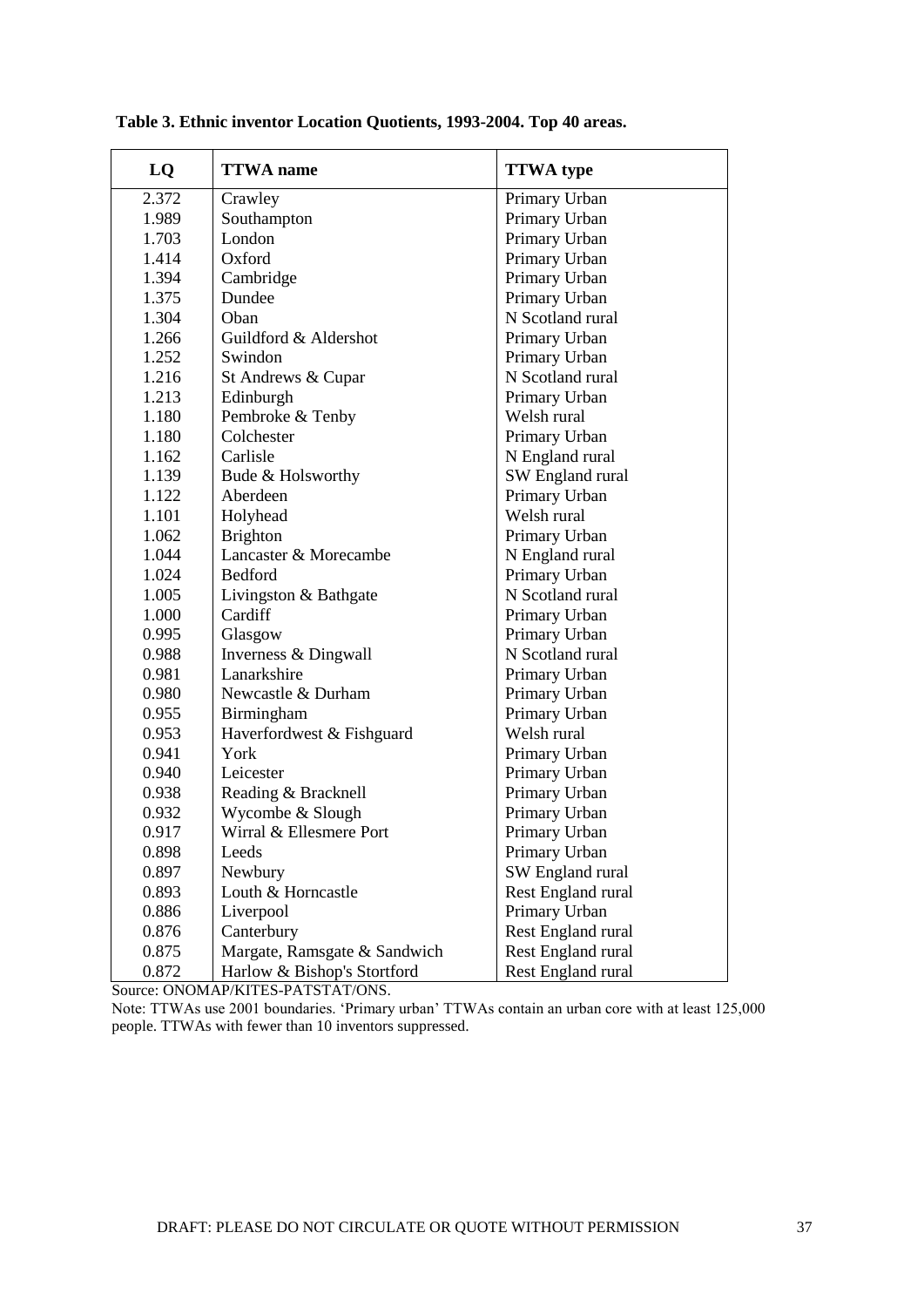| <b>Weighted patent</b><br>count. | <b>TTWA</b> name              | <b>TTWA</b> type   |
|----------------------------------|-------------------------------|--------------------|
| 1697.14                          | London                        | Primary Urban      |
| 1155.59                          | Cambridge                     | Primary Urban      |
| 719.36                           | Oxford                        | Primary Urban      |
| 705.62                           | Harlow & Bishop's Stortford   | Rest England rural |
| 531.69                           | Manchester                    | Primary Urban      |
| 489.87                           | Guildford & Aldershot         | Primary Urban      |
| 483.41                           | Southampton                   | Primary Urban      |
| 440.96                           | <b>Bristol</b>                | Primary Urban      |
| 428.15                           | Reading & Bracknell           | Primary Urban      |
| 416.01                           | Crawley                       | Primary Urban      |
| 379.21                           | Ipswich                       | Primary Urban      |
| 365.63                           | Swindon                       | Primary Urban      |
| 342.90                           | Wycombe & Slough              | Primary Urban      |
| 341.67                           | Stevenage                     | Primary Urban      |
| 312.93                           | Newcastle & Durham            | Primary Urban      |
| 309.40                           | Wirral & Ellesmere Port       | Primary Urban      |
| 301.75                           | Leicester                     | Primary Urban      |
| 289.82                           | Birmingham                    | Primary Urban      |
| 260.66                           | Nottingham                    | Primary Urban      |
| 223.87                           | Leeds                         | Primary Urban      |
| 218.49                           | Edinburgh                     | Primary Urban      |
| 213.60                           | Worcester & Malvern           | Primary Urban      |
| 183.83                           | Margate, Ramsgate & Sandwich  | Rest England rural |
| 181.10                           | Coventry                      | Primary Urban      |
| 169.36                           | Bedford                       | Primary Urban      |
| 167.98                           | Luton & Watford               | Primary Urban      |
| 165.09                           | Cardiff                       | Primary Urban      |
| 163.87                           | Glasgow                       | Primary Urban      |
| 161.37                           | Warwick & Stratford-upon-Avon | Rest England rural |
| 161.20                           | Warrington & Wigan            | Primary Urban      |
| 152.70                           | Hull                          | Primary Urban      |
| 148.04                           | Derby                         | Primary Urban      |
| 147.14                           | Aberdeen                      | Primary Urban      |
| 138.16                           | Portsmouth                    | Primary Urban      |
| 136.70                           | Milton Keynes & Aylesbury     | Primary Urban      |
| 130.99                           | Middlesbrough & Stockton      | Primary Urban      |
| 121.67                           | Chelmsford & Braintree        | Primary Urban      |
| 121.35                           | Chester & Flint               | Welsh rural        |
| 118.13                           | Northampton & Wellingborough  | Primary Urban      |
| 113.95                           | Maidstone & North Kent        | Primary Urban      |

**Table 4. TTWAs' weighted patent stocks, 1993-2004. Top 40 areas.**

Source: KITES-PATSTAT/ONS.

Note: TTWAs use 2001 boundaries. 'Primary urban' TTWAs contain an urban core with at least 125,000 people. Patents are weighted by number of inventors, *not* area population.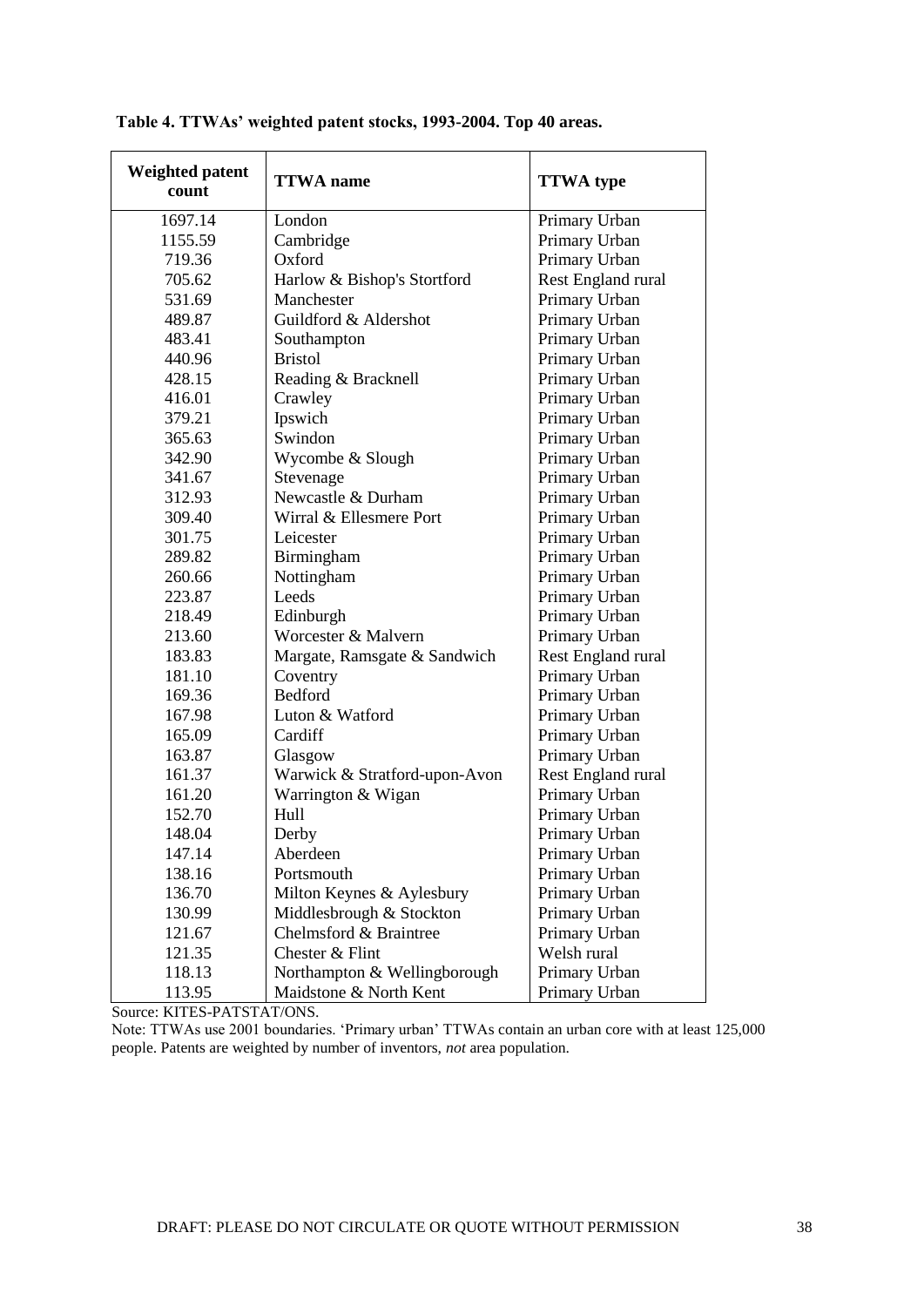# **Table 5. Summary statistics**.

| <b>Variable</b>                       | N     | Mean             | <b>SD</b> | Min              | <b>Max</b> |
|---------------------------------------|-------|------------------|-----------|------------------|------------|
| Inventor patent count / 4-year period | 89312 | 0.114            | 0.694     | $\Omega$         | 25         |
| Inventors' ave patent count, pre-1993 | 89312 | 0.405            | 0.351     | 0.286            | 11.143     |
| Inventor likely techfield mover       | 89312 | 0.256            | 0.437     | $\mathbf{0}$     | 1          |
| Inventor likely TTWA mover            | 89312 | 0.143            | 0.35      | $\boldsymbol{0}$ | 1          |
|                                       |       |                  |           |                  |            |
| Inventor is UK geog. origin           | 89312 | 0.937            | 0.243     | $\mathbf{0}$     | 1          |
| Inventor is foreign geog. origin      | 89312 | 0.063            | 0.243     | $\boldsymbol{0}$ | 1          |
| Inventor African origin               | 89312 | 0.002            | 0.041     | $\boldsymbol{0}$ | 1          |
| Inventor Americas origin              | 89312 | 0.000            | 0.013     | $\mathbf{0}$     | 1          |
| Inventor Central Asia origin          | 89312 | 0.000            | 0.018     | $\Omega$         | 1          |
| Inventor Central Europe origin        | 89312 | 0.012            | 0.107     | $\theta$         | 1          |
| Inventor rest of world origin         | 89312 | 0.003            | 0.058     | $\theta$         | 1          |
| Inventor East Asian origin            | 89312 | 0.007            | 0.084     | $\theta$         | 1          |
| Inventor East Europe origin           | 89312 | 0.007            | 0.086     | $\theta$         | 1          |
| Inventor Middle East origin           | 89312 | 0.006            | 0.075     | $\boldsymbol{0}$ | 1          |
| Inventor Northern Europe origin       | 89312 | 0.003            | 0.052     | $\boldsymbol{0}$ | 1          |
| Inventor South Asian origin           | 89312 | 0.015            | 0.123     | $\mathbf{0}$     | 1          |
| Inventor South European origin        | 89312 | 0.007            | 0.086     | $\mathbf{0}$     | 1          |
| Frac. Index, geog. origin groups      | 89312 | 0.209            | 0.118     | $\mathbf{0}$     | 0.612      |
| Inventor is white ethnicity           | 89312 | 0.97             | 0.172     | $\mathbf{0}$     | 1          |
| Inventor is minority ethnic           | 89312 | 0.03             | 0.172     | $\theta$         | 1          |
| <b>Inventor Black Caribbean</b>       | 89312 | $\boldsymbol{0}$ | 0.01      | $\theta$         | 1          |
| <b>Inventor Black African</b>         | 89312 | 0.002            | 0.04      | $\mathbf{0}$     | 1          |
| <b>Inventor Indian</b>                | 89312 | 0.012            | 0.107     | $\mathbf{0}$     | 1          |
| <b>Inventor Pakistani</b>             | 89312 | 0.003            | 0.052     | $\mathbf{0}$     | 1          |
| <b>Inventor Chinese</b>               | 89312 | 0.004            | 0.064     | $\mathbf{0}$     | 1          |
| Inventor other ethnic group           | 89312 | 0.01             | 0.099     | $\mathbf{0}$     | 1          |
| Frac. Index, ethnic groups            | 89312 | 0.108            | 0.066     | $\boldsymbol{0}$ | 0.449      |
| TTWA Frac Index, geog. groups         | 89309 | 0.225            | 0.142     | $\theta$         | 0.528      |
| TTWA Frac Index, ethnic groups        | 89309 | 0.169            | 0.141     | $\theta$         | 0.459      |
| % graduates                           | 89309 | 0.238            | 0.051     | 0.106            | 0.362      |
| % graduates with STEM degrees         | 89309 | 0.121            | 0.032     | 0.041            | 0.196      |
| % graduates with PhDs                 | 89309 | 0.007            | 0.005     | $\mathbf{0}$     | 0.029      |
| % employed hi-tech manufacturing      | 89309 | 0.027            | 0.014     | $\theta$         | 0.194      |
| % employed medium-tech m'facturing    | 89309 | 0.046            | 0.023     | $\mathbf{0}$     | 0.135      |
| % in entry level occupations          | 89309 | 0.338            | 0.049     | 0.25             | 0.667      |
| % unemployed $>=12$ months            | 89309 | 0.016            | 0.012     | $\mathbf{0}$     | 0.08       |
| log(population density)               | 89309 | 6.605            | 1.053     | 2.06             | 8.359      |
| Electronics patent                    | 89312 | 0.009            | 0.093     | $\boldsymbol{0}$ | 1          |
| TTWA weighted patent count            | 89312 | 493.094          | 578.301   | $\mathbf{0}$     | 1888.03    |
| TTWA weighted patents, 1981-84        | 88726 | 144.814          | 201.789   | 0.25             | 613.859    |
|                                       |       |                  |           |                  |            |

Source: KITES-PATSTAT/ONS/LFS

Note: Area-level controls not available for all TTWAs.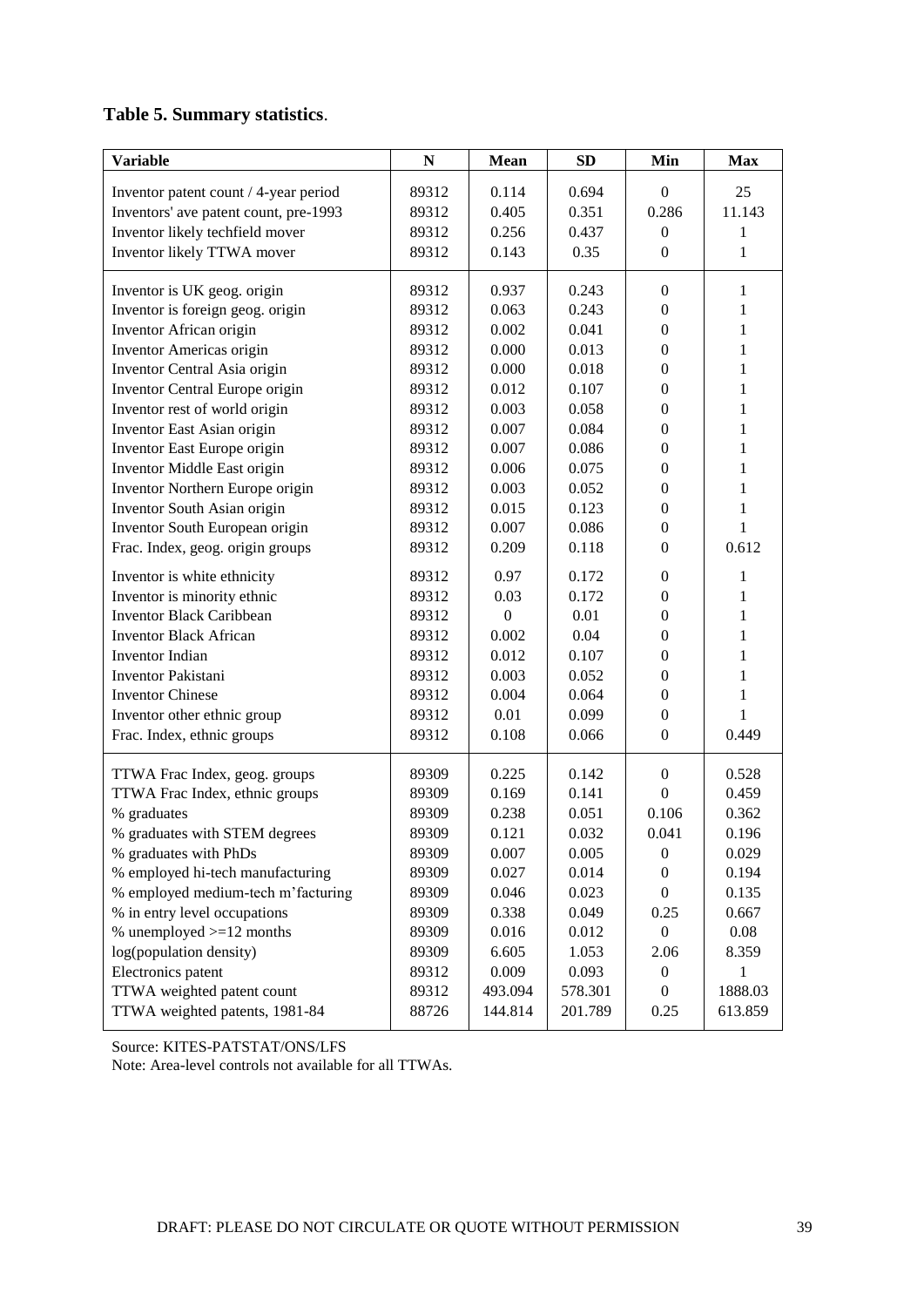| Table 6. Patent counts, geographical origin zones, 1993-2004. |  |  |
|---------------------------------------------------------------|--|--|
|---------------------------------------------------------------|--|--|

|                                                                           |                                  | <b>Negative Binomial</b>        |                                 |                          | <b>OLS</b>               |                          |
|---------------------------------------------------------------------------|----------------------------------|---------------------------------|---------------------------------|--------------------------|--------------------------|--------------------------|
|                                                                           | (1)                              | (2)                             | (3)                             | (1)                      | (2)                      | (3)                      |
| Ethnic inventor, geog.                                                    | $-0.000$<br>(0.011)              | 0.004<br>(0.008)                | 0.009<br>(0.007)                | $-0.002$<br>(0.011)      | 0.004<br>(0.011)         | 0.011<br>(0.010)         |
| Frac Index of inventors,<br>geog. origin groups                           | $-0.061$<br>(0.101)              | 0.079<br>(0.050)                | $0.087**$<br>(0.042)            | $-0.055$<br>(0.088)      | $0.119**$<br>(0.058)     | $0.099*$<br>(0.055)      |
| Frac Index, TTWA<br>country of birth                                      |                                  | $-0.203*$<br>(0.110)            | $-0.140*$<br>(0.085)            |                          | $-0.137$<br>(0.127)      | $-0.079$<br>(0.115)      |
| % STEM degrees,<br><b>TTWA</b>                                            |                                  | $0.372**$<br>(0.176)            | $0.304**$<br>(0.147)            |                          | 0.302<br>(0.292)         | 0.334<br>(0.278)         |
| Log of TTWA<br>population density                                         |                                  | 0.005<br>(0.008)                | 0.005<br>(0.007)                |                          | 0.006<br>(0.010)         | 0.008<br>(0.009)         |
| Area weighted patents,<br>1981-84                                         |                                  | $-0.000$<br>(0.000)             | $-0.000$<br>(0.000)             |                          | $-0.000$<br>(0.000)      | $-0.000$<br>(0.000)      |
| % hi-tech mf empl,<br>OECD defn.                                          |                                  | $-0.159$<br>(0.281)             | $-0.111$<br>(0.226)             |                          | $-0.166$<br>(0.385)      | $-0.245$<br>(0.367)      |
| % medium-tech mf,<br>OECD defn.                                           |                                  | 0.048<br>(0.172)                | 0.051<br>(0.134)                |                          | 0.120<br>(0.240)         | 0.093<br>(0.216)         |
| % entry-level<br>occupations                                              |                                  | 0.042<br>(0.123)                | 0.113<br>(0.106)                |                          | 0.084<br>(0.166)         | 0.149<br>(0.154)         |
| % unemployed $>=12$<br>months                                             |                                  | $-0.313$<br>(0.441)             | $-0.000$<br>(0.354)             |                          | $-1.211$<br>(0.747)      | $-0.934$<br>(0.719)      |
| Electronics / OST7 type<br>1 patents                                      |                                  | 2.074***<br>(0.132)             | $1.697***$<br>(0.176)           |                          | 2.356***<br>(0.139)      | 2.305***<br>(0.135)      |
| Urban TTWA                                                                |                                  | $-0.018*$<br>(0.015)            | $-0.021*$<br>(0.015)            |                          | $-0.024$<br>(0.019)      | $-0.028$<br>(0.017)      |
| Human capital effect                                                      |                                  |                                 | $0.101***$<br>(0.007)           |                          |                          | $0.266***$<br>(0.036)    |
| ln(alpha) /<br>Constant                                                   | 2.991***<br>(0.052)              | 2.683***<br>(0.063)             | 2.491***<br>(0.069)             | $0.196***$<br>(0.010)    | 0.122<br>(0.107)         | $-0.034$<br>(0.105)      |
| Observations<br>Log-likelihood / F<br>Chi <sup>2</sup> fit (Wald) / $R^2$ | 89312<br>$-25328.463$<br>376.947 | 88726<br>-24379.554<br>3520.345 | 88726<br>-23859.107<br>2693.200 | 89312<br>76.283<br>0.007 | 88726<br>52.523<br>0.107 | 88726<br>50.226<br>0.125 |

Source: KITES-PATSTAT/ONS/LFS

Notes: Notes: All models use time dummies. Heteroskedasticity and autocorrelation-robust standard errors clustered on TTWA. Negative binomial results: except for ln(alpha) term, coefficients are marginal effects at the mean. OLS results are raw coefficients.  $* =$  significant at 10%,  $* * 5\%$ ,  $** * 1\%$ .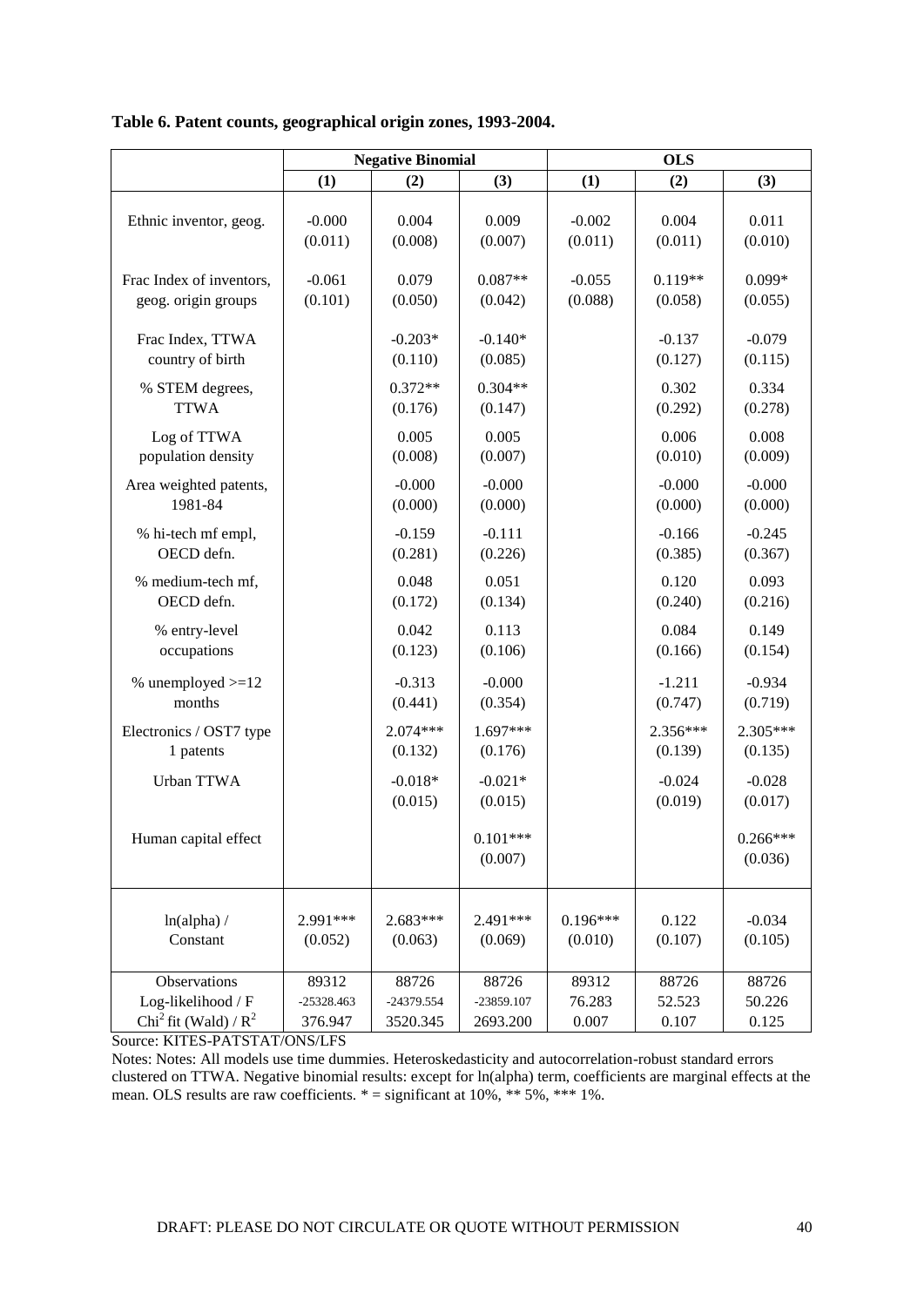# **Table 7. Patent counts, all inventors, ONS ethnic groups.**

## Negative binomial

| Individual patent counts                   | (1)          | (2)          | (3)          |
|--------------------------------------------|--------------|--------------|--------------|
|                                            |              |              |              |
| Ethnic inventor, ONS minority ethnic group | $-0.006$     | $-0.000$     | 0.000        |
|                                            | (0.016)      | (0.014)      | (0.012)      |
|                                            |              |              |              |
| Frac Index of inventors, ONS ethnic groups | $-0.165$     | 0.101        | $0.125**$    |
|                                            | (0.145)      | (0.067)      | (0.056)      |
|                                            |              |              |              |
| Controls                                   | N            | Y            | Y            |
| Human capital effects                      | N            | N            | Y            |
| <b>Observations</b>                        | 89312        | 88726        | 88726        |
| Log-likelihood                             | $-25319.277$ | $-24386.644$ | $-23864.136$ |
| $Chi2$ goodness of fit statistic (Wald)    | 414.921      | 2706.003     | 2426.458     |

# OLS

| <b>Individual patent counts</b>            | (1)      | (2)      | (3)     |
|--------------------------------------------|----------|----------|---------|
|                                            |          |          |         |
| Ethnic inventor, ONS minority ethnic group | $-0.010$ | $-0.002$ | 0.003   |
|                                            | (0.015)  | (0.014)  | (0.013) |
|                                            |          |          |         |
| Frac Index of inventors, ONS ethnic groups | $-0.155$ | 0.123    | 0.097   |
|                                            | (0.131)  | (0.082)  | (0.077) |
|                                            |          |          |         |
| Controls                                   | N        | Y        | Y       |
| Human capital effects                      | N        | N        | Y       |
| <b>Observations</b>                        | 89312    | 88726    | 88726   |
| F-statistic                                | 75.337   | 54.477   | 58.197  |
| $R^2$                                      | 0.007    | 0.107    | 0.125   |

Source: KITES-PATSTAT/ONS/LFS.

Notes: All models use time dummies. Controls fitted: log of population density, % STEM degrees, % employed in knowledge-intensive manufacturing, fractionalisation index of area birth country groups, % entry-level occupations, % long term unemployed, urban TTWA dummy. Heteroskedasticity and autocorrelation-robust standard errors clustered on TTWA. Negative binomial models show marginal effects at the mean. \*= significant at 10%, \*\* 5%, \*\*\* 1%.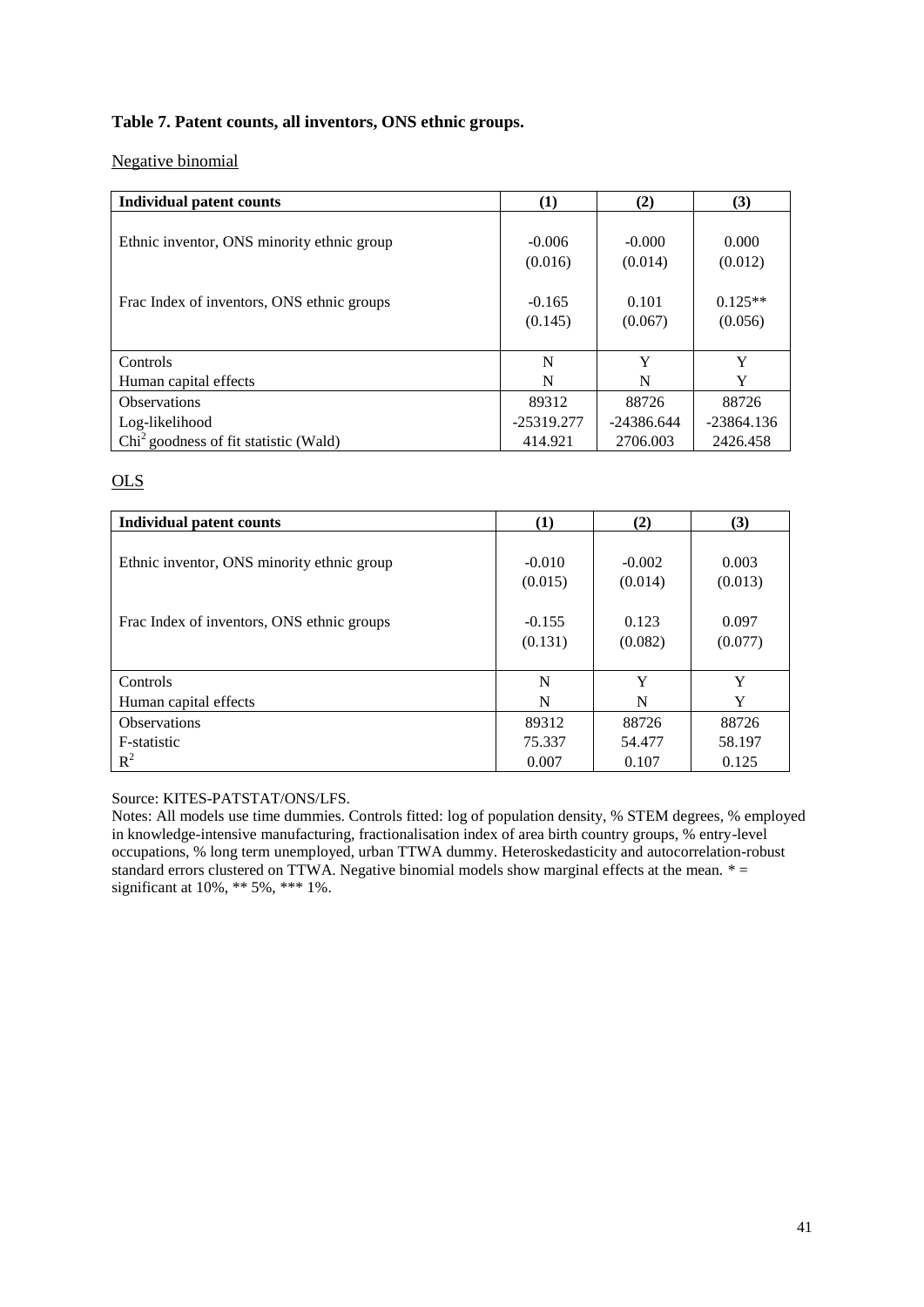**Table 8. Inventor groups, negative binomial results.** 

| <b>Inventor patent count</b>                 | <b>Marginal effect</b> |
|----------------------------------------------|------------------------|
|                                              |                        |
| Africa origin                                | $-0.037*$              |
|                                              | (0.022)                |
|                                              | 0.176                  |
| Americas origin                              | (0.166)                |
|                                              |                        |
| Central Asia origin                          | 0.045                  |
|                                              | (0.055)                |
|                                              |                        |
| Central Europe origin                        | $-0.003$               |
|                                              | (0.014)                |
|                                              |                        |
| Diasporic origin                             | $-0.019$               |
|                                              | (0.014)                |
| East Asia origin                             | $-0.037***$            |
|                                              | (0.007)                |
|                                              |                        |
| Eastern Europe origin                        | 0.032                  |
|                                              | (0.034)                |
|                                              |                        |
| Middle East origin                           | $-0.008$               |
|                                              | (0.025)                |
| Northern Europe origin                       | 0.001                  |
|                                              | (0.045)                |
|                                              |                        |
| South Asia origin                            | $0.025*$               |
|                                              | (0.015)                |
|                                              |                        |
| Southern Europe origin                       | $0.053*$               |
|                                              | (0.040)                |
|                                              | $0.087**$              |
| Frac Index of inventors, geog. origin groups |                        |
|                                              | (0.042)                |
| Controls                                     | Y                      |
| Observations                                 | 88726                  |
| Log-likelihood                               | $-23843.642$           |
| Chi-squared                                  | 4438.933               |

Source: KITES-PATSTAT/ONS/LFS

Notes: all models use time dummies. Robust standard errors clustered on TTWA. Controls fitted: log of population density, % STEM degrees, % employed in knowledge-intensive manufacturing, fractionalisation index of ONS ethnic groups, % entry-level occupations, % long term unemployed, urban TTWA dummy. Coefficients are marginal effects at the mean.  $* =$ significant at 10%, \*\* 5%, \*\*\* 1%.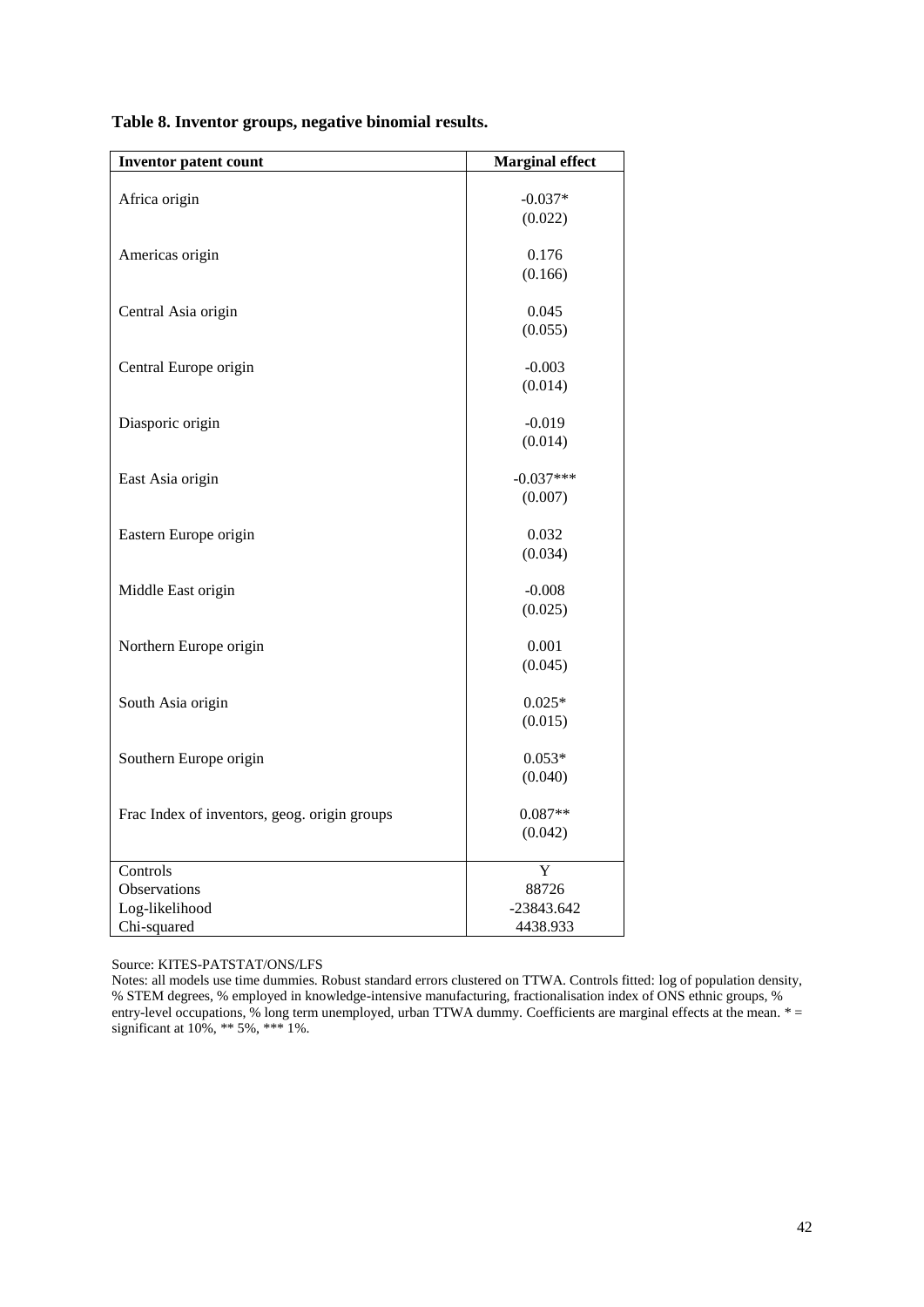# **Table 9. Robustness checks. Negative binomial results.**

| <b>Individual patent counts</b>                          | (1)                  | (2)                   | (3)                   | (4)                   | (5)                   | (6)                   | (7)              | (8)                   | (9)                  | (10)                |
|----------------------------------------------------------|----------------------|-----------------------|-----------------------|-----------------------|-----------------------|-----------------------|------------------|-----------------------|----------------------|---------------------|
| Ethnic inventor, geographic<br>origin                    | 0.009<br>(0.007)     | 0.007<br>(0.007)      | $-0.000$<br>(0.001)   | $-0.002$<br>(0.001)   | 0.003<br>(0.004)      | 0.005<br>(0.004)      | 0.009<br>(0.007) | 0.009<br>(0.007)      | 0.008<br>(0.007)     | 0.008<br>(0.007)    |
| Frac Index of inventors, geog.<br>origin groups          | $0.087**$<br>(0.042) | 0.046<br>(0.039)      | $0.016***$<br>(0.006) | $0.016***$<br>(0.006) | $0.050*$<br>(0.028)   | $0.055**$<br>(0.027)  |                  | $0.108***$<br>(0.041) | $0.191**$<br>(0.080) | $0.067*$<br>(0.040) |
| % with PhDs in TTWA                                      |                      | $2.649***$<br>(0.504) |                       |                       |                       |                       |                  |                       |                      |                     |
| #times inventor patents in<br>previous YG within sample  |                      |                       | $0.053***$<br>(0.002) | $0.057***$<br>(0.002) |                       |                       |                  |                       |                      |                     |
| Alt human capital effect<br>(patents in $>1$ IPC7 field) |                      |                       |                       |                       | $0.217***$<br>(0.010) | $0.184***$<br>(0.009) |                  |                       |                      |                     |
| % ethnic inventors / all                                 |                      |                       |                       |                       |                       |                       | 0.068<br>(0.145) | $-0.058$<br>(0.138)   | 0.060<br>(0.121)     |                     |
| Frac index $*$ % ethnic<br>inventors                     |                      |                       |                       |                       |                       |                       |                  |                       | $-0.676*$<br>(0.345) |                     |
| Area historic weighted stock<br>of patents, 1989-1992    |                      |                       |                       |                       |                       |                       |                  |                       |                      | 0.000<br>(0.000)    |
| Controls                                                 | Y                    | Y                     | Y                     | Y                     | Y                     | Y                     | Y                | Y                     | Y                    | Y                   |
| HC effect                                                | Y                    | Y                     | Y                     | Y                     | $\mathbf N$           | Y                     | Y                | Y                     | Y                    | Y                   |
| Include London?                                          | Y                    | Y                     | Y                     | N                     | Y                     | Y                     | Y                | Y                     | Y                    | Y                   |
| Observations                                             | 88726                | 88726                 | 88726                 | 75571                 | 88726                 | 88726                 | 88726            | 88726                 | 88726                | 89268               |
| Log-likelihood                                           | -23859.107           | -23821.523            | $-16507.273$          | $-21524.746$          | -22138.191            | $-21926.052$          | -23868.208       | $-23858.221$          | $-23851.433$         | -24030.991          |
| Chi <sup>2</sup> fit statistic (Wald)                    | 2693.200             | 2181.073              | 4008.364              | 2095.403              | 3670.001              | 5323.670              | 3064.329         | 2830.487              | 3853.584             | 2865.519            |

#### Source: KITES-PATSTAT/ONS/LFS

Notes: All models use time dummies. Controls fitted: log of population density, % STEM degrees, % employed in knowledge-intensive manufacturing, fractionalisation index of area birth country groups, % entry-level occupations, % long term unemployed, urban TTWA dummy. Heteroskedasticity and autocorrelation-robust standard errors clustered on TTWA. Coefficients are marginal effects at the mean. \* = significant at 10%, \*\* 5%, \*\*\* 1%.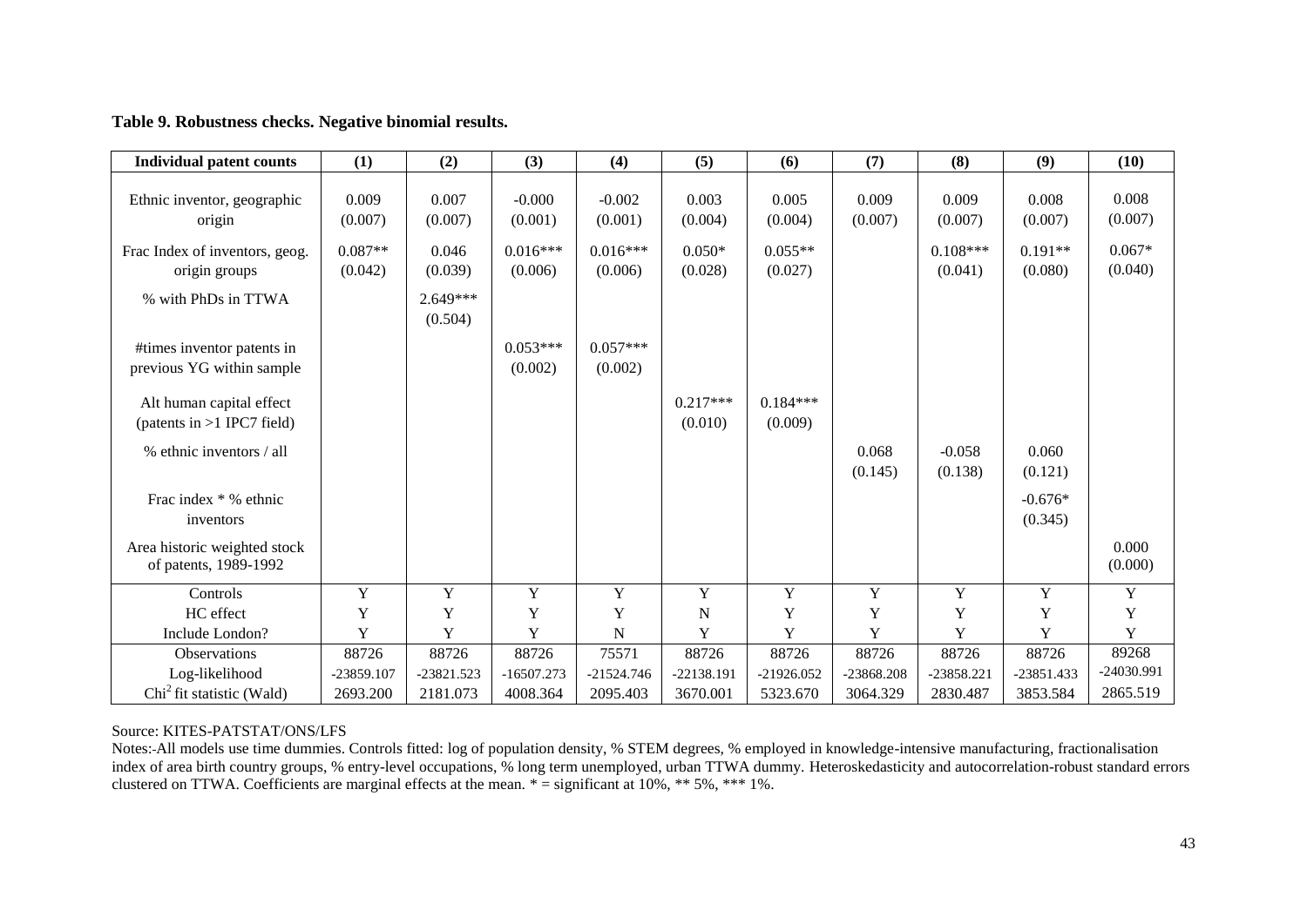|                                              | (1)         | (2)          |
|----------------------------------------------|-------------|--------------|
| <b>Inventor patent counts</b>                | first stage | second stage |
|                                              |             |              |
| Ethnic inventor, geog origin                 | 0.008       | 0.089        |
|                                              | (0.010)     | (0.077)      |
| Frac Index of inventors, geog. origin groups | $0.479**$   | 4.789***     |
|                                              |             | (0.904)      |
|                                              | (0.200)     |              |
| Residual                                     |             | $-3.921***$  |
|                                              |             | (0.926)      |
|                                              |             |              |
| Constant                                     | $-0.049$    | $-3.766***$  |
|                                              | (0.121)     | (0.512)      |
|                                              |             |              |
| lnalpha                                      |             | 2.489***     |
| Constant                                     |             | (0.039)      |
|                                              |             |              |
| Controls                                     | Y           | Y            |
| Observations                                 | 88726       | 89312        |
| ${\bf F}$                                    | 44.852      |              |
| $R^2$                                        | 0.124       |              |
| Kleibergen-Paap under-identification test    | 19.236      |              |
| Kleibergen-Paap weak identification test     | 30.817      |              |

# **Table 10. Instrumental variable results, two-period lags of inventor fractionalisation index.**

#### Source: KITES-PATSTAT/ONS/LFS

Notes: all models use time dummies. First stage results are derived using 2SLS and are illustrative only. Second stage results are marginal effects from negative binomial estimation, derived using two-step structural equations. Standard errors are bootstrapped, 50 reps. Controls fitted for both models: log of population density, % STEM degrees, % employed in knowledge-intensive manufacturing, fractionalisation index of ONS ethnic groups, % entry-level occupations, % long term unemployed, urban TTWA dummy. Coefficients are marginal effects at the mean. \* = significant at 10%, \*\* 5%, \*\*\* 1%.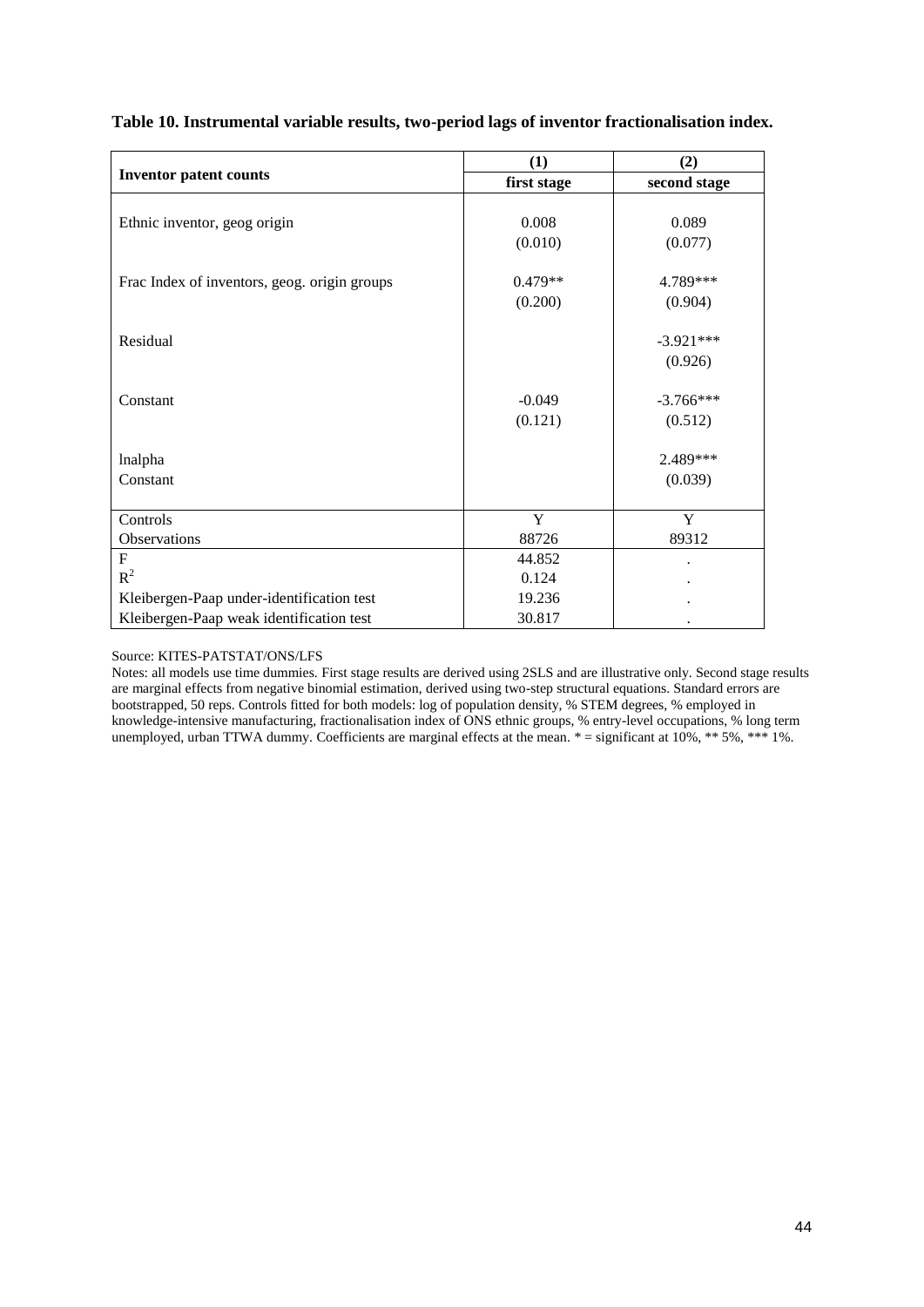# **Table 11. Distributional effects: individual and area-level analysis.**

Individual level

| <b>Individual patent counts</b> | (1)          | (2)        | (3)          |
|---------------------------------|--------------|------------|--------------|
|                                 |              |            |              |
| UK inventor                     | $-0.010$     | $-0.009$   | $0.027***$   |
|                                 | (0.008)      | (0.007)    | (0.008)      |
| Frac Index of inventors, geog.  |              | $0.087**$  | $0.253***$   |
| origin groups                   |              | (0.042)    | (0.077)      |
|                                 |              |            |              |
| $UK * Frac Index$               |              |            | $-0.172***$  |
|                                 |              |            | (0.056)      |
|                                 |              |            |              |
| Controls                        | Y            | Y          | Y            |
| <b>Observations</b>             | 88726        | 88726      | 88726        |
| Log-likelihood                  | $-23870.231$ | -23859.107 | $-23852.425$ |
| $Chi2$ fit statistic (Wald)     | 3421.238     | 2693.200   | 2866.909     |

#### Source: KITES-PATSTAT/ONS/LFS

Notes: All models use time dummies. Controls fitted: log of population density, % STEM degrees, % employed in knowledge-intensive manufacturing, fractionalisation index of area birth country groups, % entry-level occupations, % long term unemployed, urban TTWA dummy. Heteroskedasticity and autocorrelation-robust standard errors clustered on TTWA. Coefficients are marginal effects at the mean. \* = significant at 10%, \*\* 5%, \*\*\* 1%.

#### Area level

| % change in total weighted<br>patents, 1993-2004  | $\bf(1)$              | (2)                   | (3)                   | (4)              | (5)              |
|---------------------------------------------------|-----------------------|-----------------------|-----------------------|------------------|------------------|
| % change in weighted ethnic<br>patents, 1993-2004 | $0.199***$<br>(0.065) | $0.259***$<br>(0.066) | $0.248***$<br>(0.068) | 0.248<br>(0.177) | 0.259<br>(0.178) |
| Controls                                          | N                     | Y                     | Y                     | Y                | Y                |
| OST7 technology field dummies                     | N                     | N                     | Y                     | Y                | N                |
| HAC standard errors                               | N                     | N                     | N                     | Y                | Y                |
| <b>Observations</b>                               | 220                   | 220                   | 210                   | 210              | 206              |
| F-statistic                                       | 9.299                 | 1.467                 | 3.646                 | 1.144            | 0.966            |
| $R^2$                                             | 0.041                 | 0.041                 | 0.141                 | 0.141            | 0.151            |

#### Source: KITES-PATSTAT/ONS/LFS

Notes: All models use time dummies. Controls fitted: log of population density, % STEM degrees, % employed in knowledge-intensive manufacturing, % migrant working-age population, % entry-level occupations, % long term unemployed, urban dummy. Technology field dummies cover OST7 fields 1 -6: electrical engineering and electronics; instruments; chemicals and materials; pharmaceuticals and biotechnology; industrial processes; mechanical engineering, machines and transport. Consumer goods and civil engineering patents are used as the reference category.  $* =$  significant at 10%,  $**$  5%,  $***$  1%.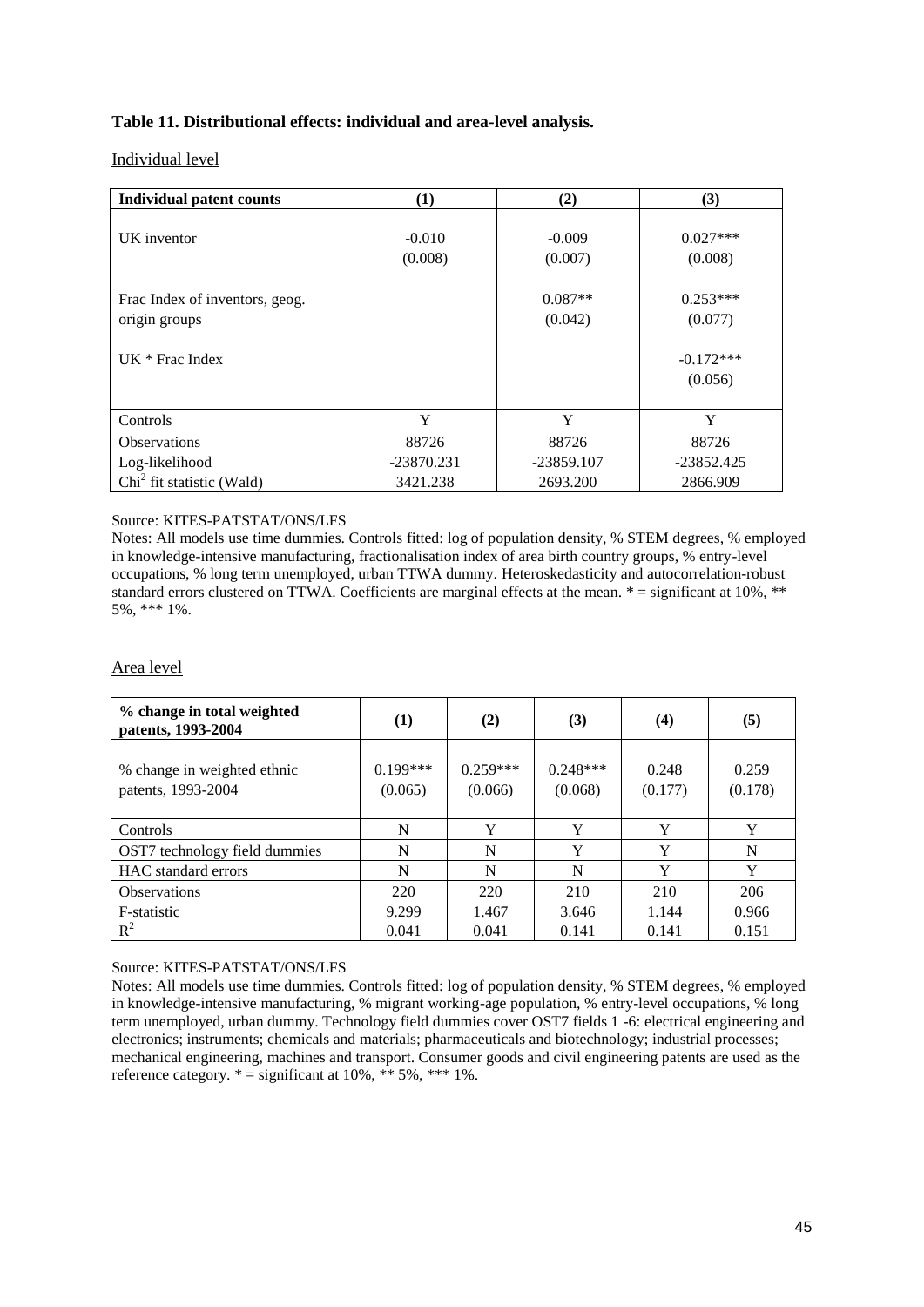# **REFERENCES**Stuff

- AGRAWAL, A., COCKBURN, I. & MCHALE, J. 2006. Gone but not forgotten: knowledge flows, labor mobility, and enduring social relationships. *Journal of Economic Geography,* 6**,** 571-591.
- AGRAWAL, A., KAPUR, D. & MCHALE, J. 2008. How do spatial and social proximity influence knowledge flows? Evidence from patent data. *Journal of Urban Economics,* 64**,** 258-269.
- AGRAWAL, A., KAPUR, D., MCHALE, J. & OETTL, A. 2011. Brain Drain or Brain Bank? The impact of skilled emigration on poor country innovation. *Journal of Urban Economics,* 69**,** 43-55.
- ALESINA, A. & LA FERRARA, E. 2004. Ethnic Diversity and Economic Performance. *NBER Working Paper 10313.* Cambridge, MA: NBER.
- ANGRIST, J. & PISCHKE, J.-S. 2009. *Mostly Harmless Econometrics,* Princeton, Princeton University Press.
- ARCHIBUGI, D. & IAMMARINO, S. 2002. The globalization of technological innovation: definition and evidence. *Review of International Political Economy,* 9**,** 98–122.
- ASPINALL, P. 2009. The Future of Ethnicity Classifications. *Journal of Ethnic and Migration Studies,* 35**,** 1417-1435.
- AUDRETSCH, D. & FELDMAN, M. 1996. R&D Spillovers and the Geography of Innovation and Production. *American Economic Review,* 86**,** 630-640.
- BASU, A. 2002. The Interaction between Culture and Entrepreneurship in London's Immigrant Businesses. *International Small Business Journal,* 20**,** 371-393
- BASU, A. 2004. Entrepreneurial aspirations among family business owners: An analysis of ethnic business owners in the UK. *International Journal of Entrepreneurial Behaviour & Research,* 10**,** 12-33.
- BERLIANT, M. & FUJITA, M. 2009. The Dynamics of Knowledge Diversity and Economic Growth. *56th Annual North American Meeting, Regional Science Association International.* San Francisco.
- BLUNDELL, R., GRIFFITH, R. & VAN REENEN, J. 1995. Dynamic Count Data Models of Technological Innovation. *The Economic Journal,* 105**,** 333-344.
- BONACICH, E. 1973. A Theory of Middleman Minorities. *American Sociological Review,* 38**,** 583-594.
- BORJAS, G. 1987. Self-Selection and the Earnings of Immigrants. *American Economic Review,* 77**,** 531-53.
- BORJAS, G. 1994. The Economics of Immigration. *Journal of Economic Literature,* 32**,** 1667-1717.
- BORJAS, G. & DORAN, K. 2012. The Collapse of the Soviet Union and the Productivity of American Mathematicians. *NBER Working Paper 17800.* Cambridge, Mass.: NBER.
- BRESNAHAN, T. & GAMBARDELLA, A. 2004. Old-Economy Inputs for new-Economy Outcomes: What have we learned? *In:* BRESNAHAN, T. & GAMBARDELLA, A. (eds.) *Building High-Tech Clusters.* Cambridge CUP
- BRINKLEY, I. 2008. The Knowledge Economy: How knowledge is reshaping the economic life of nations. London: The Work Foundation.
- CAMERON, A. C. & TRIVEDI, P. 2009. *Microeconometrics using Stata,* College Station, Stata Press.
- CANTWELL, J. 2005. MNCs, local clustering and science-technology relationships. *In:* SANTANGELO, G. (ed.) *Technological Change and Economic Catch-Up: The Role of Science and Multinationals.* Cheltenham: Edward Elgar.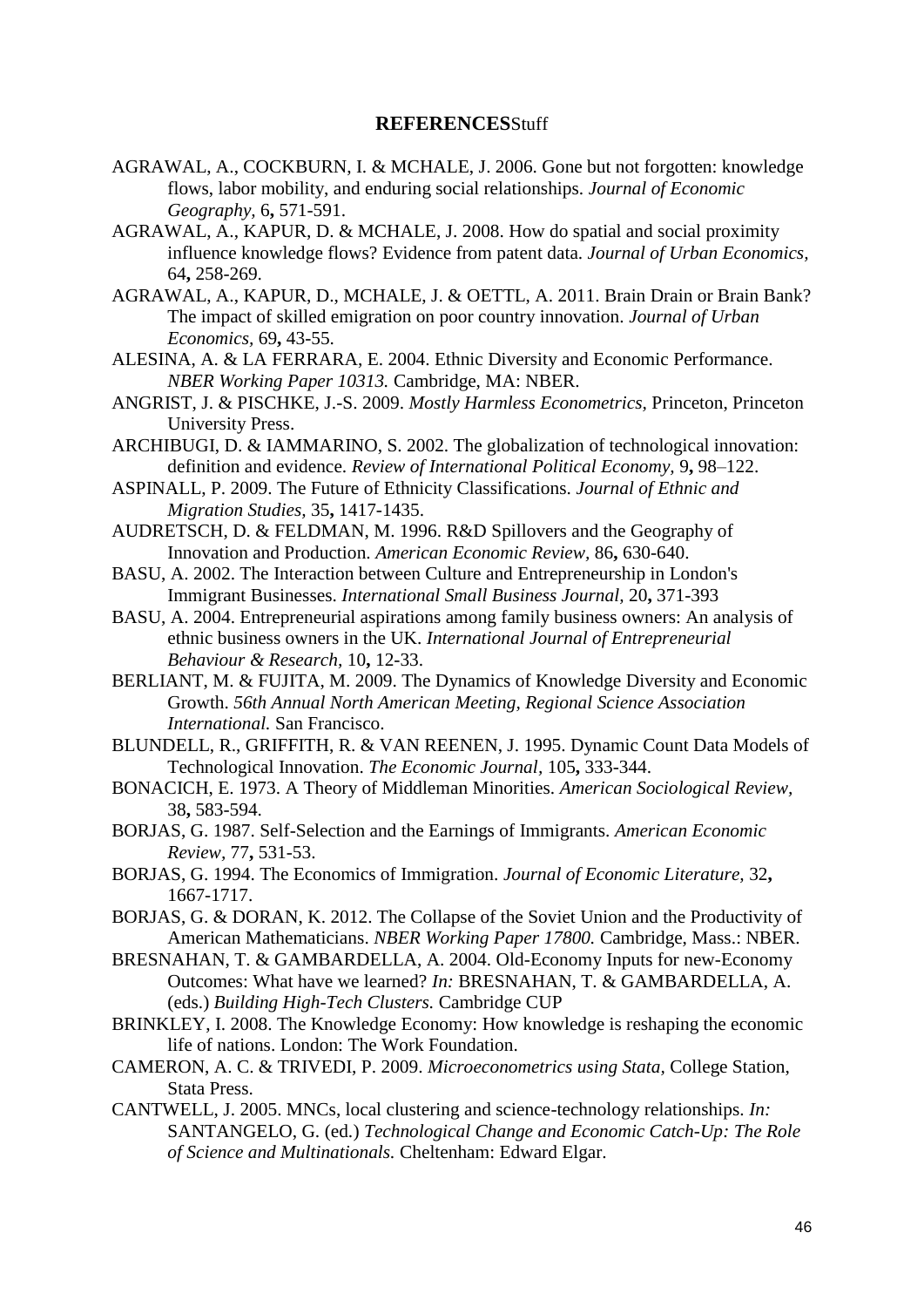- CARD, D. 2005. Is the New Immigration Really So Bad? *The Economic Journal,* 115**,** 300- 323.
- CASCIANI, D. 2011. *Q&A: UK immigration cap* [Online]. BBC. Available: <http://www.bbc.co.uk/news/10436228> [Accessed 14 February 2012].
- CHELLARAJ, G., MASKUS, K. & MATTOO, A. 2005. The Contribution of Skilled Immigration and International Graduate Students to U.S. Innovation *World Bank Policy Research Working Paper 3588.* Washington DC: World Bank.
- DOCQUIER, F. & RAPOPORT, H. 2011. Globalisation, Brain Drain and Development. *IZA DP 5590.* Bonn: IZA.
- EASTERLEY, W. & LEVINE, R. 1997. Africa's Growth Tragedy: Policies and Ethnic Divisions. *Quarterly Journal of Economics,* 112**,** 1203-1250.
- FAGERBERG, J. 2005. Innovation: A guide to the literature. *In:* FAGERBERG, J., MOWERY, D. & NELSON, R. (eds.) *The Oxford Handbook of Innovation.* Oxford: OUP.
- FAGGIO, G. & OVERMAN, H. 2011. The effect of public sector employment on local labour markets. *Spatial Economics Research Centre Annual Conference.* London.
- FAIRLIE, R., KRASHINSKY, H., ZISSIMOPOULOS, J. & KUMAR, K. 2009. Indian Entrepreneurial Success in the United States, Canada and the United Kingdom. *RAND Corporation Working Paper 727.* Santa Monica, CA: RAND Corporation.
- FLORIDA, R. 2002. *The Rise of the Creative Class,* New York, Basic Books.
- FREEMAN, C. 1987. *Technology Policy and Economic Policy: Lessons from Japan* London, Pinter.
- FUJITA, M. & WEBER, S. 2003. Strategic Immigration Policies and Welfare in Heterogenous Countries. *Institute of Economic Research Working Papers.* Kyoto: Kyoto University.
- GIBBONS, S., OVERMAN, H. & RESENDE, G. 2011. Real Earnings Disparities in Britain. *SERC Discussion Paper SERCDP0065.* London: LSE.
- GORDON, I., WHITEHEAD, C. & TRAVERS, T. 2007. The Impact of Recent Immigration on the London Economy. London: City of London Corporation.
- GREENE, W. H. 1994. Accounting for Excess Zeros and Sample Selection in Poisson and Negative Binomial Regression Models. *NYU Working Paper No. EC-94-10.* New York NYU.
- HALL, B., JAFFE, A. & TRAJTENBERG, M. 2001. The NBER Patent Citations Data File: Lessons, Insights and Methodological Tools. Cambridge, Mass.: NBER.
- HALL, P. 1998. *Cities in Civilisation: Culture, Innovation and Urban Order,* London, Weidenfeld and Nicholson.
- HONG, L. & PAGE, S. 2001. Problem Solving by Heterogeneous Agents. *Journal of Economic Theory,* 97**,** 123-163.
- HONG, L. & PAGE, S. 2004. Groups of diverse problem solvers can outperform groups of high-ability problem solvers. *Proceedings of the National Academy of Sciences of the United States of America,* 101**,** 16385-16389.
- HUNT, J. & GAUTHIER-LOISELLE, M. 2008. How much Does Immigration Boost Innovation? *NBER Working Paper 14312.* Cambridge, Mass.: NBER.
- HUNT, J. & GAUTHIER-LOISELLE, M. 2010. How Much Does Immigration Boost Innovation? *American Economic Journal: Macroeconomics,* 2**,** 31-56.
- JACOBS, J. 1969. *The Economy of Cities,* London, Vintage.
- JAFFE, A. & TRAJTENBERG, M. 1999. International Knowledge Flows: Evidence from patent citations. *International Journal of Knowledge Organisation,* 8**,** 105-136.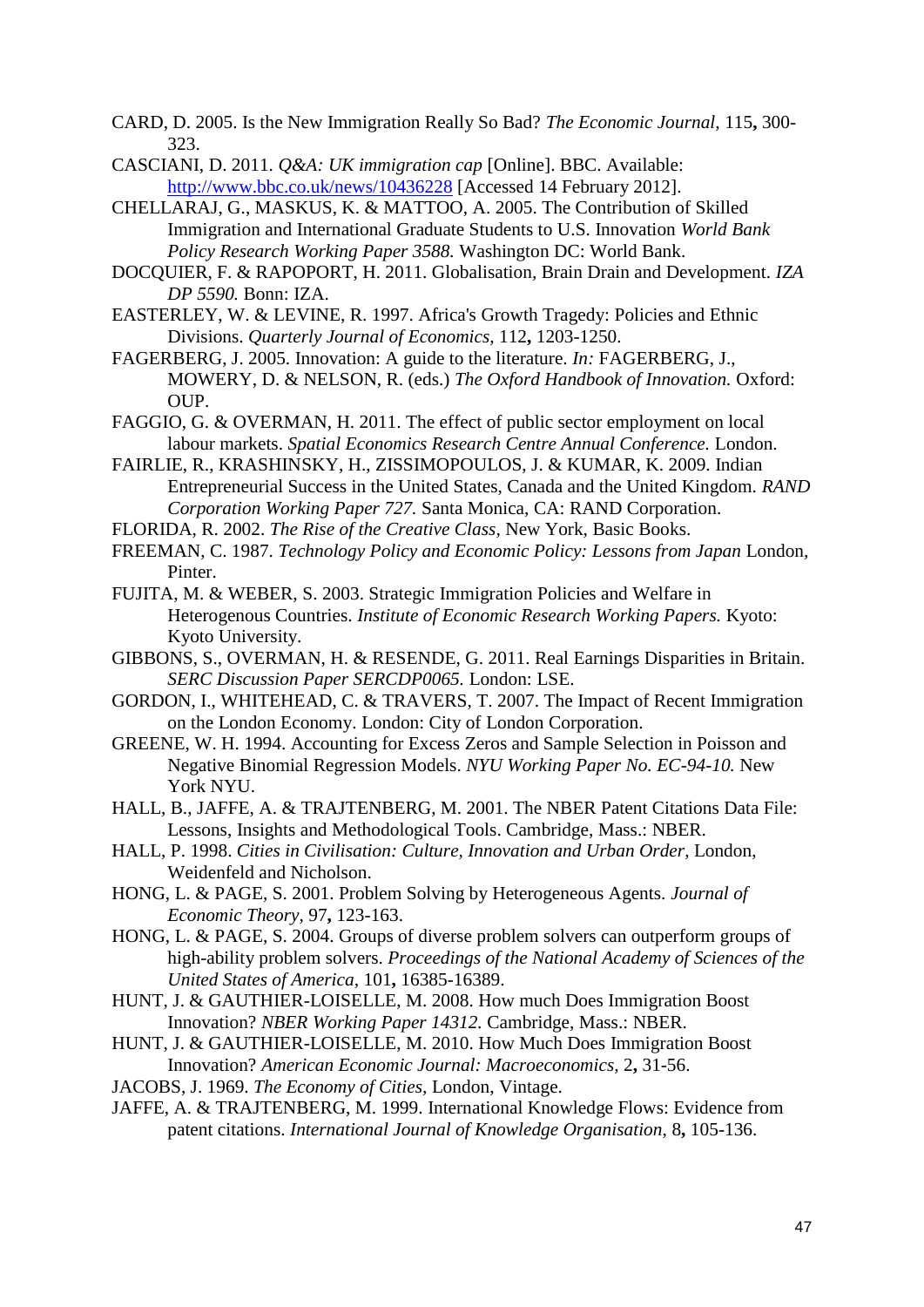- JAFFE, A. B., TRAJTENBERG, M. & HENDERSON, R. 1993. Geographic Localization of Knowledge Spillovers as Evidenced by Patent Citations. *The Quarterly Journal of Economics,* 108**,** 577-598.
- KAISER, U., KONGSTED, H. C. & RØNDE, T. 2011. Labor Mobility, Social Network Effects, and Innovative Activity. *In:* 5654, I. D. N. (ed.). Bonn: IZA.
- KAPUR, D. & MCHALE, J. 2005. Sojourns and Software: Internationally mobile human capital and high tech industry development in India, Ireland and Israel. *In:* ARORA, A. & GAMBARDELLA, A. (eds.) *From Underdogs to Tigers: The Rise and Growth of the Software Industry in Brazil, China, India, Ireland and Israel.* Oxford: OUP.
- KERR, S. P. & KERR, W. 2011. Economic Impacts of Immigration: A Survey *NBER Working Paper 16736.* Cambridge, MA: NBER
- KERR, W. 2008a. The Agglomeration of US Ethnic Inventors. *HBS Working Paper 09-003.* Boston, MA: Harvard Business School.
- KERR, W. 2008b. Ethnic Scientific Communities and International Technology Diffusion. *Review of Economics and Statistics,* 90**,** 518-537.
- KERR, W. 2009. Breakthrough Innovations and Migrating Clusters of Innovation. *NBER Working Paper 15443.* Cambridge, MA: NBER.
- KERR, W. & LINCOLN, W. 2010. The Supply Side of Innovation: H-1b Visa Reforms and US Ethnic Invention *NBER Working Paper 15768.* Cambridge, Mass.: NBER
- KYAMBI, S. 2005. *Beyond Black and White: Mapping New Immigrant Communities,*  London, ippr.
- LAKHA, F., GORMAN, D. & MATEOS, P. 2011. Name analysis to classify populations by ethnicity in public health: Validation of Onomap in Scotland. *Public Health,* 125**,** 688-96.
- LANDRY, C. & WOOD, P. 2008. *The Intercultural City: Planning for Diversity Advantage,*  London, Earthscan.
- LEADBEATER, C. 2008. The Difference Dividend: Why Immigration is Vital to Innovation. *NESTA Provocation.* London: NESTA.
- LEGRAIN, P. 2006. *Immigrants: Your Country Needs Them,* London, Little, Brown.
- LI, X. & PAI, Y. 2010. The Changing Geography of Innovation Activities: What do Patent Indicators Imply? *In:* FU, X. & SOETE, L. (eds.) *The Rise of Technological Power in the South.* Basingstoke: Palgrave MacMillan.
- LISSONI, F., TARASCONI, G. & SANDITOV, B. 2006. The KEINS Database on Academic Inventors: Methodology and Contents. *CESPRI Working Paper 181.* Milan: Universita' Bocconi.
- MANNING, A. & ROY, S. 2007. Culture Clash or Culture Club? The Identity and Attitudes of Immigrants in Britain. *CEP Discussion Paper 790.* London: Centre for Economic Performance, London School of Economics.
- MARÉ, D. C., FABLING, R. & STILLMAN, S. 2011. Immigration and Innovation. *IZA Discussion Paper 5686.* Bonn: IZA.
- MATEOS, P., WEBBER, R. & LONGLEY, P. 2007. The Cultural, Ethnic and Linguistic Classification of Populations and Neighbourhoods using Personal Names. *CASA Working Paper.* London: UCL.
- MENON, C. 2009. Stars and Comets: An Exploration of the Patent Universe. *SERC DP0037.* London: LSE.
- MOWERY, D. C. 2001. Technological Innovation in a Multipolar System: Analysis and Implications for U.S. Policy. *Technological Forecasting and Social Change,* 67**,** 143- 157.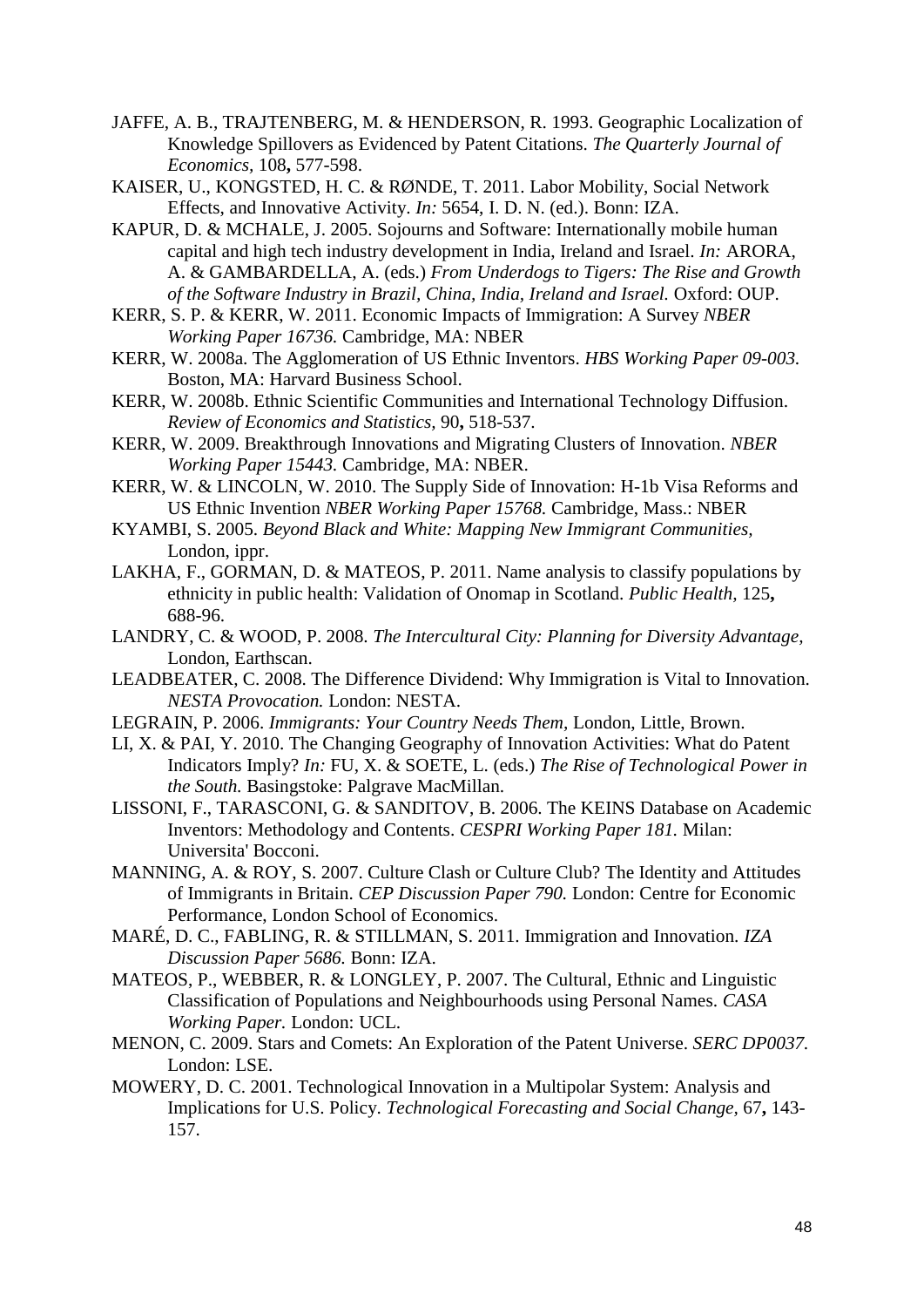- NAKHAIE, R., LIN, X. & GUEN, G. 2009. Social Capital and the Myth of Minority Self-Employment: Evidence from Canada. *Journal of Ethnic and Migration Studies,* 35**,** 625-644.
- NATHAN, M. & LEE, N. 2011. Does Cultural Diversity Help Innovation in Cities? Evidence from London Firms. *Spatial Economics Research Centre Discussion Paper SERCDP0069.* London: LSE.
- NIEBUHR, A. 2006. Migration and Innovation: Does Cultural Diversity Matter for Regional R&D Activity? *IAB Discussion Paper 14/2006.* Nuernberg: Institut fuer Arbeitsmarkt- und Berufsforschung.
- OECD 2009. OECD Patent Statistics Manual. Paris: OECD.
- OTTAVIANO, G., BELLINI, E. & MAGLIETTA, A. 2007. Diversity and the Creative Capacity of Cities and Regions. *SUSDIV Paper 2.2007.* Bologna: FEEM.
- OTTAVIANO, G. & PERI, G. 2005. Cities and Cultures. *Journal of Urban Economics,* 58**,** 304-337.
- OTTAVIANO, G. & PERI, G. 2006. The Economic Value of Cultural Diversity: Evidence from US Cities. *Journal of Economic Geography,* 6**,** 9-44.
- OZGEN, C., NIJKAMP, P. & POOT, J. 2010. Immigration and Innovation in European Regions. *Department of Spatial Economics working paper.* Amsterdam: VU University.
- OZGEN, C., NIJKAMP, P. & POOT, J. 2011. The Impact of Foreign Workers on Innovation and Knowledge Spillovers: Analysis of Survey Data from the Netherlands. *Migration: Economic Change, Social Challenge.* London: UCL.
- PAGE, S. 2007. *The Difference: How the Power of Diversity Creates Better Groups, Firms, Schools and Societies,* Princeton, Princeton University Press.
- PARROTTA, P., POZZOLI, D. & PYTLIKOVA, M. 2011. The Nexus Between Labor Diversity and Firm's Innovation [sic]. *NORFACE Discussion Paper 2011-5.*
- PERI, G. 2007. Higher Education, Innovation and Growth. *In:* BRUNELLO, G., GARIBALDI, P. & WASMER, E. (eds.) *Education and Training in Europe.* Oxford: Oxford University Press.
- ROBSON, B., BARR, R., LYMPEROPOULOU, K., REES, J. & COOMBES, M. 2006. A framework for City-Regions: Working Paper 1: Mapping City-Regions. London: Office of the Deputy Prime Minister.
- RODRÍGUEZ-POSE, A. & STORPER, M. 2006. Better Rules or Stronger Communities? On the social foundations of institutional change and its economic effects. *Economic Geography,* 82**,** 1-25.
- ROMER, P. 1990. Endogenous Technological Change. *Journal of Political Economy,* 98**,** 71- 102.
- SAXENIAN, A.-L. 2006. *The New Argonauts: Regional Advantage in a Global Economy,*  Cambridge, MA, Harvard University Press.
- SAXENIAN, A.-L. & SABEL, C. 2008. Venture Capital in the 'Periphery': The New Argonauts, Global Search and Local Institution-Building. *Economic Geography,* 84**,** 379-394.
- SCHUMPETER, J. 1962. *The Theory of Economic Development,* Berlin, Springer.
- SIMMIE, J., CARPENTER, J., CHADWICK, A. & MARTIN, R. 2008. *History Matters: Path dependence and innovation in British city-regions,* London, NESTA.
- STEPHAN, P. & LEVIN, S. 2001. Exceptional Contributions to US Science by the foreignborn and foreign-educated. *Population Research and Policy Review,* 20**,** 59-79.
- WADHWA, V., SAXENIAN, A.-L., RISSING, B. & GEREFFI, G. 2007. America's New Immigrant Entrepreneurs. Durham, NC: Duke University / iSchool, UC Berkeley.